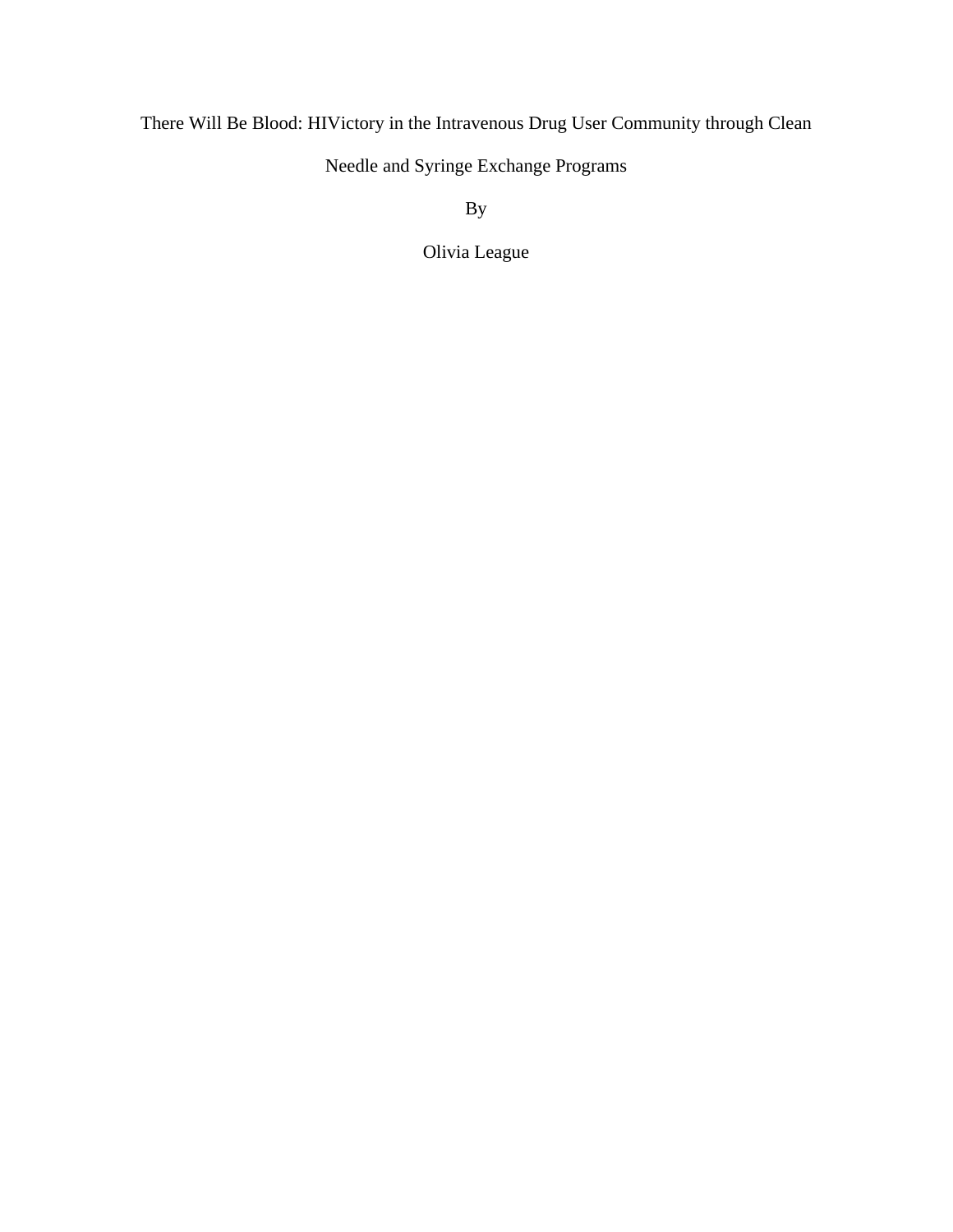## Abstract

This paper evaluates the effectiveness of clean needle and syringe exchange programs (NSP) in the United States in reducing the rate of HIV transmission in the intravenous drug user (IDU) community. By tracing the epidemiological history of HIV in the United States, this paper examines the formulation, adoption and implementation of NSP policy in various cities. This paper also discusses the social, political and moral issues associated with NSPs. Through examining current literature on NSPs and HIV rates, this paper will argue that NSPs are effective in reducing rates of HIV transmission in the IDU community.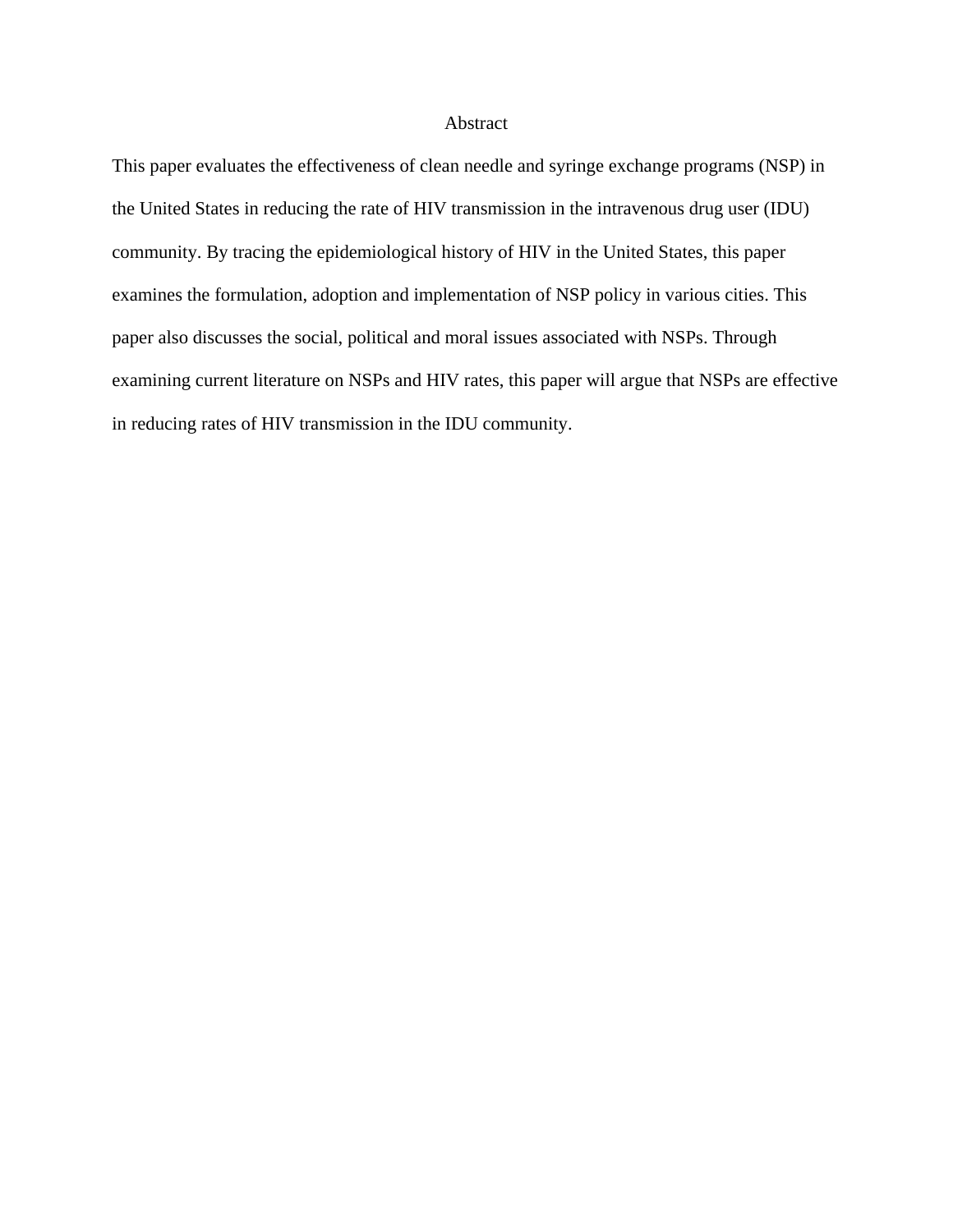# **Table of Contents**

| I.  | Introduction                                                         |              |  |  |  |
|-----|----------------------------------------------------------------------|--------------|--|--|--|
|     | History of the HIV/AIDS Epidemic in the United States<br>a.          | $\mathbf{1}$ |  |  |  |
|     | b. Policy Responses to HIV in the United States                      | 5            |  |  |  |
| II. | Clean Needle and Syringe Exchange Programs (NSPs)                    |              |  |  |  |
|     | Problem Definition – IDUs and NSPs<br>a.                             | 8            |  |  |  |
|     | b. Agenda Setting: The Tacoma NSP                                    | 9            |  |  |  |
|     | c. Policy Formulation and Adoption – Expanding NSPs                  | 12           |  |  |  |
|     | d. Public Backlash to NSPs                                           | 13           |  |  |  |
|     | The Current Policy – NSPs Today<br>e.                                | 16           |  |  |  |
| Ш.  | NSPs - Policy Evaluation                                             | 18           |  |  |  |
|     | Methods of Evaluating NSPs<br>a.                                     | 18           |  |  |  |
|     | b. New York City NSPs - study by Don C. Des Jarlais, PhD et al.      | 21           |  |  |  |
|     | i. Methods                                                           | 22           |  |  |  |
|     | ii. Results                                                          | 23           |  |  |  |
|     | c. New Haven NSP– study by Yale Medicine & New Haven Dept. of Health | 24           |  |  |  |
|     | i. Methods                                                           | 25           |  |  |  |
|     | ii. Results                                                          | 26           |  |  |  |
|     | d. NSPs Worldwide – study by Australian Dept. of Health and Medicine | 27           |  |  |  |
|     | i. Methods                                                           | 28           |  |  |  |
|     | ii. Results                                                          | 28           |  |  |  |
| IV. | Recommendations and Conclusions                                      | 29           |  |  |  |
|     | <b>Shifting Research Efforts</b><br>a.                               | 29           |  |  |  |
|     | b. Redefining NSPs                                                   | 33           |  |  |  |
|     | c. Concluding Remarks                                                | 36           |  |  |  |
| V.  | Appendix                                                             | 38           |  |  |  |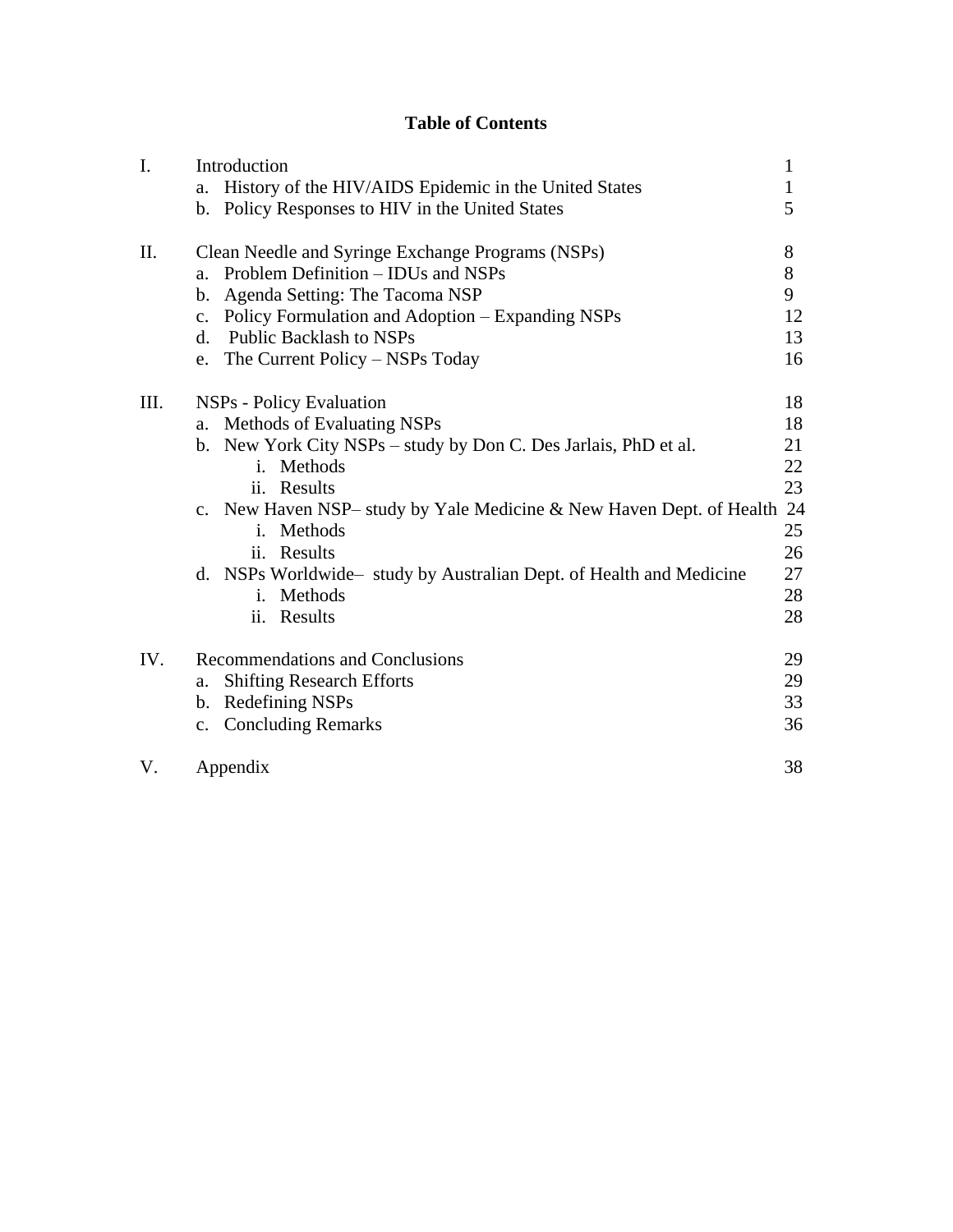# Tables and Figures

| Table 1  | HIV Prevalence Among Injection Drug Users (IDUs) Before (Pre-Exchange)<br>and After (Post-Exchange) Implementation of Large-Scale Syringe Exchange<br>Programs: New York City, 1990-2008              | 38 |
|----------|-------------------------------------------------------------------------------------------------------------------------------------------------------------------------------------------------------|----|
| Table 2  | HIV Prevalence Among Injection Drug Users (IDUs) Before (Pre-Exchange)<br>and After (Post-Exchange) Implementation of Large-Scale Syringe Exchange<br>Programs, by Subgroup: New York City, 1990-2008 | 39 |
| Figure 1 | Testing Syringes for Use By Drug Injectors Infected with HIV, 1990-1992                                                                                                                               | 40 |
| Figure 2 | HIV seroprevalance in injecting users per year of survey for cities with<br>operating NSPs, 1985-1991                                                                                                 | 41 |
| Figure 2 | HIV seroprevalance in injecting users per year of survey for cities without<br>operating NSPs, 1981-1985                                                                                              | 42 |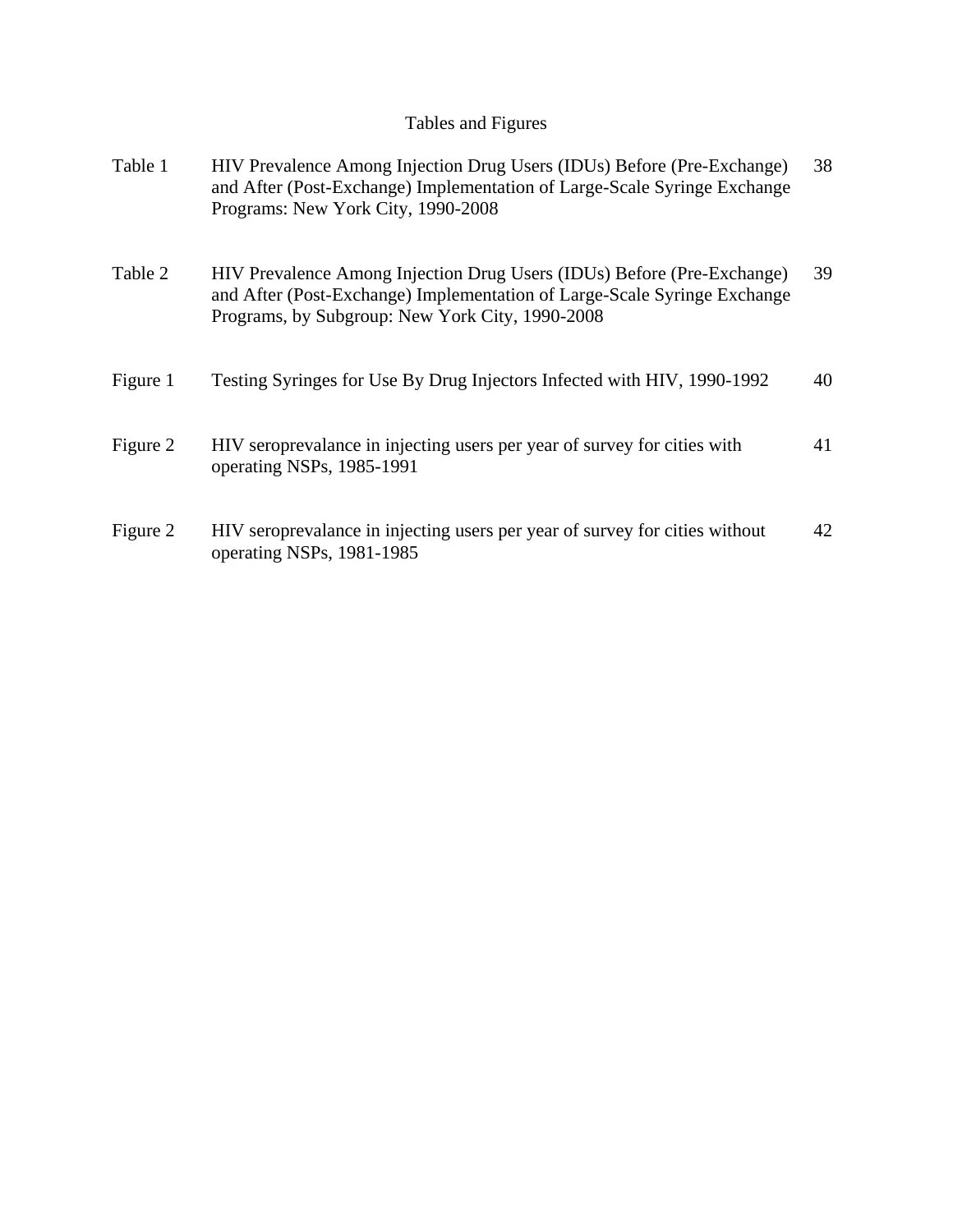#### Introduction

As a young adult, Louis found drug use as the only way to escape a troubled childhood filled with abuse, neglect, and homelessness.<sup>1</sup> At age 16, Louis ran away from his home in New Jersey to join a street gang. Beginning with cocaine, Louis quickly dove in to the dark world of drug abuse. However, like many drug users driven by feelings of anonymity and powerlessness, cocaine no longer numbed Louis' emotional pain. At the age of 19, Louis turned to heroin. He quickly spiraled towards the bottomless hole of intravenous drug use addiction, living each day with one purpose: getting high. It became impossible for Louis to end this "empty routine" and despite multiple attempts to stop the abuse, Louis became a desperately hopeless heroin addict before graduating his teenage years (Firshein 1998).

Louis used heroin religiously for ten years, obsessed with fulfilling his addiction. Louis frequently engaged in risky behavior, including injecting heroin with second-hand needles from dozens of different users. In the early 1980s, he believed "emotionally and psychologically…this was it" and life could not get any worse (Ibid.). But in 1986, his life changed forever. At the young age of 29, Louis was diagnosed with Human Immunodeficiency Virus (HIV). Until only a few months after Louis' diagnosis, there was no treatment plan for living with HIV. In the 1980s, a positive HIV status guaranteed a torturous and inevitable death within months to two years (Jacobs 1997). As a result of the careless choice to use shared needles infected with HIV to inject heroin, Louis self-prescribed an inescapable death sentence (Barrow 2008). History of the HIV/AIDS Epidemic in the United States

Luckily for Louis, he was diagnosed with HIV in the same year scientists developed antiretroviral treatment therapy (ART), preventing his infection from developing in to the deadliest outcome of HIV: Acquired Immunodeficiency Syndrome (AIDS) (Firshein 1998). But

 $\overline{a}$ 

 $1$  Last name withheld for confidentiality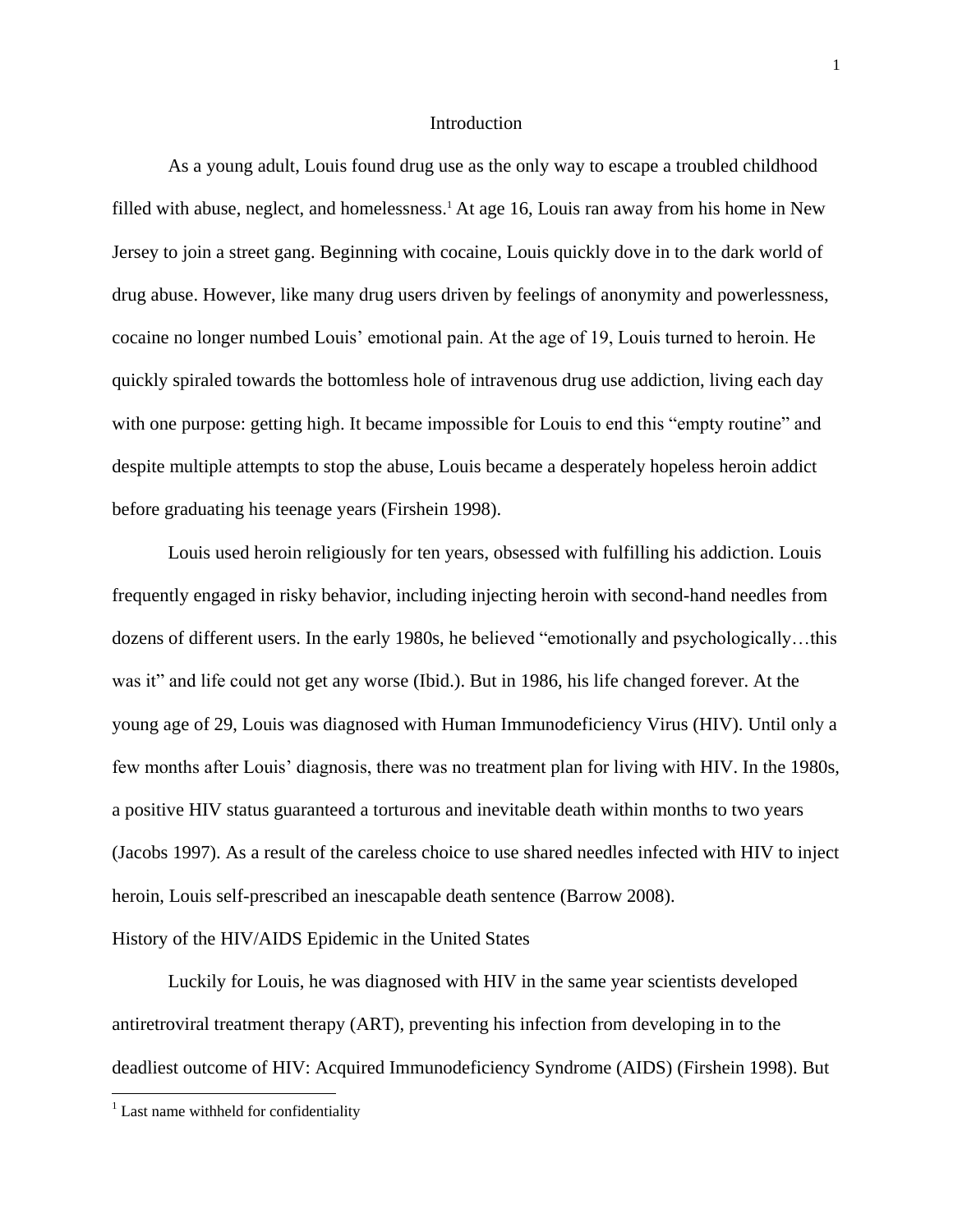in the years prior to Louis' diagnosis, HIV was a silent predator baffling the scientific and public health community. The virus known as HIV today first appeared in the United States in 1981, when health care officials in Los Angeles reported to the Centers for Disease Control (CDC) several outbreaks of a rare type of pneumonia called *Pneumocystosis carinni* and Kaposi's sarcoma cancer in young males (National 1986, 37). A few months after the outbreaks in Los Angeles, several cases of *Pneumocystosis carinni* and eight cases Kaposi's sarcoma were reported in young males in New York City (Maulitz and Duffin 1990, 5). Prior to the HIV epidemic, *Pneumocystosis carinni* and Kaposi's sarcoma were found predominantly in elderly male populations with "rare genetic diseases" or individuals undergoing "immunosuppressive treatments for organ transplants or cancer chemotherapy" (Feinberg 2007; National 1986, 37). Of all the reported cases of Kaposi's sarcoma prior to the discovery of HIV, 90 percent of victims were elderly males "of well-defined ethnicity: Jews…eastern European descent…[and] certain black African tribes" (Maulitz and Duffin 1990, 5).

Despite the fact that none of the infected individuals fit the traditional profile of *Pneumocystosis carinni* or Kaposi's sarcoma victims, doctors realized they had three important traits in common: they were young, male and homosexual (Ibid.). Health care officials also noted that each of the atypical infected individuals demonstrated an overall compromised immune system, unable to defend against even the most basic "viral, bacterial, and parasitic infections" (National 1986, 37). According to a CDC report in the early 1980s, "the occurrence of *Pneumocystosis* in these five previously health individuals without a clinically apparent underlying immunodeficiency [was] unusual" (Ibid.). By the end of March 1981, four of the first reported victims of Kaposi sarcoma were dead (Ibid.).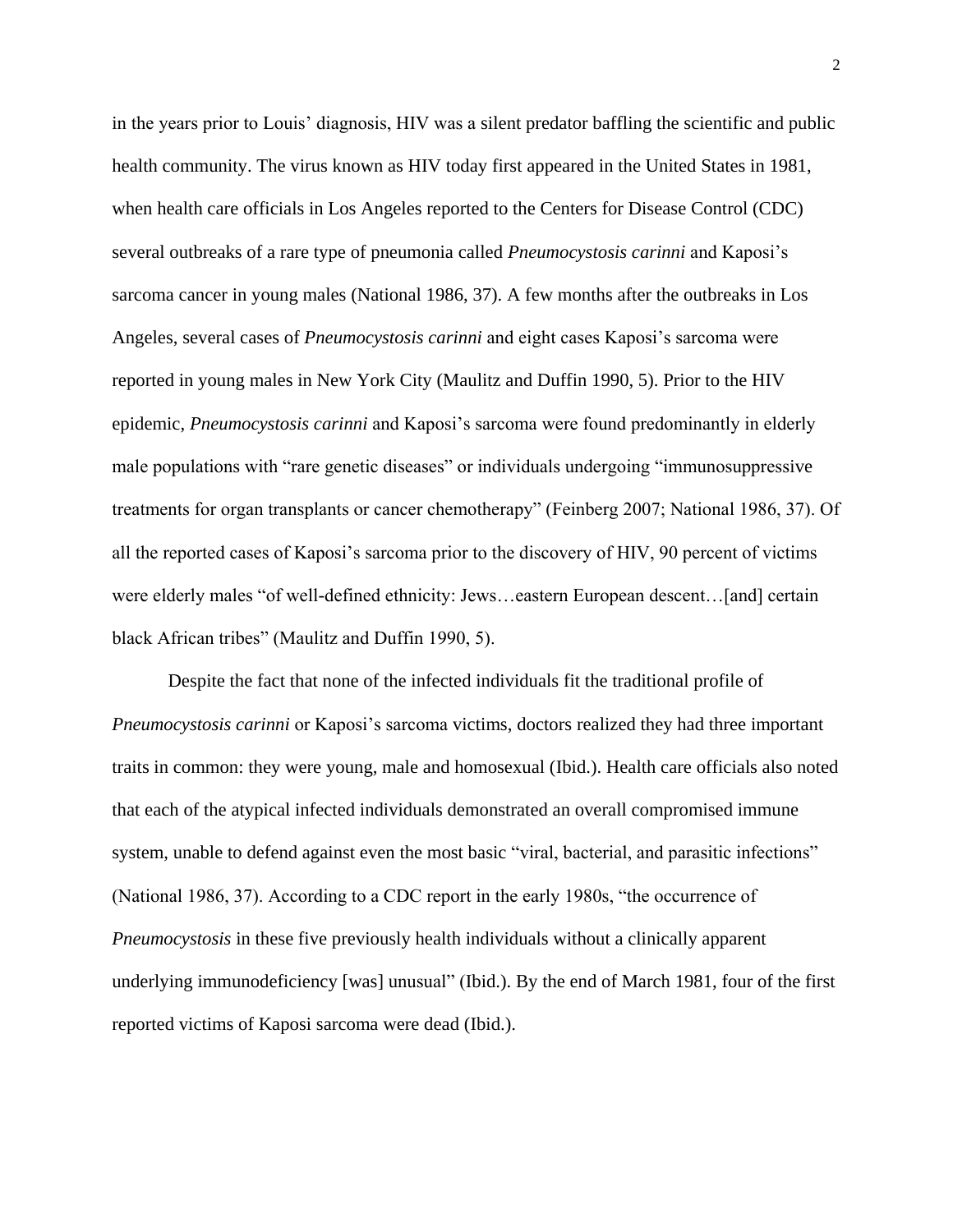Only a month later, cases of the rare pneumonia and cancer were reported in San Francisco. The unnamed epidemic began sweeping the country and by 1982, the CDC recorded over 200 cases of Kaposi Sarcoma and *Pneumocystosis carinni* - limited entirely to the young homosexual community (Id., 10). Without a scientific name and the limitation of instances to the homosexual community, newspapers coined the terms "gay cancer", "gay pneumonia" and "gay plague" to describe the epidemic (Ibid.). Some members in the health community quickly adopted the acronym GRID (Gay-Related Immune Deficiency), reaching the "conviction that the causal agent was infectious and that it was spread by sexual contact" in the homosexual community (Ibid.).

With the epidemic spreading uncontrollably, research efforts by the Centers of Disease Control (CDC), National Institutes of Health (NIH), the Pasteur Institute, and the World Health Organization (WHO) exploded rapidly (Id., 13). In the summer of 1982, the CDC identified and characterized the disorder, adopting the term Acquired Immunodeficiency Syndrome (AIDS) to describe the final stage symptoms caused by the Human Immunodeficiency Virus (HIV) (Id., 32).

In 1983, the focus on the homosexual community shifted when the first cases of HIV were diagnosed in heterosexual communities (MacQueen 1994, 509). Again, the infected individuals did not fit the traditional victim profile, but now had a different trait in common: they were intravenous drug users (Maulitz and Duffin 1990, 10). Sprouting rates were then noted in populations of other needle-using persons, such as hemophiliacs and blood transfusion recipients, and in certain ethnic groups, such as Haitians and Africans (MacQueen 1994, 509). The presence of infections outside the homosexual community contributed to the understanding of the basic modes of transmission: sexual intercourse, blood transfusions with HIV infected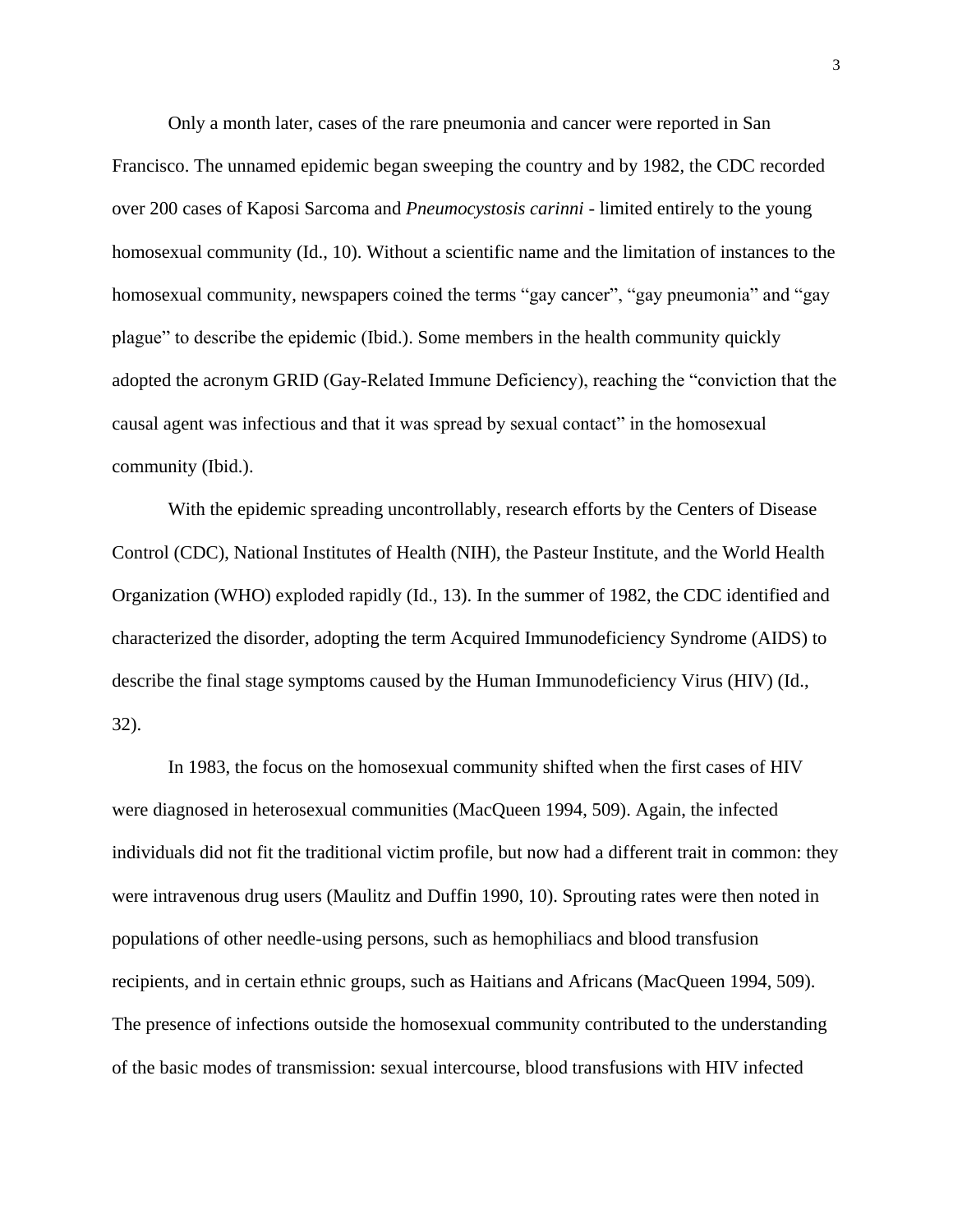blood, needle and syringe sharing between infected individuals, transplantation of organs from infected individuals, and mother-to-child transmission to a child with an infected mother or father (Osborn 1989, 124).

By 1984, scientists understood the biologic and etiologic structure of HIV (Maulitz and Duffin 1990, 10). HIV is an RNA virus infecting cells with CD4 molecules on their membranes, leading to decreased immunological defense responses. Individuals with HIV may be asymptomatic for many months or years, leading to unnoticeable spread of the virus. With normal defense mechanisms compromised, HIV infected individuals are suspect to dangerous opportunistic infections and health problems that healthy individuals are naturally able to eliminate. These issues include cancer, neurologic problems, fevers, diarrhea and sore throat. The presence of these symptoms in individuals infected with HIV is called ARC, or AIDSrelated complex. Individuals with opportunistic infections such as pneumonia caused by a protozoan, *Pneumocystosis carinni,* and certain rare cancers fit the CDC criteria for full-blown AIDS (National 1986, 7). Patients with HIV that transgresses to AIDS are difficult to treat, as infections are recurring and often irreversible. According to the NIH, "there have been no recorded cases of prolonged remissions of AIDS", and most patients that reach AIDS status die within two to three years (Ibid.).

After understanding the etiology of HIV, scientists began working to develop tests that determine seropositivity.<sup>2</sup> Through isolation of the HIV virus, scientists determined that Enzyme-Linked Immuno-Sorbent Assay tests (ELISA) could be used to detect the presence of specific HIV viral components. In 1985, the first HIV testing kits were released for public use (Maulitz

 $\overline{a}$ 

 $2^2$  Seropositivity refers the presence of specific antibodies determined through a blood test indicating the presence of an infection (Cambridge 2005)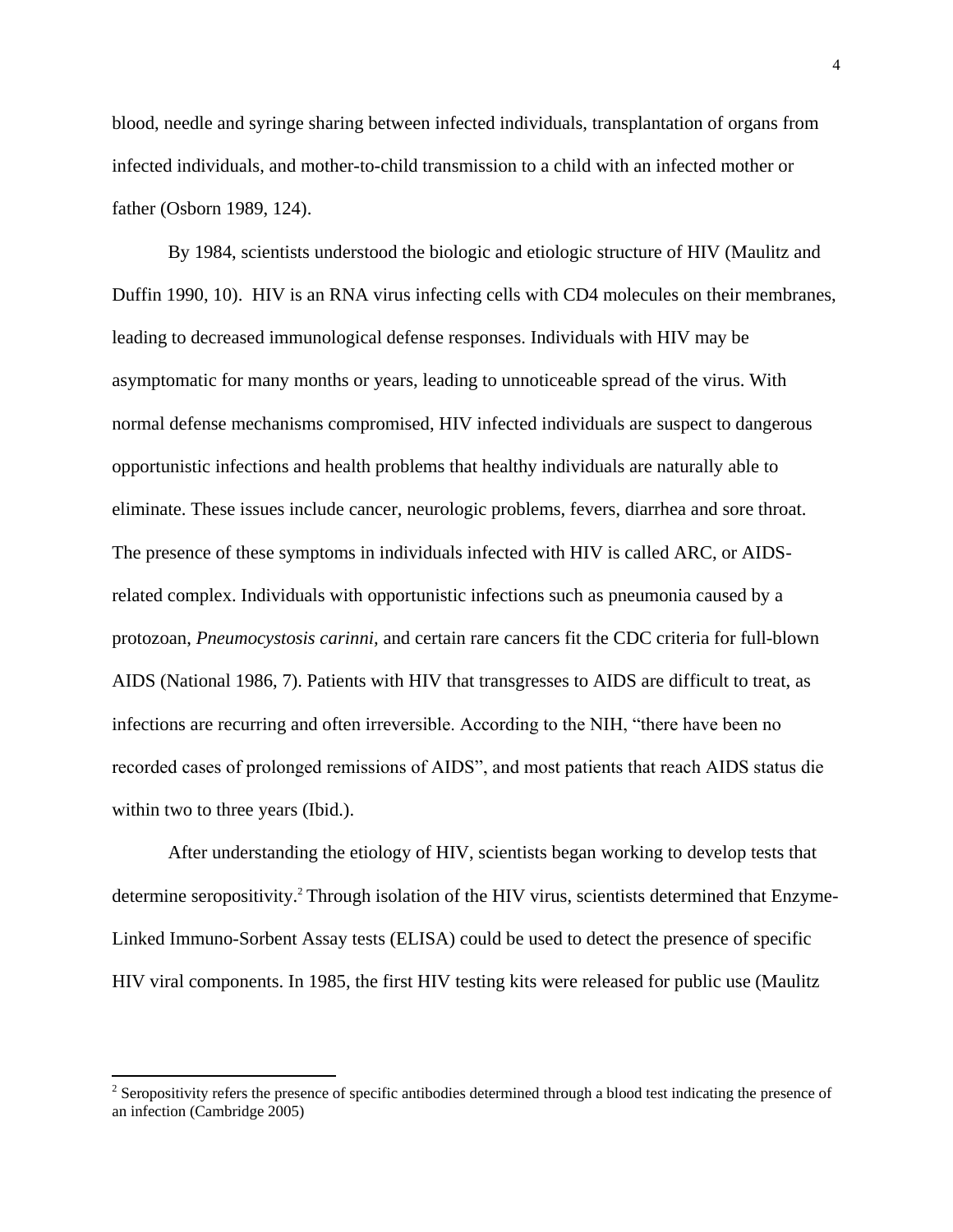and Duffin 1990, 85). In the same year, the United States government mandated HIV testing of all blood donations and civilian military applicants (Ibid.).

In 1987, scientists made the greatest stride towards treating the epidemic when a series of anti-HIV drugs (now called highly active antiretroviral therapy, or HAART) were developed. HAART improves symptoms of HIV infected individuals, prevents opportunistic infections, and suppresses the HIV virus to eliminate or slow down transgression to AIDS. The introduction of HAART eliminated the notion that AIDS is a death sentence. With HAART, seropositive individuals are able to live long and fairly normal lives, reducing morbidity and mortality rates (McNeil 2004). Furthermore, HAART minimizes chances of sexual transmission and prevents mother-to-child transmission (Gallo and Montagnier 2002, 1730). Despite the groundbreaking benefits of HAART in extending the lives of infected individuals, many seropositive individuals cannot afford treatment and are ineligible for financial assistance.

#### Policy Responses to HIV in the United States

With the ability to test, track and treat new HIV infections - along with the spread of transmission outside the homosexual community - interest groups, government agencies and policymakers began taking policy steps towards combating the epidemic. Due to the lack of a cure and the provocative transmission routes, HIV healthcare policy is primarily centered on preventing risky behavior - assuming HIV infection results from "inadequate or incomplete information" about the dangers of engaging in unprotected sex or intravenous drug use (Valdiserri 2011, 483). HIV policy in the United States typically angles to "modify behavior, theoretically reducing the incidence of specific unsafe practices" to prevent infection altogether (Salbu 1996, 106). Thus, early policies focused on HIV awareness - in 1986, the Institute of Medicine recommended that "the nation expand the availability of serologic testing" so infected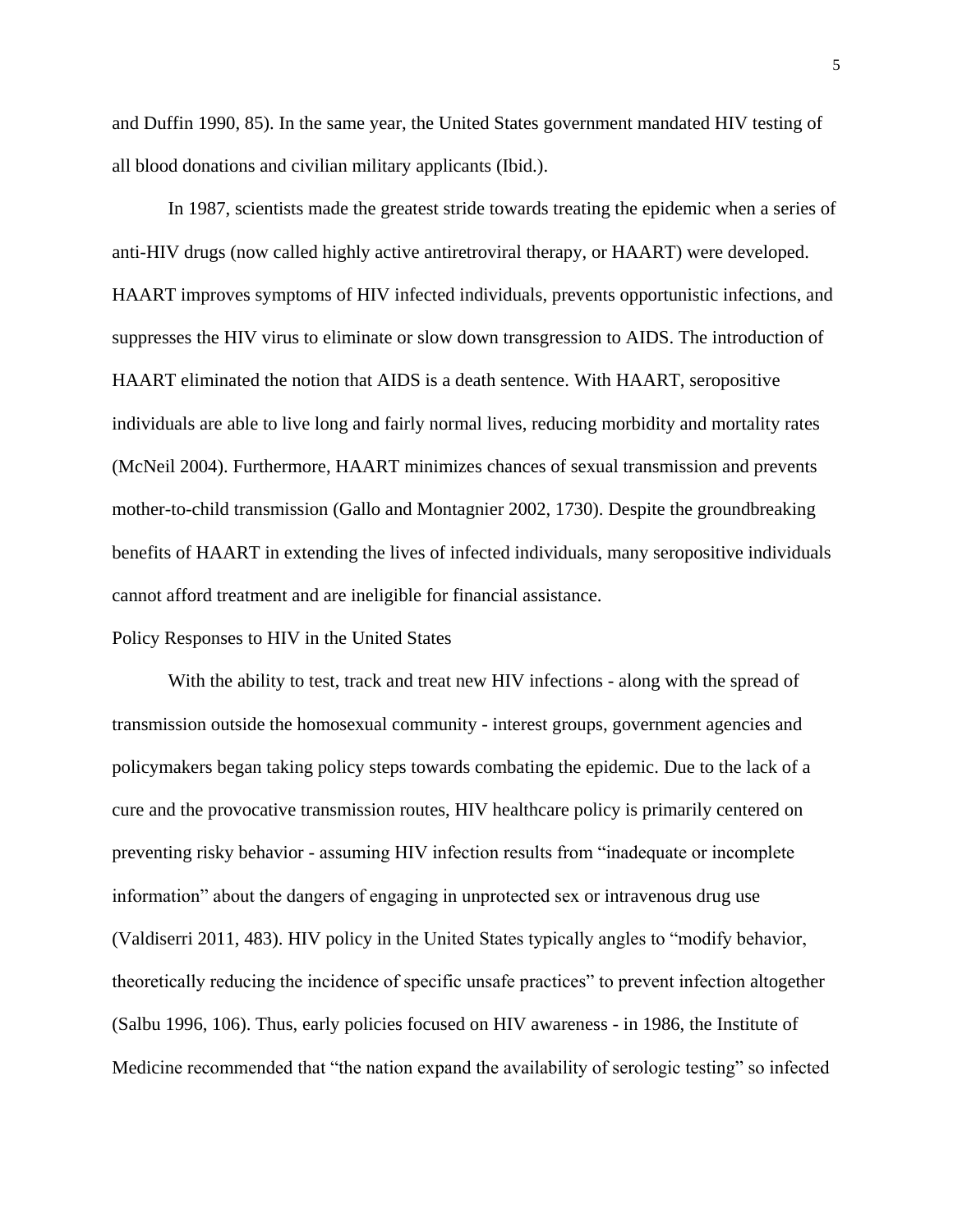individuals (at the very least) are aware of their status (Valdiserri 2011, 483). In the same year, the CDC recommended "counseling and voluntary serologic testing of asymptomatic persons in high risk groups as a way to prevent further transmission of this virus" (Ibid.).

In the early years of the epidemic through the Public Health Service (PHS), the federal government contributed over \$108 million for AIDS and HIV research. Of the agencies in the PHS including the NIH, CDC, and FDA, each provided funding, surveillance, therapeutic aid and research for the epidemic (National 1986, 240). As a result of CDC HIV policy guidelines, public pressure and growing HIV rates, President Ronald Reagan, President Bill Clinton, and President George W. Bush adopted national plans for responding to HIV. In 1987, President Reagan adopted the Presidential Commission on HIV, issuing hundreds of recommendations for agency level policy approaches (Yehia and Frank 2011, 1). In 1996, President Clinton released the National AIDS Strategy (NHAS) with six goals: to "strengthen HIV-related research; reduce number of new HIV infections; give persons with HIV access to high-quality services…eliminate HIV-related discrimination; support international efforts to address the HIV epidemic; and ensure that research advances are translated into care and prevention" (Ibid.). The NHAS was a unique approach in that it delegated directions of the NHAS Federal Implementation Plan, which details anti-HIV responsibilities and tasks to federal agencies. NHAS also imposed a President's Memorandum to Federal Agencies, requiring federal agencies to implement anti-HIV plans (Ibid.).

Congress approved the most valuable anti-HIV policy, the Ryan White CARE ACT, in 1990. The act, through the Department of Health and Human Services (DHHS), authorizes the distribution of federal funding to states to promote treatment, research and preventative services for seropositive individuals (Akuwke 2001, 1). The federal funding trend continued in 2003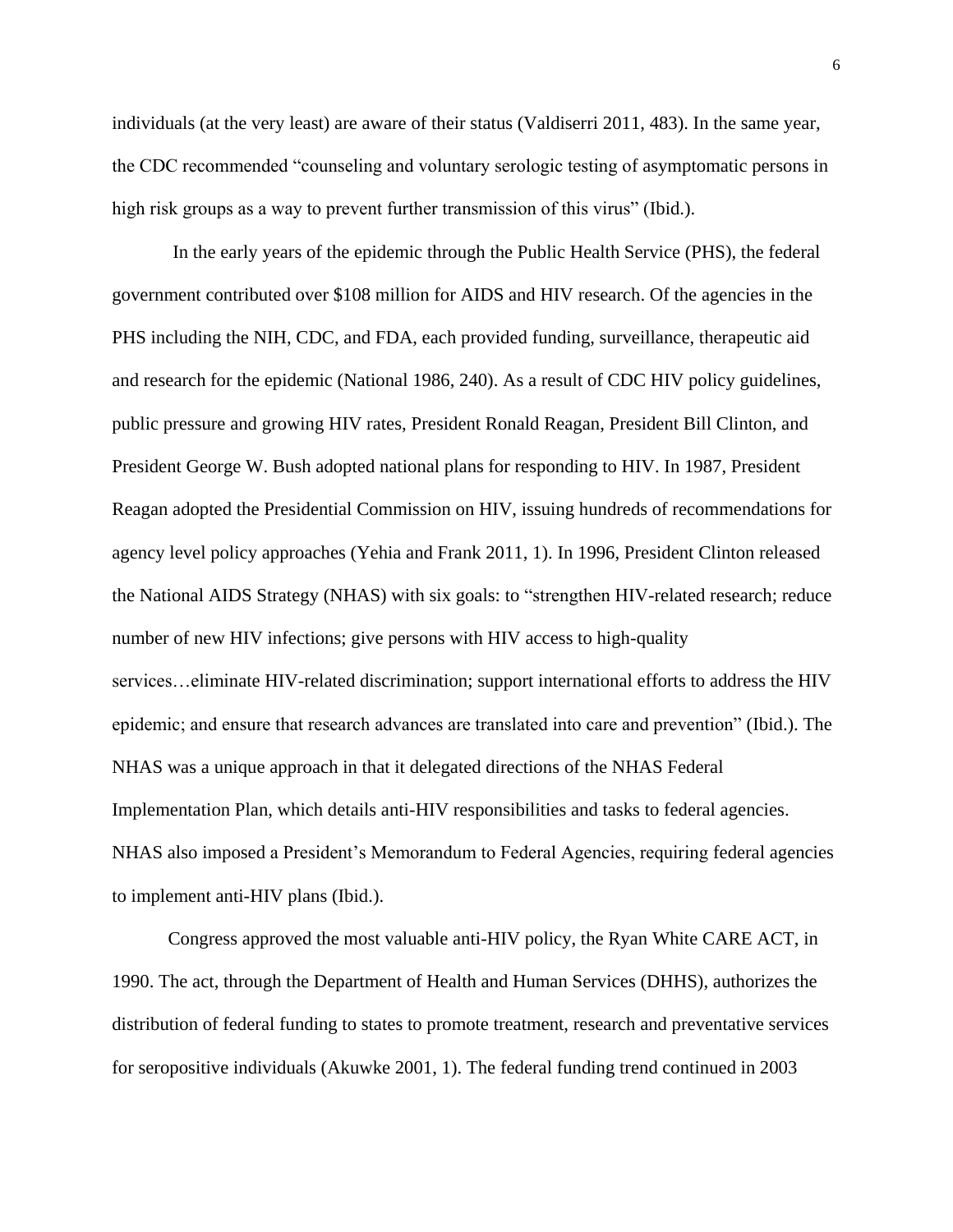when President George W. Bush introduced the President's Emergency Plan for AIDS Relief (PEPFAR), providing the historically largest amount of funding for combating HIV. Most recently, PEPFAR authorized over \$48 billion from the years of 2009-2013 to prevent infections and treat seropositive individuals (PEPFAR 2011).

Among hundreds of agencies and interest groups working to combat the HIV epidemic, federal funding provides the greatest source of revenue and support for anti-HIV policy. However, federal funding greatly relies on state-level implementation - through federal funding, states are given block grants for implementing anti-HIV policy. Due to the nature of block grants, each state has a fairly high level of latitude in terms organization, eligibility and implementation of anti-HIV programs (Leibowitz and Sood 2007, 60). Thus, states can chose to opt out of or promote offensive or risky anti-HIV programs depending on each state's political and public environment.

Scholars note that the many states have been "malignly sluggish" in proposing and adopting public efforts to confront the HIV epidemic "due to bias against the socially peripheral groups whose members comprise a large proportion of the number of persons with AIDS" (Osborn 1989, 124; Nelkin 1991, 299). Since the discovery of HIV, "a pervasive theme…has been the placing of blame" (Nelkin 1991, 299). For health officials, the media, and the public, HIV is "attributed to dangerous lifestyles, immoral behavior, [and] illegal drug use (Nelkin 1991, 297). HIV is often viewed as a "disease for others", especially "those who are somehow immoral" (Id., 300). It is considered a "problem of those engaged in particular lifestyles" and "not a disease of society" (Ibid.). Religious conservative Jerry Falwell commented that the high rates of HIV in the homosexual and IDU community is "God's will, [because] a man reaps as he sows" (Id., 301). HIV infection continues to carry an overwhelming social stigma based on a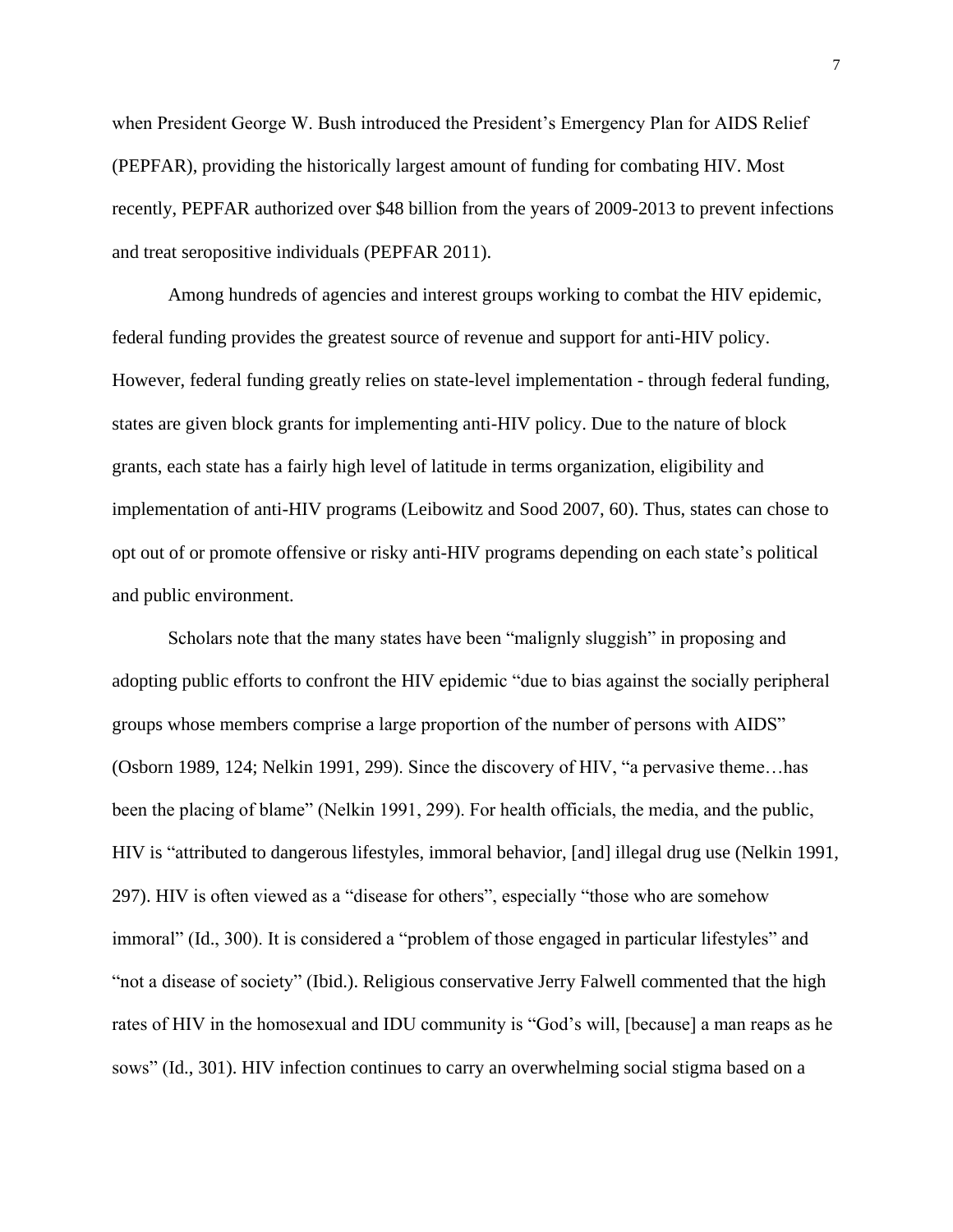notion that infected individuals are wholly guilty for their infection as a result of dangerous behavioral choices (although this is not always the case) (Id., 301).

Clean Needle and Syringe Exchange Programs (NSPs)

## Problem Definition – IDUs and NSPs

Among populations engaging in unsafe practices that increase likelihood of HIV infection are intravenous drug users (IDUs) – a community of individuals perhaps considered the most "blameful" and "immoral" victims of HIV (Alcabes and Friedland 1995, 1468). In the late 1980s and early 1990s, intravenous drug users accounted for over 33% of HIV rates. Quickly however, IDUs became the "major vehicle for transmitting HIV infection to heterosexual adults who do not inject drugs and to children", posing the greatest threat to the "innocent" members of society (Ibid.). In the 1990s, almost 70% of women with HIV seropositivity were sexually active with male IDUs, while 64% of children with HIV were born to intravenous drug using mothers and fathers (Ibid.).

The HIV epidemic skyrocketed among the IDU population in the mid-1980s and 1990s, demanding the attention of policymakers and interest groups alike. While needle sharing is a commonplace practice among the IDU community, it became a necessity for drug users in the 1970s as states increasingly adopted policies prohibiting the purchases of syringes and criminalizing transportation or possession of injection equipment (Alcabes and Friedland 1995, 1468). In response to anti-injection equipment laws, a series of "shooting-galleries" opened in big cities such as New York, Baltimore and Philadelphia as a safe haven for IDUs to securely rent injection equipment (Id., 1469). In the galleries, injection equipment is used by hundreds of drug users "before the needle [is] finally too dull and [has] to be retired" without sterilization between users (Ibid.). Sterilization is vital for preventing transmittable infections as IDUs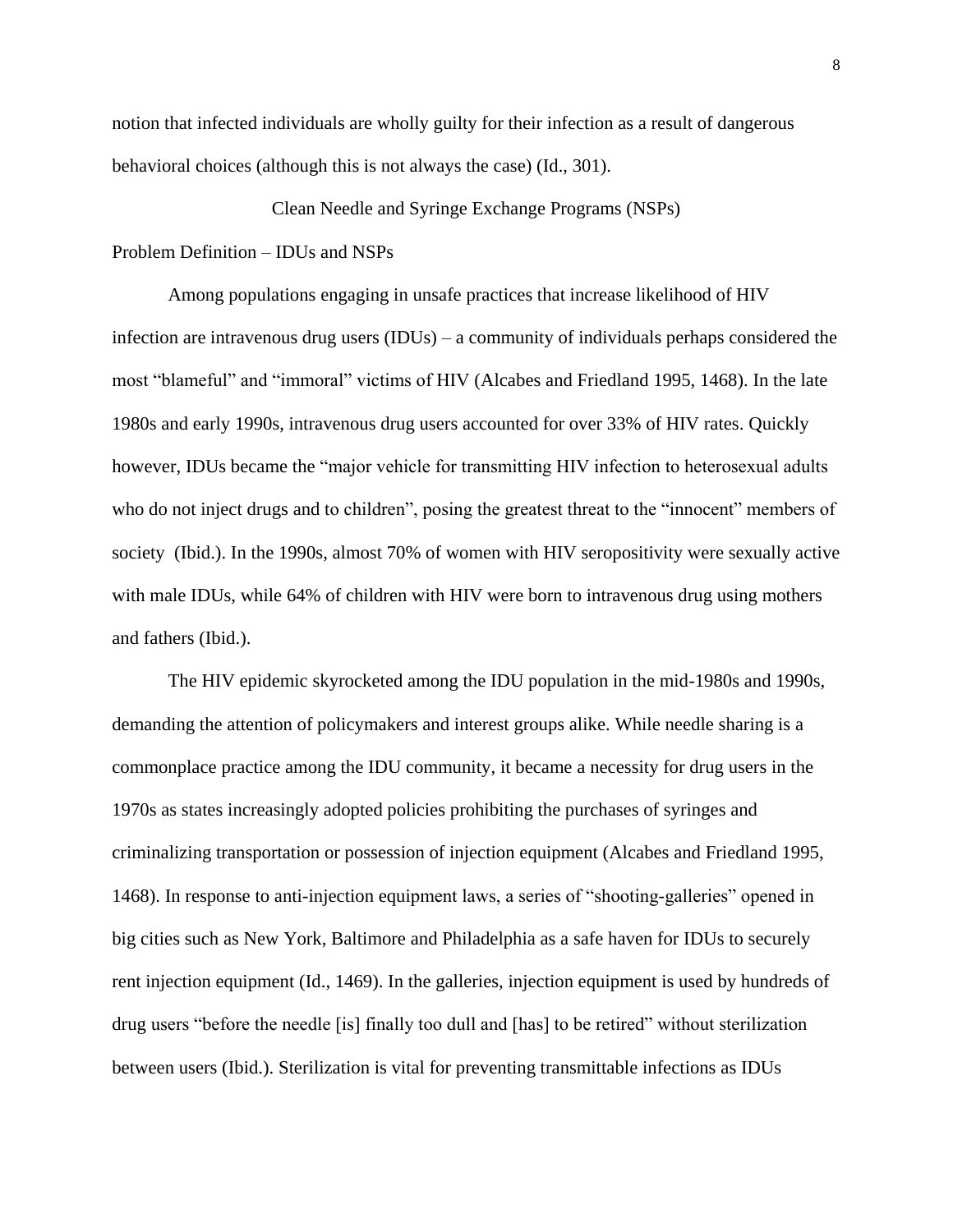frequently engage in "booting", a practice in which "blood is drawn up into the syringe to be sure that a vein was entered", contaminating the needle and the syringe with HIV and other blood borne viruses (Ibid.).

Many scholars attribute shooting galleries as the most important factor influencing the spread of HIV in the IDU community, as studies show increased HIV rates in IDU communities in "association with an increasing proportion of injections in shooting galleries" (Alcabes and Friedland 1995, 1469; Celentano et al. 1991, 1291-1295; Robles et al. 1998, 477-483). In 1997, while the CDC reported that approximately 50% "of annual new HIV infections occur among IDUs, their sexual partners, and their offspring", many states experienced difficulty mustering support for public policy to target this difficult population (Gent 2000, 125).

Although HIV is found in a variety of populations, IDUs are among the most "marginalized and hard-to reach population in society" in terms of HIV prevention and treatment policy (Li et al. 2009, 2). IDUs typically ostracize themselves from the general population by only socializing with other IDUs, making it difficult for officials to extend aid. Due to the nature of their lifestyle, they face "social discrimination…[and] a unfriendly environment", dissuading them from seeking treatment altogether (Id., 7). Most difficult is that due to the inebriating effects of drug use, they are often incapable of making good judgment and controlling their behaviors, placing themselves and others in danger. They are therefore most suspects to "peer influence", particularly manifesting in risky behaviors such as "needle sharing, syringe reuse, multiple sex partners and unprotected sex" (Id., 2).

## Agenda Setting: The Tacoma NSP

Taking the difficulties of controlling blood borne infections in the unstable and often unchangeable IDU population, groups began advocating controversial methods such as needle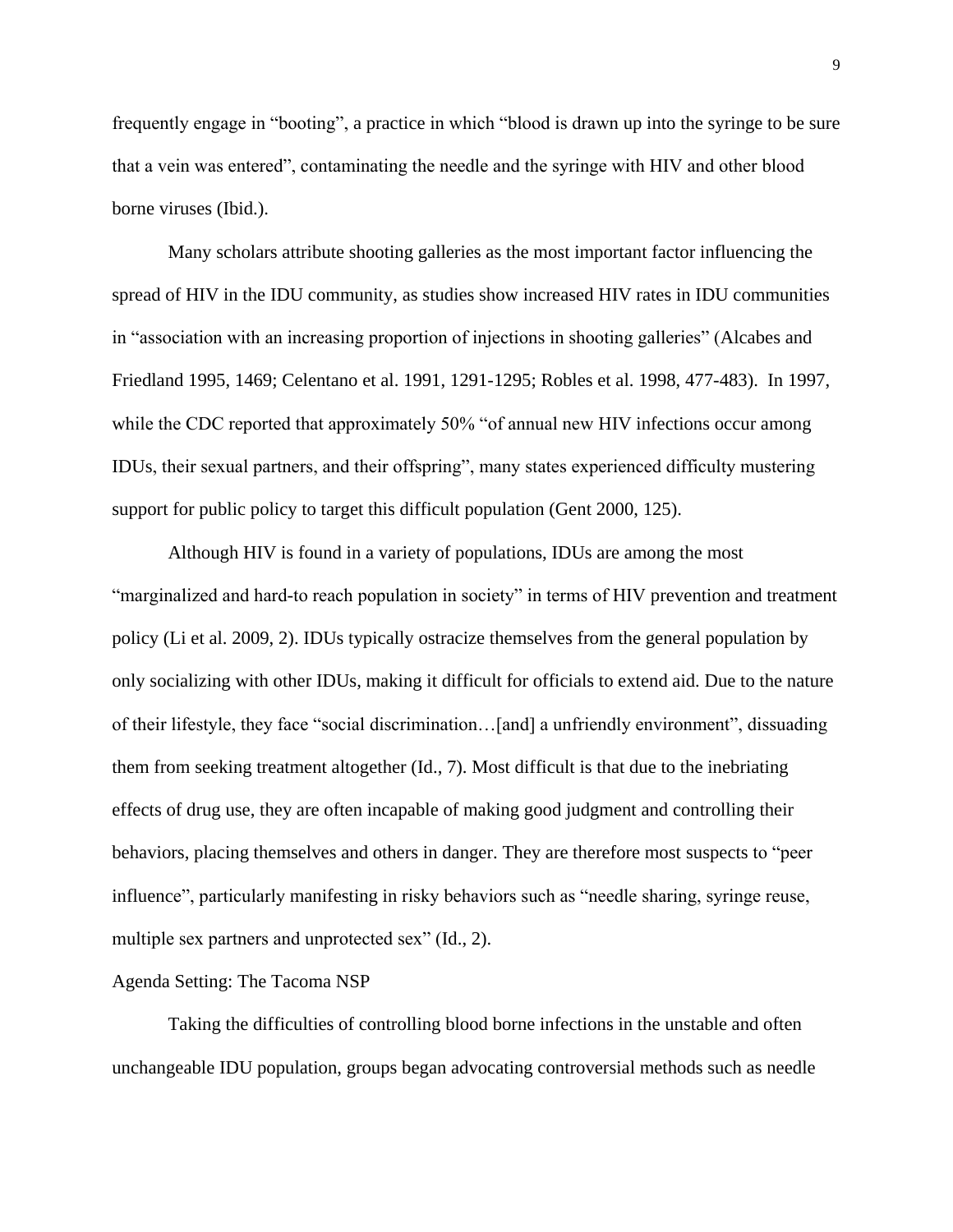exchanges to reduce HIV infection. In 1970, the concept of sterile needle distribution was introduced in North America at San Francisco State University to combat yellow jaundice and abscesses resulting from heroin use (Stryker and Smith 1993, 2). Compared to current NSPs, this early program was informal and impersonal – sterile needles were simply left in the open at health services offices for free and anonymous access by heroin users (Ibid.).

In the early 1980s in the Netherlands, a drug activist group called the Amsterdam Junkiebond implemented the first formal needle exchange program to prevent outbreaks of the highly contagious hepatitis B virus. The program was unique because it legally collaborated with the government operated Amsterdam Municipal Health Service to provide sterile needles, gaining widespread support from health officials and the community (Id., 3). Considering the concept of clean needle exchanges to prevent infectious viruses, "health professionals, researchers, and activists in North America spearheading the fight against the acquired immunodeficiency syndrome (AIDS)" began to focus on the effectiveness of the Amsterdam program in preventing the spread of HIV in the IDU community (Ibid.)

Anti-HIV advocates for the IDU community, influenced by the excitement surrounding the Amsterdam program, began illegally distributing sterile syringes as "acts of civil disobedience…to publicly test the prescription laws" that made it illegal to purchase sterile needles without a prescription (Ibid.). In 1988, drug rehabilitation activist named Dave Purchase organized the first legal Clean Needle and Syringe Exchange program (NSP) in Tacoma, Washington. With the support of numerous anti-HIV activist groups, Purchase rallied support from public officials in the city to adopt a legally functioning NSP (Id., 4). The innovativeness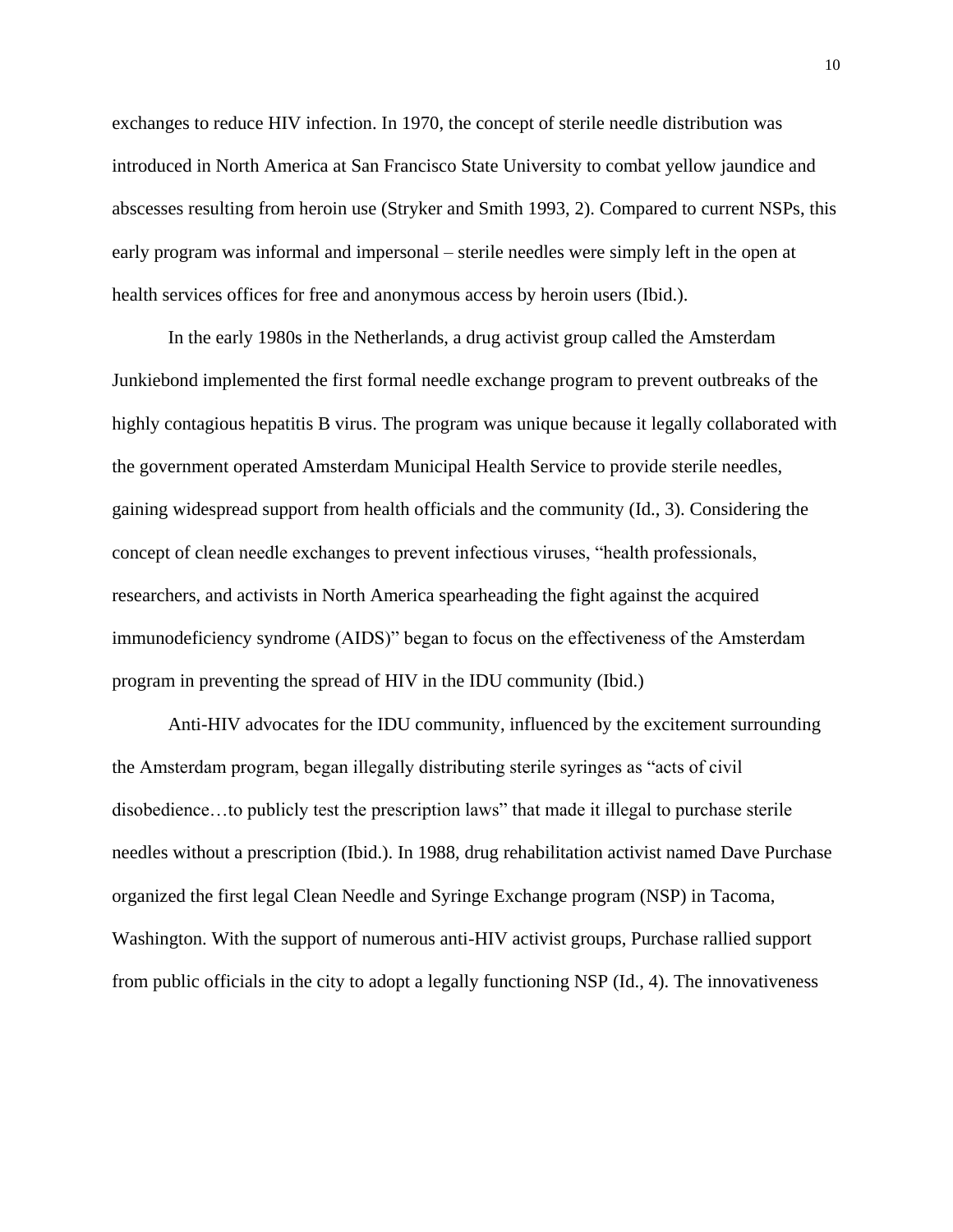and success of this program is attributed to placing NSP policy on a nationwide political agenda (Gent 2000, 127).<sup>3</sup>

In the 1980s, Tacoma was home to one of the strongest anti-HIV policy communities as a "less socially conservative" state (Id., 141). At this time, the uncontrollable severity and magnitude of new HIV infections directly transmitted from IDUs in Washington "spur[ed] officials to take action" in local government (Id., 140). The Tacoma Health Department noted that HIV infections transmitted from IDUs more than tripled in 1988, and more than 75% of IDUs reported needle-sharing practices (Id., 142). At the same time, there was an increase in IDU political activism during the late 1980s, especially from the interest group ACT-UP (AIDS Coalition to Unleash Power) (Ibid.). ACT-UP, among other government agencies such as the CDC and NIH, physicians, researchers and specialists in the medical community began advocating solutions to this problem, readily agreeing on the potential success of NSPs. In 1988, Dave Purchase, ACT-UP and other members of the pro-NSP movement opened an illegal NSP in Tacoma, Washington. In light of the "trend setter" attitude and "progressive heritage" of Washington, local officials voted to legalize the program and turn operations over to the King County Health Department (Ibid.). Quickly, a rally of support for and interest in the innovative policy sparked in Washington, focusing on the benefits and feasibility of NSP (Ibid.).

While the progressive and liberal nature of Tacoma is likely the reason the city is home to the first legal NSP, its implementation did not occur without some difficulties, revealing the "complexity involved in setting up an [NSP]" (Tempalski et al. 2007, 438). At the time of the program's implementation, it received high levels of support from community residents and health/social service administrators, including the King County Health Department. However,

 $\overline{a}$ 

<sup>&</sup>lt;sup>3</sup> Other acronyms for Clean Needle and Syringe Exchange Programs are Needle Exchange Program (NEP), Syringe Exchange Program (SEP), Needle Exchange Program (NEX); Clean Syringe Exchange Program (CSEP)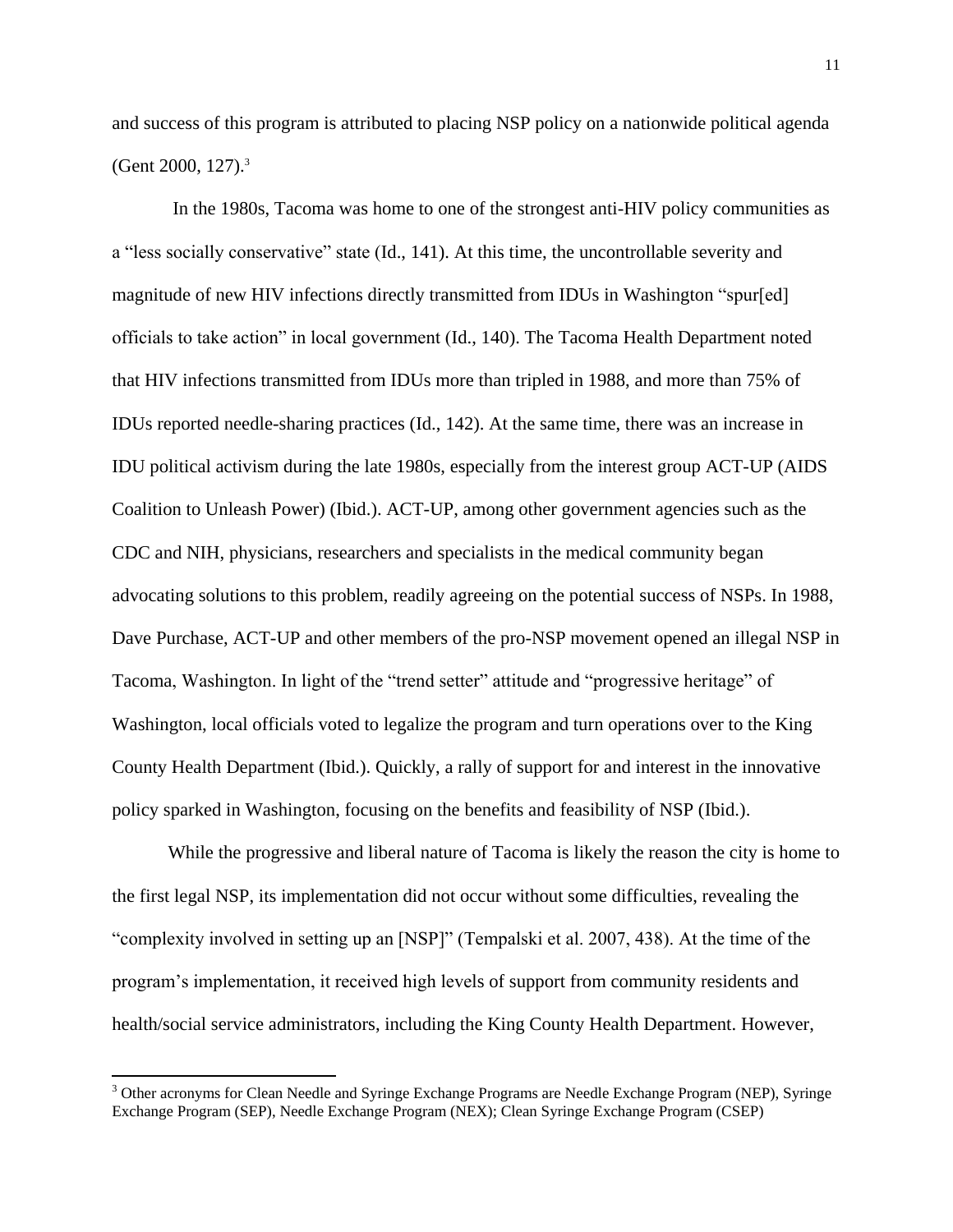the program initially received opposition from city officials responsible for allocating funding. To prevent the legalization of the NSP, city officials withheld funds for its set-up arguing that such a program "violated paraphernalia laws" (Ibid.). In response, the King County Health Department sued the city to "obtain [these] promised funds" (Ibid.). The health department won the case, a decision resulting in statewide legalization of NSPs. Most importantly, the Tacoma NSP introduced a "standard for other counties in the state" to implement, operate and fight for NSPs (Ibid.)

## Policy Formulation and Adoption – Expanding NSPs

The success of the Tacoma program and "agreement over the NSP paradigm…helped to structure and anchor the AIDS agenda squarely around NSP[s]", allowing "ease of passage" for the development of NSPs in Washington State and across the country (Gent 2000, 142). Advocates touted the easy implementation of NSPs and their perceived success in reducing the spread of HIV among IDUs, appealing to policymaker's desires for technically feasible and efficient policies (Id., 143). Thus, the Tacoma "city council approval of [NSP] provided a policy window", focusing attention on the issue and encouraging pro-IDU interest groups to push for NSP policy in more states (Id., 144). Proponents began to structure a multi-faceted argument for NSPs, suggesting that they "provide a means for public health officials to locate IDUs and get them into treatment programs", are cost-effective compared with lifetime treatment of seropositive individuals, and protect the "innocents, particularly children, [who] are needlessly becoming victims of a disease that could easily be contained through the availability and use of clean needles" (Id., 128).

NSPs are formulated around two underlying principles: the philosophy of harm reduction, and the "circulation theory" (Strathdee 2004, 373). The former refers to an approach that accepts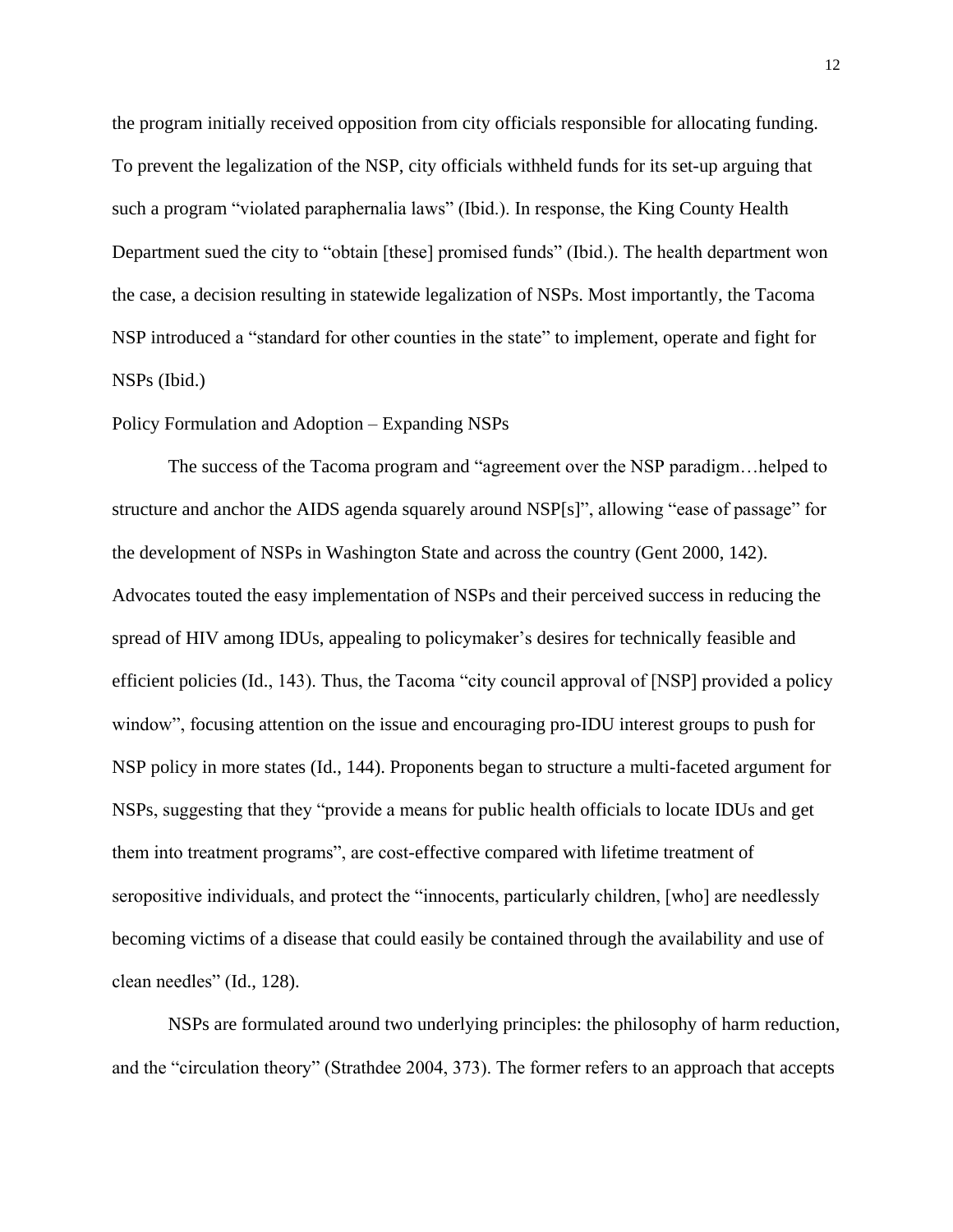the reality of drug use: it is a immeasurable public threat that is currently impossible to eradicate. This approach considers the ineffectuality of eliminating intravenous drug use and instead aims to "reduce harm to the individual and to the community by allowing injection drug users to have access to sterile injection equipment if they will not or cannot cease injection drug use" (Ibid.). The circulation theory posits that the longer a dirty syringe circulates the streets, the greater threat it poses to the community as a whole (Ibid.). The theory raises the speculative consideration that if a drug user has access to a readily available needle exchange, the amount of time an injected syringe or needle is "circulating" in the community is reduced. According to the theory, as visits to NSP increase, the time infected needles are on the streets decreases, which therefore lessens the likelihood of using an infected needle – in turn reducing HIV rates in the IDU community (Kaplan et al. 1994, 1991). Thus, NSP are based on a lesser of two evils conception, considering the importance of reducing HIV infections over a greater (but likely impossible) desire to diminish drug use. Thus, NSPs propose "an approach that purportedly is more realistic than abstinence", contending that intravenous drug use will continue (Salbu 1996, 107). NSPs instead focuses on "ways in which [risky] behaviors can be made safer, rather than ways in which they can be expunged" (Ibid.).

#### Public Backlash to NSPs

As support for NSP grew, a deep-rooted and prickly backlash cultivated in American policymakers and citizens, particularly from the conservative populations (Gent 2000, 141). As an epidemic, HIV is distinctive in the fact that prevention (besides securing blood and organ donations from HIV infections) relies on confronting and controlling individual choices, calling for a unique health agenda (Osborn 1989, 124). Thus, HIV creates a need "for individual avoidance of threat and for a coherent, focused, human societal response" (Ibid.). In other words,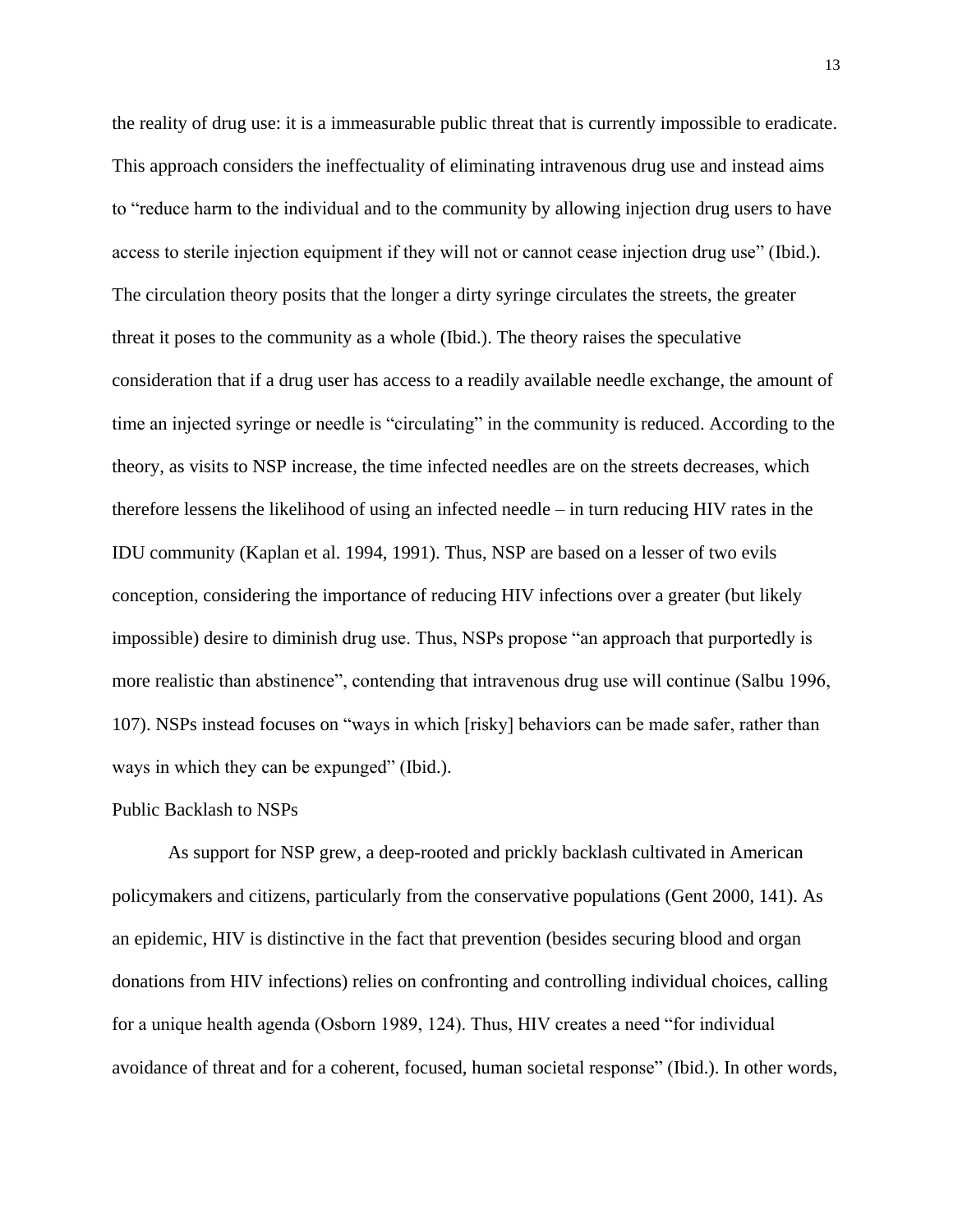unlike past plagues which requires "mandatory or coercive approaches", HIV policy is difficult for "nowhere is educational intervention more awkward" than in areas of sexual behavior and illicit drug use" (Osborn 1989, 124). Dr. June E. Osborn, a public health policy advisor for the National Institutes of Health (NIH) and CDC explains the special difficulties of anti-HIV policy targeted at drug using communities:

Along with sexual mores, drug use is central to the AIDS epidemic, but as a political issue it is even more problematic. Whereas sexually transmitted diseases are at least acknowledged to be public health problems, illicit substance abuse and addiction have been approached as legal matters for which punitive responses are not only appropriate but also sufficient. The advent of AIDS actually coincided with an escalation in severity of the drug epidemic, which was countered with a strident "war on drugs" but a contradictory lack of treatment facilities. (1989, 133)

For many Americans, drug use is viewed as a crime, and accordingly any collateral damage obtained from drug use is considered an individual responsibility. Mostly in the conservative community, the introduction of NSPs challenges the moral status quo and "beliefs about the social world and about the ways in which people *should* conduct their lives" (Gent 2000, 131). For many anti-NSP activists, NSPs "undermine authority and American society's 'War on Drugs'", a major agenda issue for many politicians in the 1980s and 1990s (Id., 128). Opponents often believe NSPs condone intravenous drug use by providing free and easy access to injection equipment, and "send out the wrong message that injecting drugs is okay" (Ibid.). Many opponents align with powerful communities that have the ability to incite mass hostility from prosecutors, law enforcement officials and politicians. For example, Gen. Barry R. McCaffrey, the White House director of drug Policy in 1999, openly opposed the program "as a matter of principle", maintaining that "drugs are illegal…and government sends the wrong message to children by providing addicts with the means to break the law" (Kocieniewski 1999).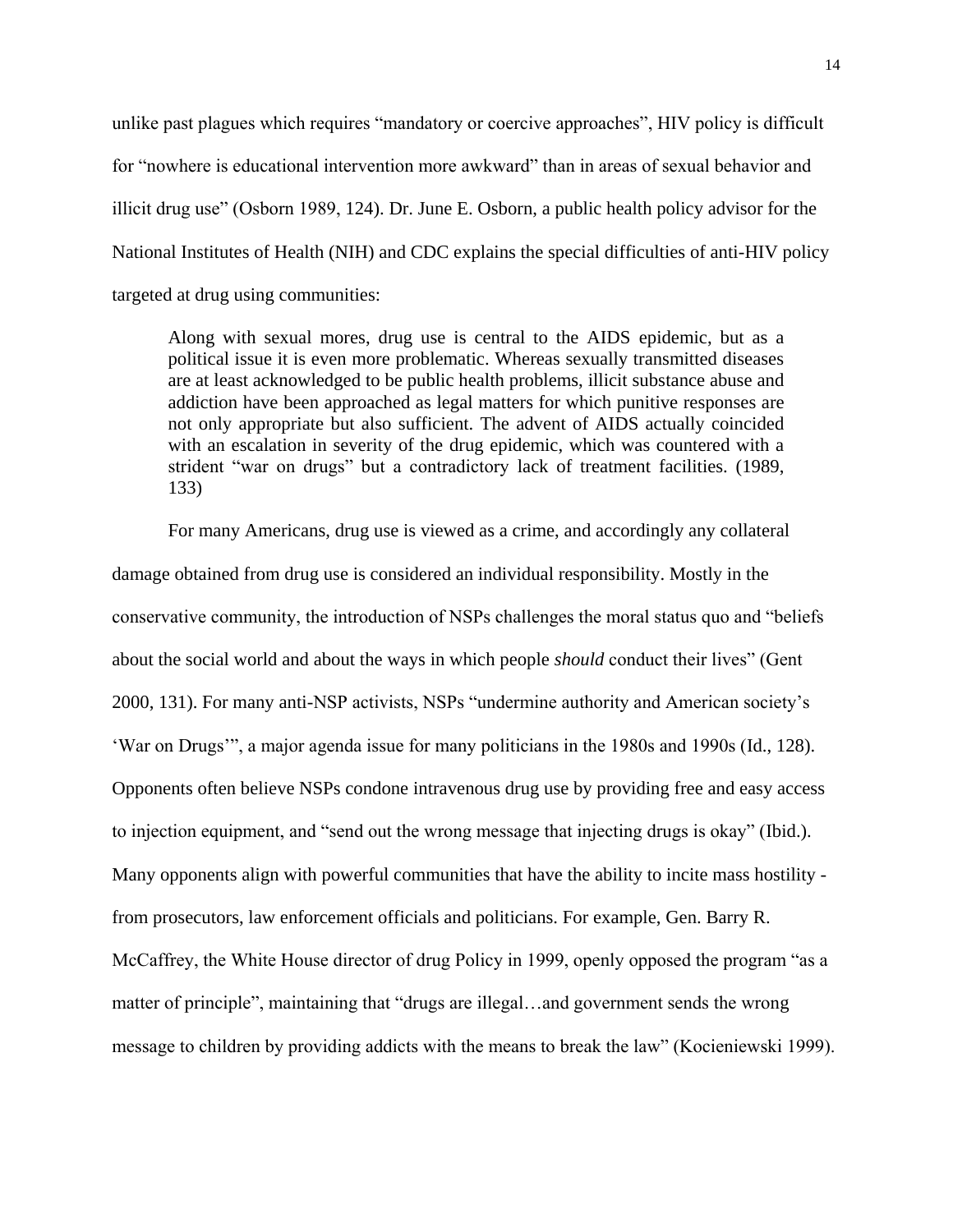Arguments against NSPs are charged with interpretations "largely driven by values and morals, instead of logic" (Bowen 2012, 123). In other words, opponents view NSP policy as a problem of morality, and thus employ "value-based arguments" against NSPs (Id.,121). NSPs touch on two extremely confrontational and touchy issues in America: (1) illegal drug use and (2) HIV infection resulting from drug use. For opponents of NSPs, NSP policy directly confronts their unrelenting beliefs about the role the American government should play in the anti-drug war –as a strict punisher of and unforgiving crusader against all drug use. To opponents, as drug abuse is a crime, any government aid to support or help drug abusers threatens the deep-seeded anti-drug values implemented into the legal and moral codes of this country (Id., 133).

As a result, "rigorous research and scientific evidence [is] deemphasized", veiled behind arguments driven by personal values (Id.,128). Opponents focus less on the realities of intravenous drug use (a currently unstoppable social issue that is the source of the most rapid expansion of HIV), and instead concentrate on the perceived moral implications of government treatment for an undesirable population through NSPs. In particular, policymakers focus on the "innocent youth", highlighting the message that government endorsed NSPs may send a message to the nation's children that drug abuse is a acceptable way of life (Id., 130) Elizabeth Pisani, an AIDS epidemiologist explains the conundrum expelled through anti-NSP policymakers:

HIV prevention is relatively cheap. For the price of a condom or a sterile needle today, you can save yourself several thousand dollars in health systems costs caring for an AIDS patient ten years from now…[but] the money argument often isn't enough to make politicians do nice things for junkies. How about the babies argument then? Politicians are always happy to do nice things for innocent women and babies. (2008, 27)

In other words, despite international acceptance and research that suggests that NSP policy reduces HIV rates in the IDU community (to be discussed later), NSP policy has nonetheless faced great difficulty gaining governmental support (Bowen 2012, 122; Kaplan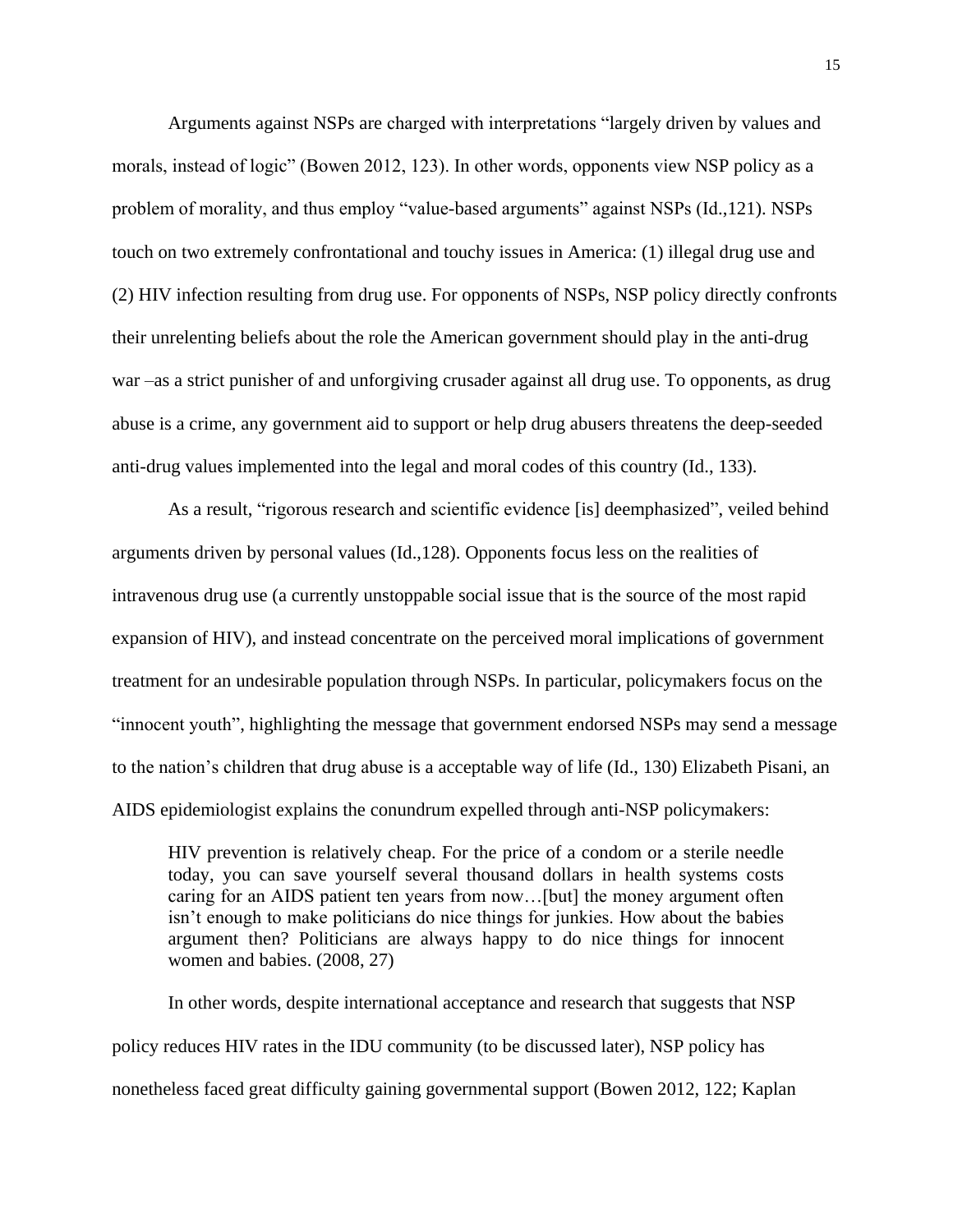2004, 1991-1994; Des Jarlais et al. 2009, 445-451; Hurley and Jolley 1997, 1797-1801). Since their introduction, governmental backlash has led to attempts to defeat NSP policy, some of which successful. Most noticeably, the United States Federal Government passed the 1988 Health Omnibus Programs Extension, which included provisions that prohibit federal funding for NSPs (Bowen 2012, 128). While the ban was briefly lifted in 2009, it was reinstated in 2011 (Ibid.). On a state-level, NSPs struggle to gain legal status - for example, NSPs did not gain legal status in New Jersey until 2006 (Ibid.). At a local level, many business people, policymakers, law enforcement workers, and religious members (typically from the conservative community) actively work to halt legislation for and prevent operation of the programs (Id., 130).

## The Current Policy – NSPs Today

Despite the intense public backlash against NSP, IDUs became responsible for the fastest spread of HIV infection in the late 1980s and early 1990s. As the HIV epidemic continued through the 1980s, IDUs were responsible for almost one-third of all new HIV cases (Gent 2000, 125). With these growing statistics, in the late 1980s, "policy officials, academics and experts across the nation touted the success of NSP" for potentially reducing HIV transmission, placing the development of NSPs on state government agendas (Id., 126). As the argument for NSPs strengthened and research into their effectiveness was popularized, clinics began sprouting up in every major city in the United States (Delgado 2004, 171). While the United States federal government has failed to adopt clean needle and syringe exchange policy in the national anti-HIV agenda, there are currently 203 NSPs operating in 186 cities in 34 states (American 2012).

While NSPs vary across the states, the main goal is to "provide a range of related prevention and care services that are vital to helping IDUs reduce their risks of acquiring and transmitting blood-borne viruses" such as HIV (CDC 2005, 1). Although there are many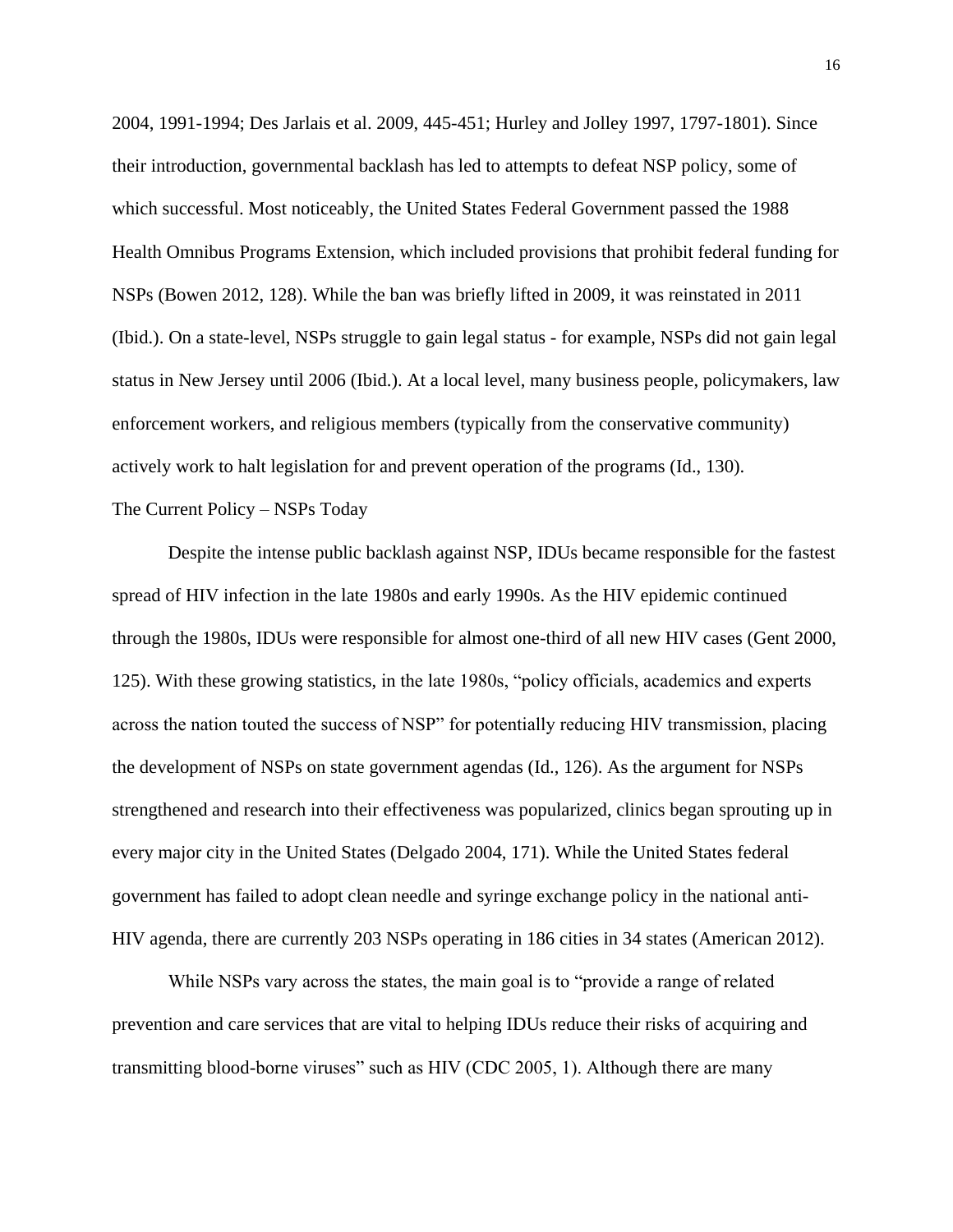variations in terms of materials and services provided, NSPs typically "exchange used syringes for unused syringes", provide bleach bottles to purify contaminated injection equipment, as well as offer cotton swabs and skin ointment to treat open injection areas (Delgado 2004, 171). Many NSPs also provide condoms to prevent sexual transmission and educational handouts to increase knowledge and awareness of the virus (Ibid.) Overall, most NSPs combine "risk reduction through needle exchange with a program goal of offering counseling and referral of participants to drug treatment programs" (Id., 171).

Currently, most NSPs operate under the orders of local health department officials "charged with public safety" (Ibid.). Most states that implement NSPs thus view HIV infection in the IDU community as a public health treat. Typically, health department officials are responsible for ordering policy to protect the public against infectious diseases. In the case of HIV and IDUs, orders for the protection of public health are usually installed under emergency health decrees, citing massive sparks of HIV rates in the IDU community (Ibid.). Issuing an emergency health decree order under a state public health code requires the following steps: (1) declaring a health emergency; (2) describing the spread of HIV through drug use (3) providing evidence of the effectiveness of NSPs as preventative policy; and (4) periodically redeclaring an HIV emergency to continue program operations (Ibid.). Officials typically "emphasize the protective nature of the exchange program for the public at large" on a provisional emergency basis, although most programs continue to operate long after the "emergency decree" (Ibid.).

State-level rules and regulations determine the infrastructure and local directions of NSPs, but specifics may differ slightly by state. In many NSPs, participants must be 18 years or older with legal identification. However, it has been noted that age limits and identification requirements are absent or loosely enforced and included only to symbolically address "the fear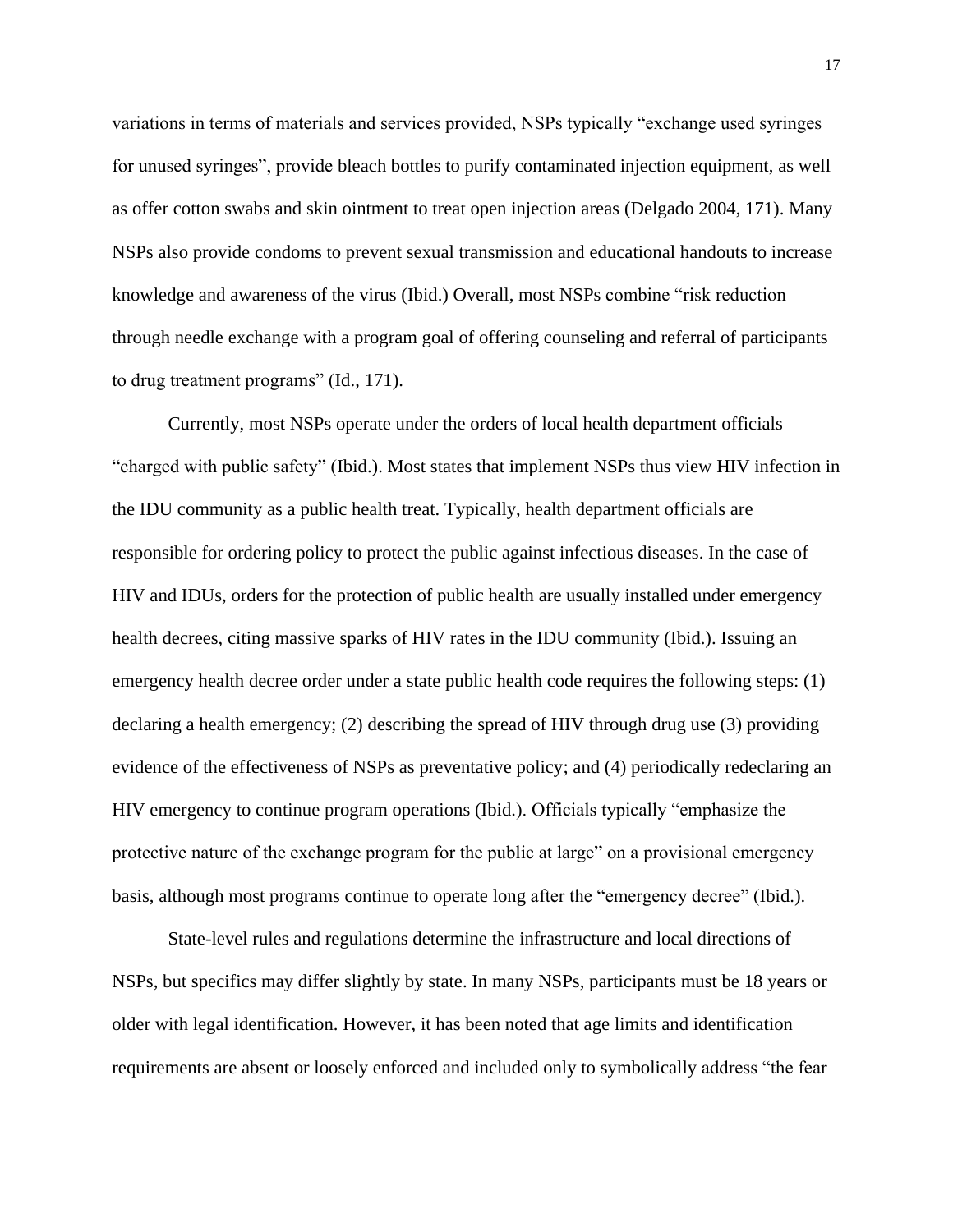that a program might encourage young people to start injecting illicit drugs", and discomfort with providing government services for non-U.S. citizens (Stryker and Smith 1993, 29). To avoid rejecting an IDU for failing to meet participation requirements, the NSPs record of age and citizenship status depends entirely on answers to self-reported questionnaires (Ibid.) The loose enforcement of eligibility rules is likely due to the desire to portray NSPs as safe environments operated through friendly and mentor-like relationships between IDUs and staff (Ibid.).

Across the country, all states have regulations to ensure some form of NSP participant confidentiality. To ensure patient and staff safety, staff members are trained according to state regulations regarding blood-borne pathogens and emergency services such as CPR. NSP sites must be registered with and approved by the state in which they are operating, and must maintain a regular working schedule. Majority of states prohibit NSP sites near churches, schools, playgrounds or daycares. Each state with a legally operating NSP requires that it provide HIV testing, counseling for reducing risk-behaviors, referral services, and links to drug treatment facilities (Delgado 2004, 172).

As discussed, the passage of a federal ban prohibits the direct use of federal funds for operating, implementing and opening NSPs (Khan 2012). Thus, NSPs receive funding from "local government, foundation grants, private donation, and activist or community organizations" (Delgado 2004, 175). Typically, most funding comes from foundation grants and private persons (through fund-raisers) (Ibid.).

## NSPs - Policy Evaluation

#### Methods of Evaluating NSPs

In light of the fact that federal bans prohibit the use of federal funding for NSPs, evaluation of program effectiveness is crucial for justifying costs to state and local level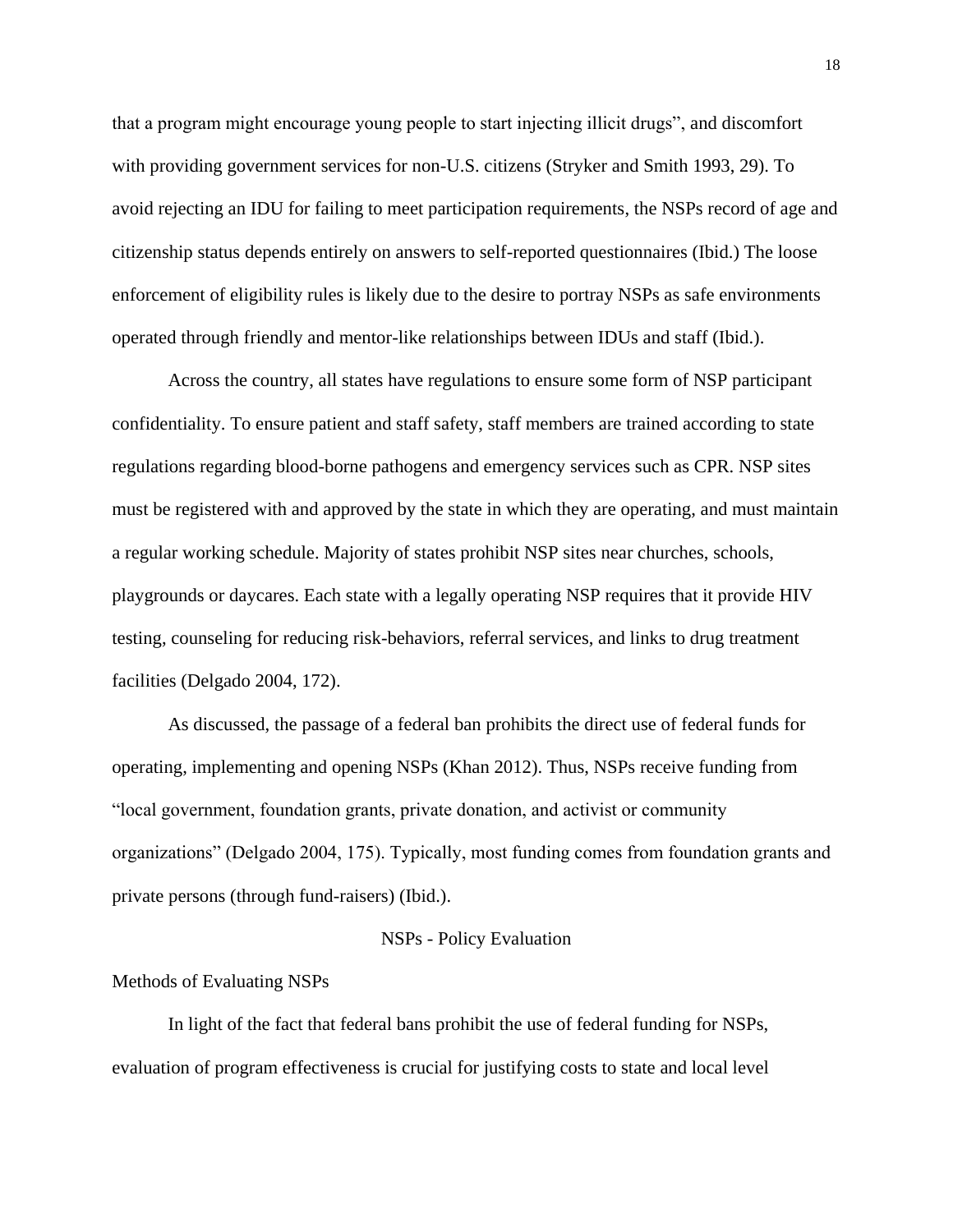stakeholders and sponsors that often have personal interests in the programs (Delgado 2004, 175). Since the adoption of various NSPs across the United States, their effectiveness is intensely discussed and studied within the scholarly, political and medical community (Amundsen 2006, 911). Evaluation of NSPs "is a difficult but necessary task", "essential for politicians and granting agencies who need a sound basis for decisions" to fund, grant appropriations and continue operations of NSPs (Delgado 2004, 171-173). In evaluating NSPs and reduction of HIV rates, certain factors must be taken in to account including the geographic scope of the program and goals of the program (Id., 173). Politics of the evaluator must also be taken in to account, considering the various stakeholder interests in NSPs that may influence the evaluation or disproportionately represent data in their favor (Ibid.).

In terms of NSPs, Mateo and Kirchoff (1999) distinguished two types of program evaluations: formative or summative. Formative evaluations "assess, report and monitor the implementation and progress of the program" requiring a well-defined purpose, goal and quantifiable variables of the program. Formative evaluations are most useful for examining specific program operations such as staff training (Ibid.). Summative evaluations, on the other hand, "assess the effectiveness of the program after the desired change has been implemented" (Ibid.). Specifically, summative evaluations determine whether or not program goals were accomplished and upheld while considering unintended consequences of the program (Ibid.).

While a longitudinal experimental evaluation that follows many IDUs from the beginning of their drug use compared with IDUs who did not participate in the NSP would likely be the most effective method in determining the effect of NSPs on HIV rates, they are "expensive and difficult to design" and "may not provide insight in to the real world where a program operates" (Delgado 2004, 173-174). Furthermore, a longitudinal study examining NSPs effects on HIV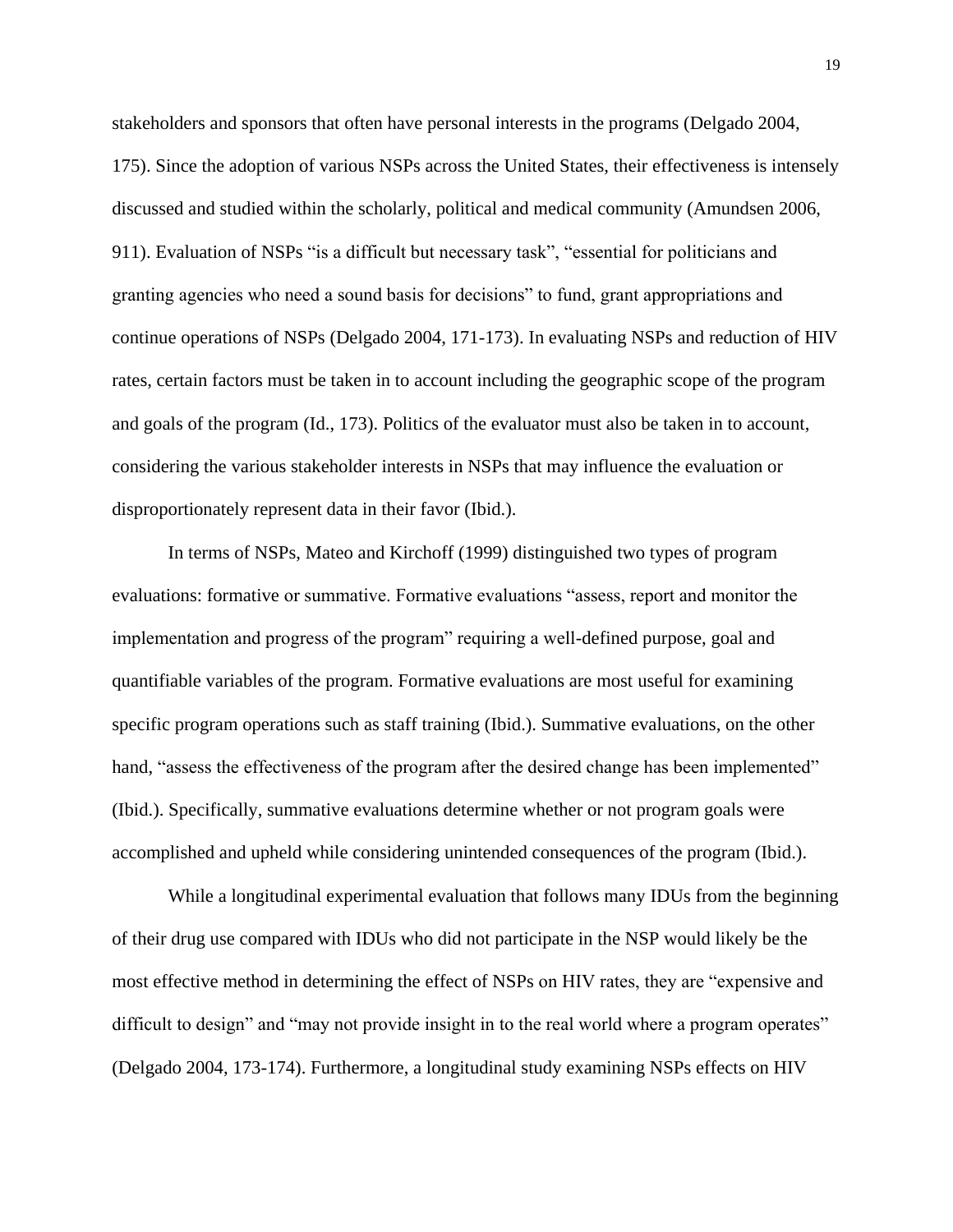rates face ethical dilemmas in the following areas due to their extended and in-depth nature: (1) obtaining informed consent from participants without producing participation bias; (2) balancing the need to protect patient confidentiality while disclosing information necessary for the study; (3) addressing issues regarding relationship boundaries between participants and staff resulting from study operations; (4) compensating participants despite their illegal drug use status; and (5) controlling the integrity of the data from participants and research staff (Scott and White 2004, 91). Mostly, the unethical nature of longitudinal studies primarily centers on difficulties in obtaining unbiased and reliable information from participants and staff knowingly engaging in or with illegal and life-threatening drug use (Ibid.)

Despite expense and ethical concerns, it would also be impossible to protect the participants from societal, cultural and economic influences that could alter results (Delgado 2004, 174). For example, such an experiment could not protect individuals from engaging in other HIV-risk behaviors such as unprotected sex, or control "mortality and migration" which could explain a decrease in HIV infection rates in an area (Ibid.). Furthermore, such an experiment could not account for changes in the drug culture and market which could decrease access IDUs have to drugs, leading to an inaccurate correlation between NSPs and reduced HIV rates in IDUs (Ibid.). While the United States Institute of Medicine and other noteworthy government organizations "concur with the conclusion…that the pattern of evidence is sufficiently strong to support scientifically clear conclusions regarding the utility of syringe exchange programs", there is a consensus acknowledging the "methodological issues and constraints" including unreliable "self-reported measures and difficulty in establishing proper control groups" that are "notoriously difficult to employ in field settings" (Satcher 2000, 2; Salbu 1996, 132). Thus, "changes in transmission rates are not easily attributable to the adoption of a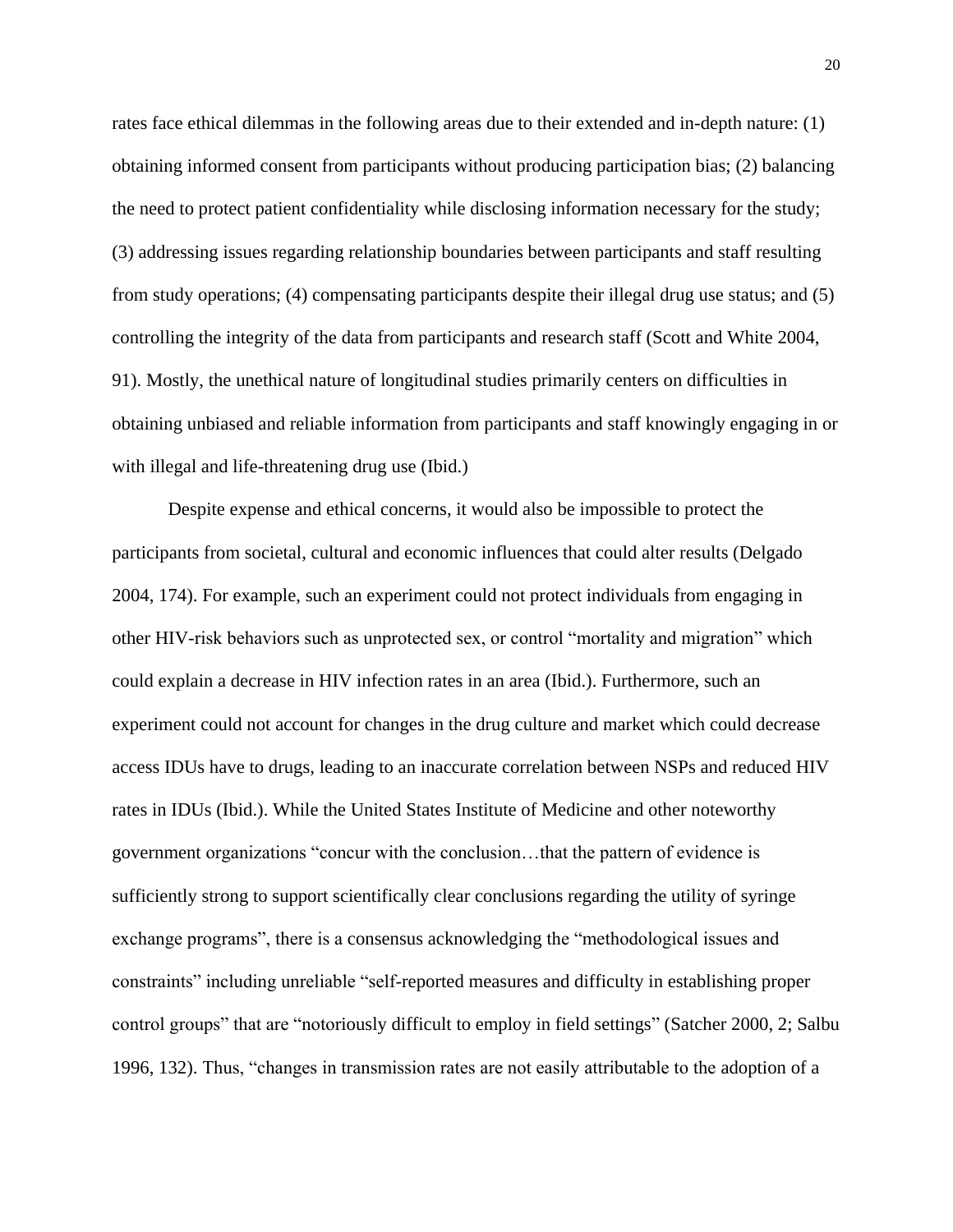needle program" (Salbu 1996, 132). While "investigators have developed studies using various creative methodologies in an effort to overcome these impediments", these constraints are often difficult to control statistically (Ibid.).

Nonetheless, for the purposes of this paper, reviews of three widely cited and generally accepted summative evaluations are discussed. For this paper, summative evaluations are most valuable because they focus on whether or not a program reached its goal. More specifically, the summative evaluations included in this paper are most beneficial because they focus on whether or not NSPs achieved their goal of reducing HIV rates in the IDU community. New York City NSPs – a study by Don C. Des Jarlais, PhD et al.

Don C. Des Jarlais, PhD et al. (researchers from the Beth Israel Medical Center and National Development and Research Institutes in New York City) sought to examine HIV rates among the IDU community in New York City, comparing intravenous drug using NSP participants with intravenous drug using nonparticipants. While a major goal of the study was to determine racial disparities in HIV rates between NSP participants and nonparticipants, the study shows significant decrease in HIV rates in NSP participants regardless of race.

The researchers acknowledge that while rates of HIV infection are ethnically disproportionate towards minorities, needle sharing between IDUs increases HIV infection risks regardless of race (Des Jarlais, et al. 2009, 445). The structure of this study is particularly valuable for determining the effect of NSPs on HIV rates in the IDU community because it compares NSP participants with nonparticipants in the same geographical area over time (pre and post-NSP implementation). Furthermore, as New York City is home to the largest population of HIV infected IDUs, the association between the implementation of NSPs and reduced HIV rates is significant (Id., 448).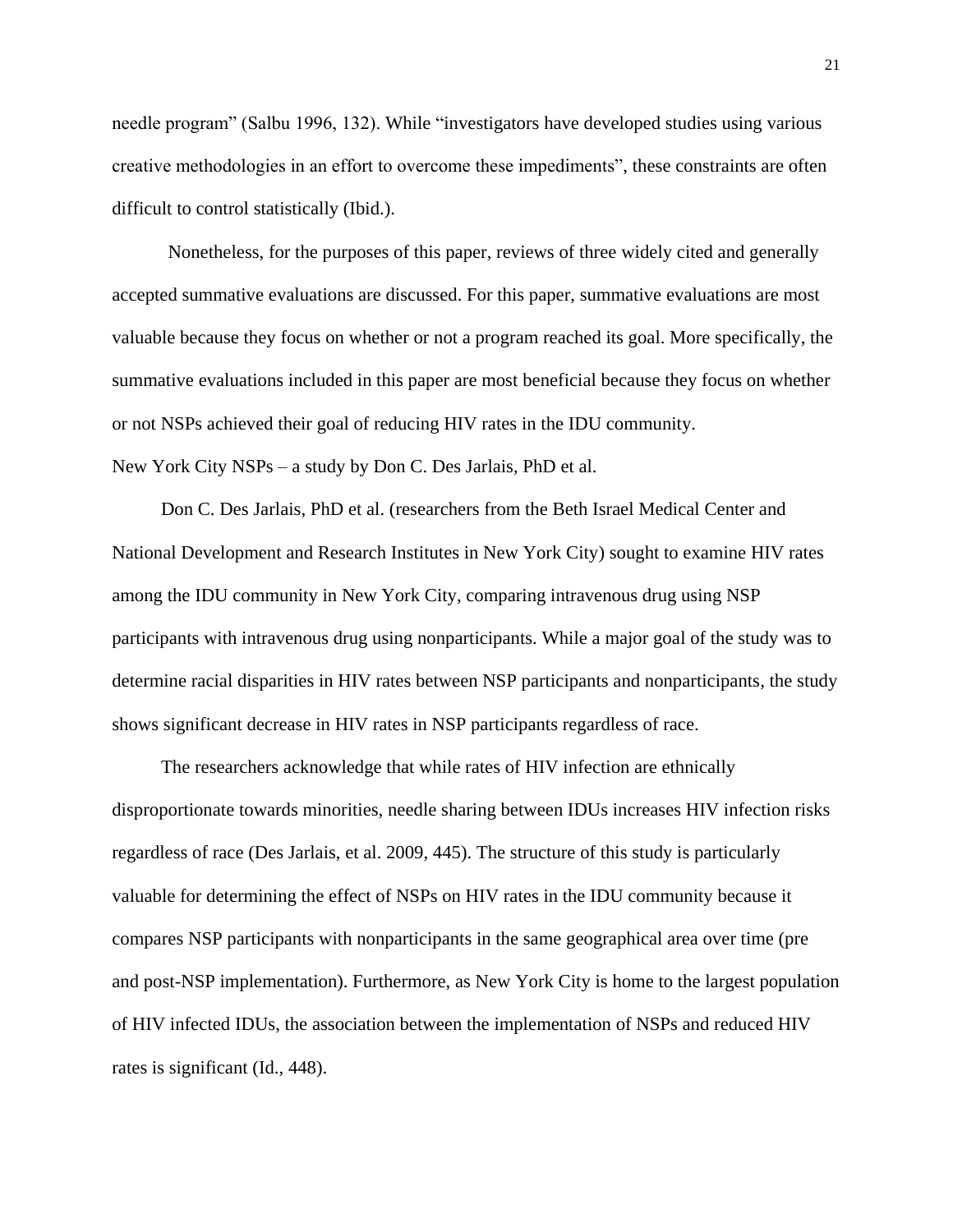Methods.

 $\overline{a}$ 

The researchers compiled data on IDUs participating in the Beth Israel Medical Center Drug Detoxification Program in New York City, which serves individuals on a voluntary basis in all of the cities neighborhoods (Id., 445). After examining each patient's intake forms, individuals that entered the program in the previous three days of the study were asked to participate. Among the individuals asked to participate, over 95% agreed.

Interviews were conducted covering race, drug use history, sexual risk activities and the use of HIV prevention services (Id., 446). After each interview, blood samples were collected and tested for HIV seroprevalance at the New York City Department of Health. Test results were confirmed with enzyme-linked immunosorbent assay testing (ELISA) and Western blot confirmation.<sup>4</sup>

To determine the role NSPs specifically play in reducing HIV rates, the researchers analyzed interview data from individuals that began injecting after the rapid expansion of NSPs in New York City (between 1995 to 2008) with individuals that began injecting prior to the expansion of NSPs in New York City (1990 to 1994). The researchers noted that participants that began injecting post-1995 "would have spend their injecting careers in an environment with relatively good and legal access to sterile syringes" while individuals that began injecting prior to 1995 were restricted in terms of sterile needle access as "state law [during these years] prohibited the sale of needles and syringes without a prescription" (Id., 446). Individuals that began injecting between 1990-1994 were referred to as pre-exchange IDUs, while individuals that began injecting after 1995 were labeled post-exchange IDUs. The researchers note that while underground exchanges existed prior to 1995, they only provided coverage for a geographical

<sup>&</sup>lt;sup>4</sup> Western blot confirmation is a more precise test used to confirm HIV positive results by detecting the presence of HIV antibodies (Mosby 2009)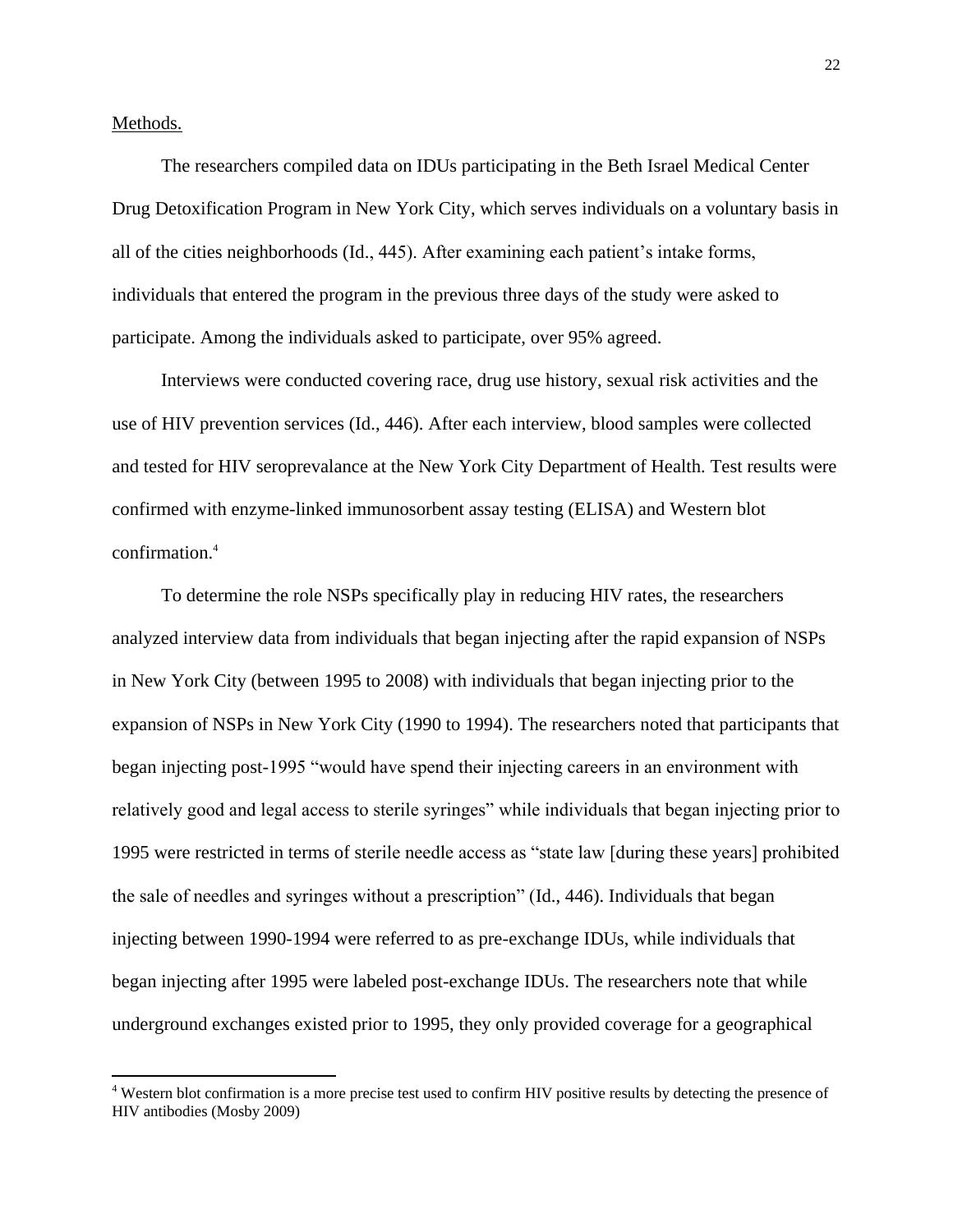area that would have served less than 5% of participants in the study (Id., 446). Based on this data, the researchers posit that these dates "adequately capture the dramatic change in the risk environment that occurred as a result of the large-scale expansion of syringe exchange programs in New York City" (Ibid.).

#### Results.

Among all races examined in this study (whites, African Americans and Hispanics) the researchers found significant decreases in HIV rates among post-exchange IDUs: for Whites, HIV prevalence dropped 24% in post-exchange IDUs, 42% among post-exchange African Americans IDUs, and 48% among post-exchange Hispanic IDUs . Through the interview process, the researchers found that receptive sharing of used needles and syringes decreased in post-exchange IDUs compared with pre-exchange IDUs, regardless of race (Table 1).

According to the researchers, this study is the "first to examine whether community level implementation of syringe exchange is temporally associated with changes in racial/ethnic disparities among IDUs" (Id., 448). The researchers found that among the participants that began injecting after the adoption of New York City NSPs, HIV prevalence rates were significantly lower (Table 2). From this information, the researchers determined that post-exchange IDUs had legal and easy access to sterile injection equipment, while pre-exchange IDUs "spent their injecting careers in an environment with highly restricted access to sterile injection equipment", thus increasing propensity towards HIV infection (Ibid.).

The researchers acknowledge limitations to this study, including the fact that the interviews could only account for other risk behaviors that may have caused HIV infections in seropositive individuals through self-reported data. However, based on the interviews and responses to questions about other risk behaviors, the researchers determine that the large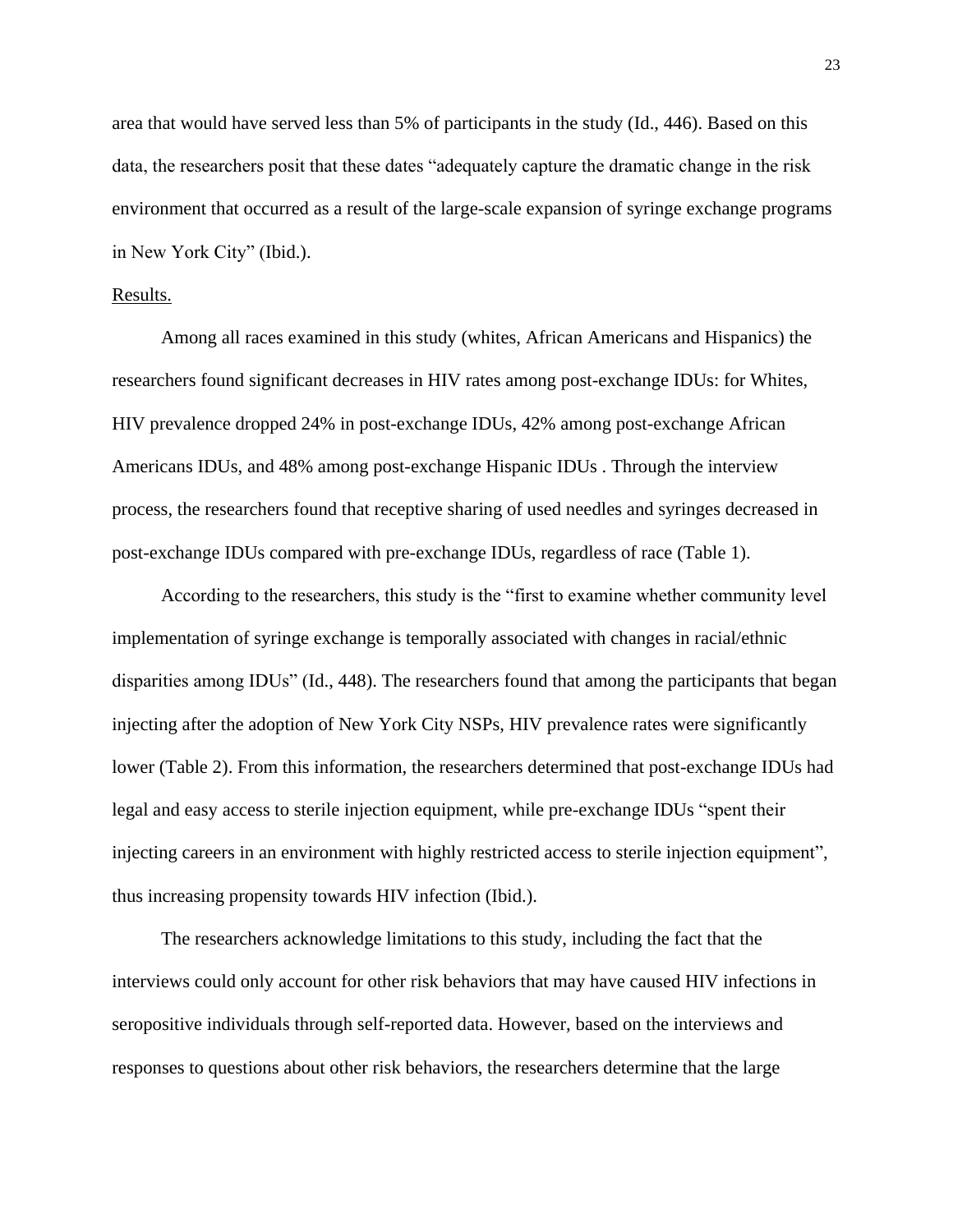decreases in HIV rates after the implementation of syringe exchange programs is "of epidemiological importance" and thus "implementation of large-scare syringe exchange programs were associated with dramatically lower HIV infection in all major racial/ethnic groups of IDUs in New York City" (Ibid.). Overall, the researchers estimated a 70% reduction in HIV incidence among post-exchange IDUs (Vlahov and Junge 1998, 448).

New Haven NSP– study by Yale Medicine & New Haven Dept. of Health

The first federally funded study of a NSP was conducted on the New Haven NSP (Id., 76). In November 1990, the city of New Haven, Connecticut adopted a legal NSP with the goal of reducing HIV rates in the IDU community. Edward Kaplan et al., researchers for the Yale School of Management and the Department of Internal Medicine and the Yale School of Medicine in cooperation with the New Haven Department of Health, developed a syringe testing and tracking system to determine the presence of HIV in returned syringes and needles (Kaplan et al. 1994, 1991). Kaplan et al. relied on the circulation theory to assume that as NSPs operate "needles have a lower probability of becoming infected…[and] those sharing needles have a lower risk of infection", allowing researches to estimate reductions in HIV transmissions among participants based on the number of returned non-infected needles (Ibid.).

This study is particularly valuable in determining the effectiveness of NSP in reducing HIV in the IDU community because it does not rely on self-reported data from the New Haven NSP, but instead mathematical and statistical modeling through the syringe tracking and testing system (Vlahov and Junge 1998, 76). Thus, this study eliminates participant and staff bias and potential false self-reporting by relying entirely on quantitative analysis. Furthermore, the study attempted to determine the effect of client shifts on the New Haven NSP in reducing HIV infection. If found accurate, the client shift hypothesis (which refers to the change in participants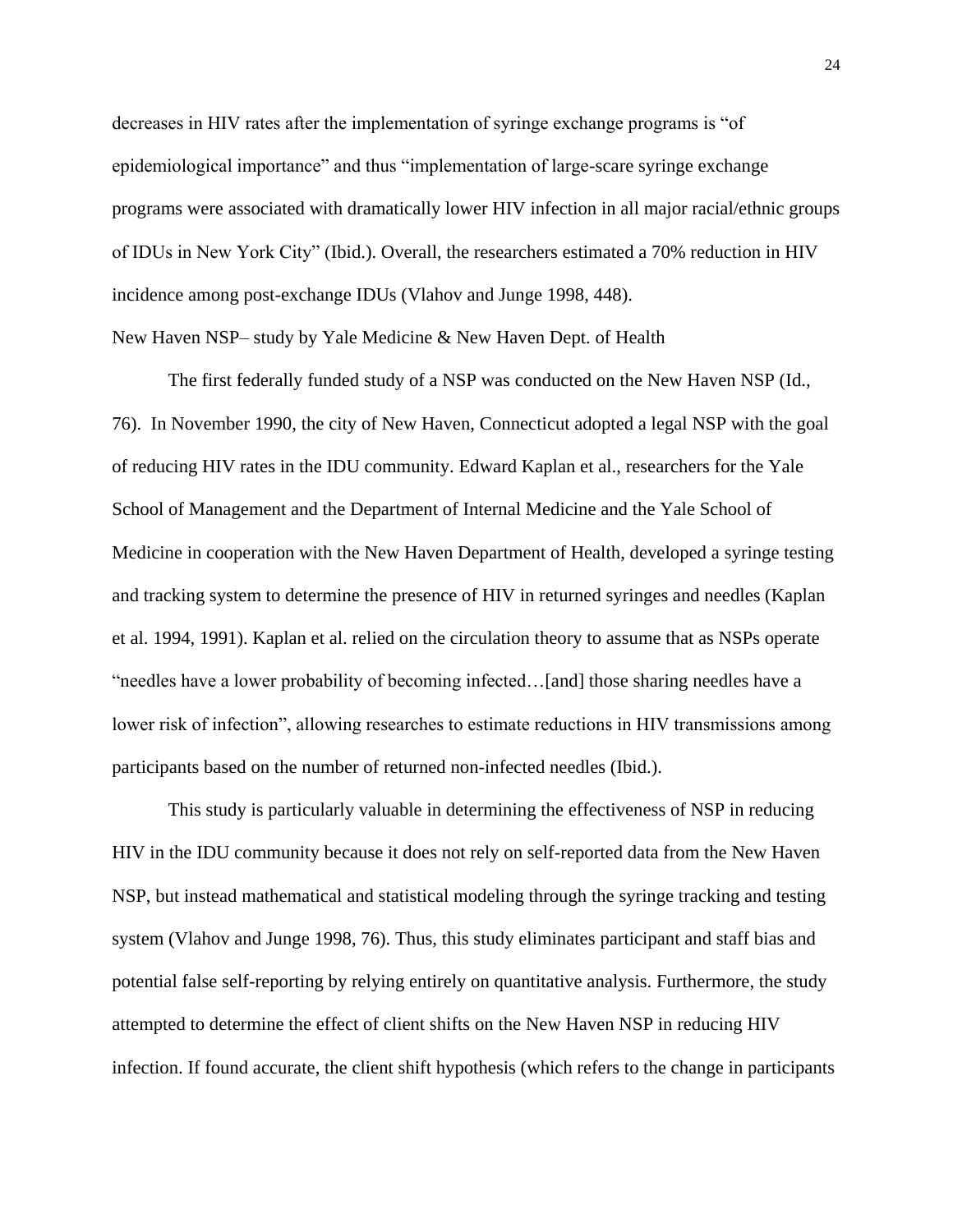"from a group with high risk of HIV infection to a group with lower risk") would suggest that the "operation of needle exchange in itself may not reduce HIV transmission risks" (Kaplan et al. 1994, 1992). As one of the "major criticisms of needle exchange programs", examining the role of client shifts in NSPs is particularly valuable in determining the true role NSPs play in reducing HIV rates (Ibid.).

#### Methods.

 $\overline{a}$ 

The researchers studied a population of participants and their syringes that visited the New Haven NSP three or more times between November 1990 and June 1992 through a syringetracking system, which detailed the client's locations of syringes, as well as the obtainment/return dates of the syringes. On a month-by-month basis, 2,813 syringes distributed by and returned to the New Haven program were randomly selected and tested with a nonionic detergent solution to control contamination that could produce false positives. To ensure accurate representation of the population, the syringes were tested in a two-stage process: the first stage, all syringes returned from the first two batches (first two months) were selected, while two syringes were selected from the future batches (other months). By selecting all syringes from the first batch, sampling from individuals who less frequently return the syringes is increased to accurately represent the total participant population (Ibid.). After the selection of the needles, testing was conducted by applying a polymerase chain reaction, which "permits detection of a single copy of HIV-1 proviral DNA" (Ibid.). The researchers then determined HIV positivity through a gel electrophoresis and Southern blotting method with an HIV-1 specific probe.<sup>5</sup> By including a series of negative controls, false-positive results were avoided. Testing results were confirmed through a second stage test, called an anti-body based HIV detection essay.

<sup>&</sup>lt;sup>5</sup> Southern blotting is a molecular biological method used to determine the presence and absence of the nucleotide sequence in DNA that suggests HIV seropositivity (McGraw-Hill 2012)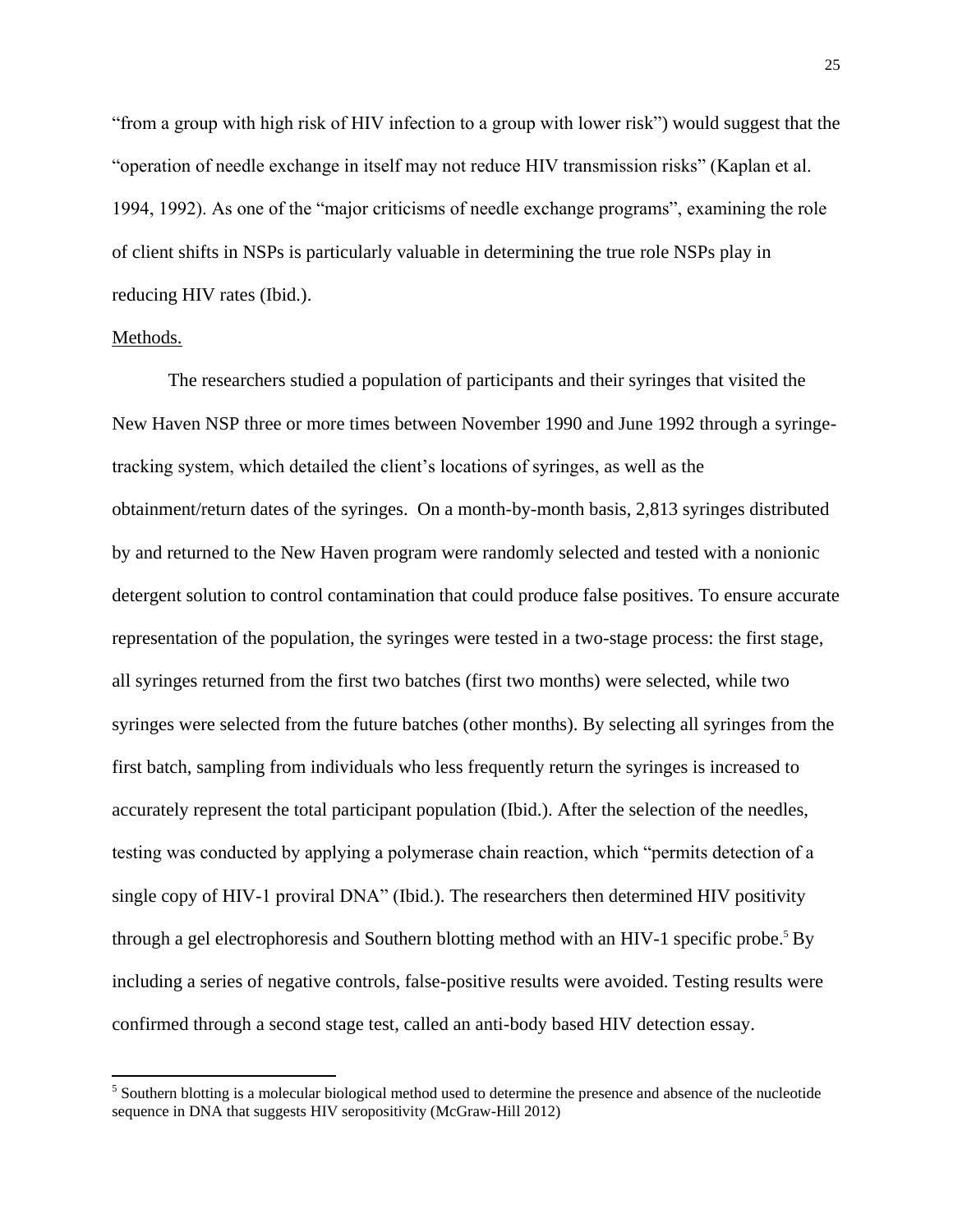To examine whether a client shift occurred from a high risk population to a low risk population, nine self-reported variables were examined (selected because they show increased likelihood of HIV infection in the IDU community): client sex, age at enrollment, duration of drug use, daily frequency of infection, time spent in shooting galleries, time injecting with shared equipment, cleaning time of equipment, cocaine use, and race.

## Results.

Of the needles returned in the first batch, 67.5% suggested HIV seropositivity. After three months, HIV seropositivity in returned needles declined to 62%. Within 5 months of the study, HIV seropositivity in returned needles was reduced to 45%. Thereafter, HIV seropositivity in returned needles continuously declined, with rates below 40% by the end of the study (Figure 1). By the end of the study, of the 2,813 needles returned to the program, 1,163 (41.4%) suggested HIV seropositivity, compared with initial tests exceeding 60% seropositivity.

The results of the client shift tests revealed that all variables remained constant except race, as the number of White participants increased over time. As race was the only factor that shifted during the study, researchers found that client shift from a high risk to a low risk group did not account for the decreased rates of HIV seropositivity, as comparisons of HIV prevalence in needles used by whites compared with non-Whites were not significantly different (Ibid.). Based on the results, the researchers found that "needle exchange, and not client shift, is responsible for the decline in HIV prevalence in needles returned to the New Haven needle exchange program" (Id., 1993).

The results of the study relied on application of the circulation theory, arguing that the large decrease in the number of HIV infected needles allows researchers to estimate a decrease in HIV rates among IDUs because less HIV infected needles are circulating the streets (Ibid.). In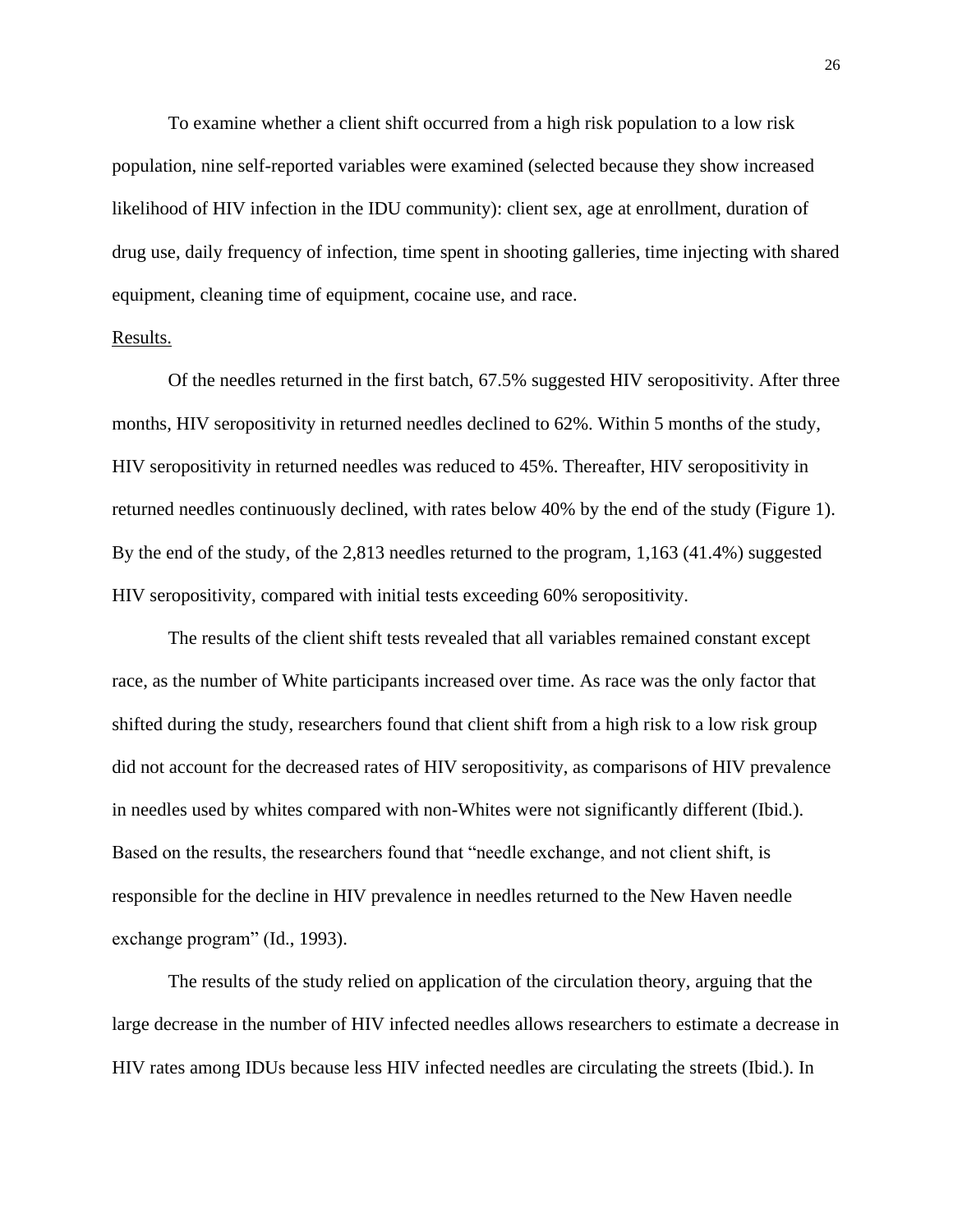other words, the researchers posit that the decrease in infected needles also reflects a decrease in HIV rates among the IDU community as opportunity for transmission declines from an infected needle. Important to note, therefore, is that this study does not account for HIV infection from other risky behaviors such as unprotected sex. Despite this, the study clearly demonstrates that HIV seroprevalance of returned needles decreased. The researchers conclude that the reduced the number of HIV infected needles circulating the streets as a result of NSP operation reflects a reduced potential of HIV infection from needle sharing (Ibid.).

NSPs Worldwide– study by Australian Dept. of Health and Medicine

Susan F. Hurley and Damien J. Jolley of the Department of Public Health and Community Medicine at the University of Melbourne in Australia conducted a study comparing HIV rates among IDUs in cities worldwide with and without access to legal NSPs. The researchers noted that while NSPs are universally accepted worldwide as a strategy for combating HIV in the IDU community, strong opposition exists in the United States (Hurley and Jolley 1997, 1797).

To address this opposition, the researchers conducted this study with the goal of examining the effectiveness of NSPs "with an approach that overcame some of the methodological limitations of previous studies" including reliance on potentially bias selfreported risk behaviors (Ibid.). The researchers employed an ecological study design to examine HIV seroprevalance in cities with and without NSPs, thus avoiding inadequate or skewed data. This study is unique in its design as it compares HIV seroprevalance in cities with and without NSPs as opposed to HIV seroprevalance in a single city alone (Ibid.).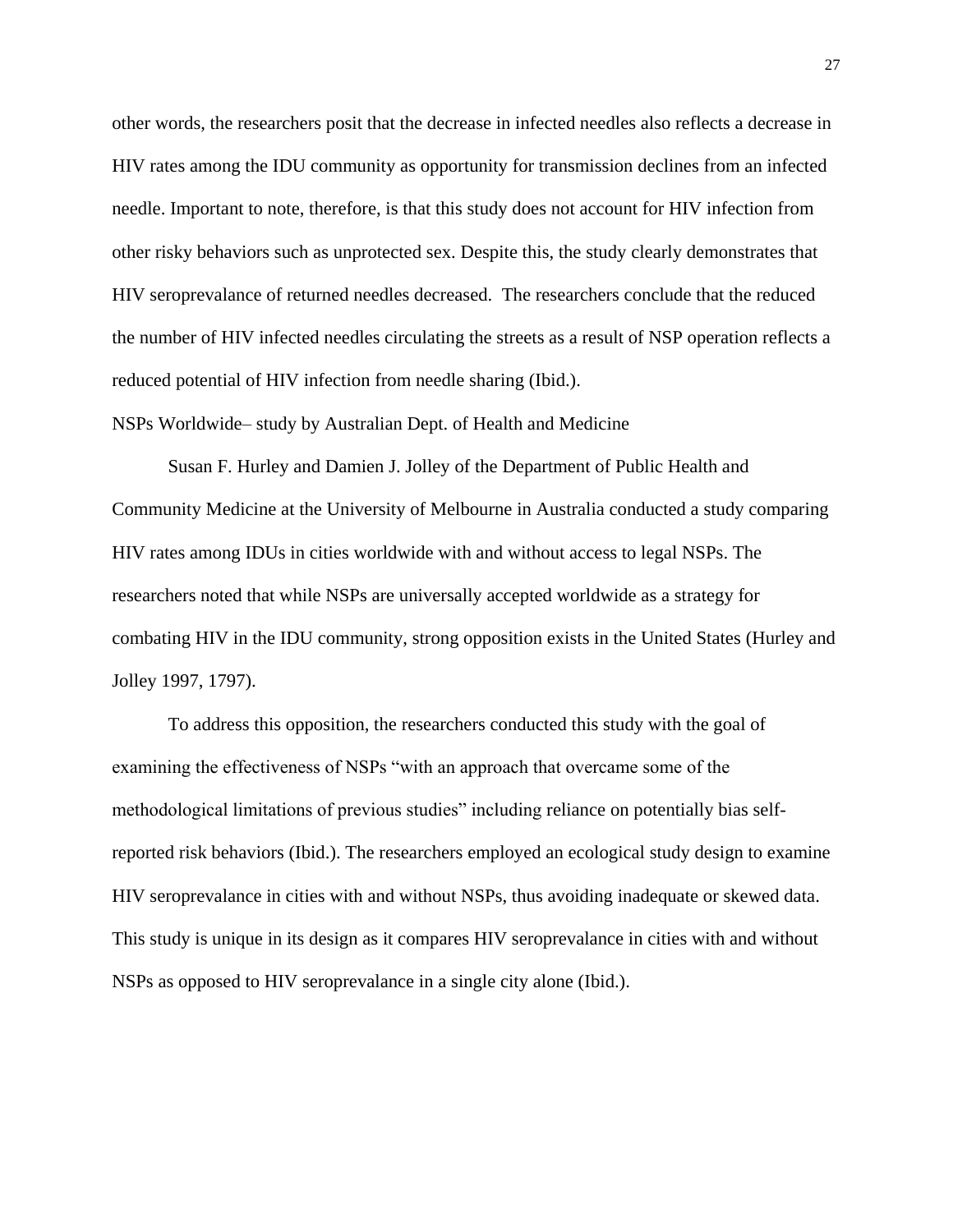Methods.

The researchers examined HIV and IDU rates compared with NSP data in cities with and without NSPs between the years of 1988 to 1993 (selected because these years represent an increase in NSPs worldwide). Cities were included in the study only if HIV rates were measured specifically in the IDU community for more than two years during this time period, and basic information about the NSP (or lack thereof to eliminate) was available. For each city, the number of IDUs and percentages of HIV positive IDUs compared with city population size and access to NSPs was recorded. The data was collected through each cities public health agency, and through the CDC for United States cities included in the study.

Of the 3500 cities examined, 81 cities satisfied the inclusion criteria for the study. Of the cities selected, 54% were in the United States, 32% in Europe and 12.4% in Asian countries. The percentages of HIV infections in IDUs were compared with states with and without NSPs to account for differing population sizes (Ibid.).

#### Results

Overall, the researchers found that cities with NSPs had a yearly decrease of HIV seroprevalance rates in their IDU population, while cities without NSPs showed increased HIV seroprevalance rates in their IDU population (Figure 2; Figure 3). Specifically, the data suggested a 5.9% increase in HIV rates in their IDU population per year in 52 cities without access to NSPs, and a 5.8% decrease in HIV rates in their IDU population per year in 29 cities with access to NSPs.

The authors offered several theoretical explanations for this data. They suggest that NSPs have the potential to decrease HIV rates among IDUs because they (1) lower needle-sharing rates ; and (2) decrease the number of needles available for reuse that are infected with HIV. This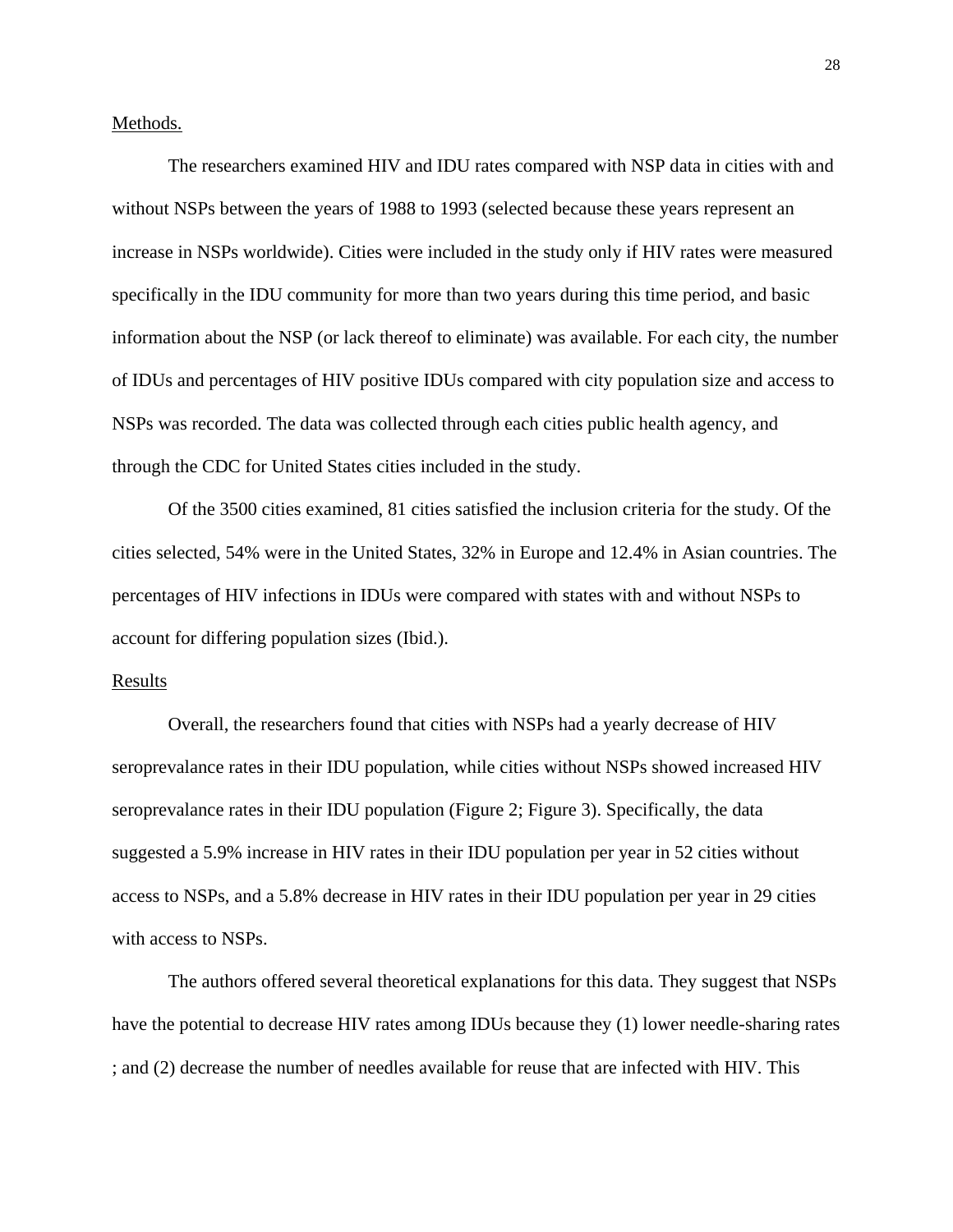explanation correlates with the circulation theory, again positing that NSPs lower the number and amount of time infected needles circulate the IDU community, thus reducing opportunities for infection (Kaplan et al. 1994, 1993).

## Recommendations and Conclusions

Unfortunately, although these studies are scholarly reviewed and conducted by esteemed members of the research community, there is great "reluctance of NSP critics to accept this evidence" likely due to the "controversial nature of the programs" and deep-rooted disdain for policy directed at the IDU community (Wodak and Cooney 2006, 779; Delgado 2004, 176). One of the major issues NSPs face in this country is a lack of support, inhibiting their operation, implementation and funding needs. However, based on the previous three studies, expanding NSPs is the most significant improvement that can be made to continue to reduce HIV rates in the IDU community. The most efficient way to expand these programs is to increase public and governmental support by (1) shifting research efforts to account for and better acknowledge variables; and (2) minimizing the focus on the moral concerns of NSP policy by redefining the role of NSPs as vital programs that are cost-effective and target a *public health crisis* affecting all American citizens.

#### Shifting Research Efforts

Critics are quick to point out research difficulties of studying NSP by discrediting the methods, which consequently detracts funding for future research (Delgado 2004, 176). NSPs continuously face political opposition and public backlash, evidenced in the fact that the federal government has upheld the over 20-year-old ban on national funding for NSPs. By shifting NSP research methods to account for variables that could also influence decreased HIV rates in the IDU community, advocates can assemble support for NSPs backed with more convincing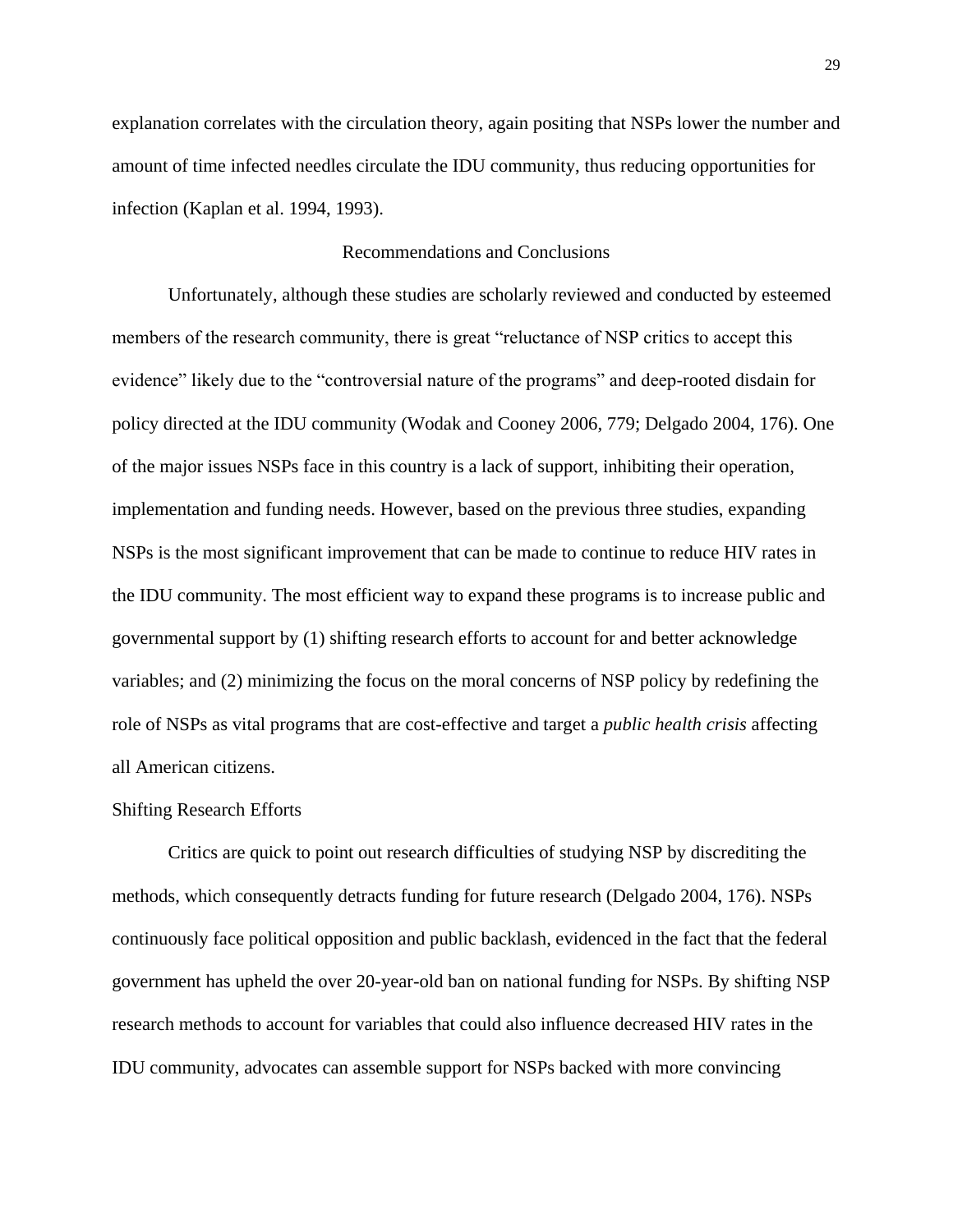evidence (Delgado 2004, 175). Due to the fact that NSPs often rely on local level and personal funding, the future of NSPs hinges upon expanding and improving research and reducing stigma surrounding NSPs. Therefore, the most effective approach to expanding the spread and enhancing the operation of NSPs is improving research surrounding the programs.

The previously discussed scholarly studies represent some of the major sources of evidence for the effectiveness of NSPs (Amundsen 2006, 911). However, the structure of each of the studies creates several research difficulties, which could undermine claims and provide critics with ammunition against their reliability. In particular, critics of NSPs evaluations note that the nature of these studies produces "randomization, bias and control" issues, therefore making the studies unreliable (Delgado 2004, 177).

At this time, one of the major difficulties with evaluating anti-HIV public policy is that there is no entirely reliable mechanism to determine the source of HIV infection. HIV infection has many transmission routes, and for individuals that are members of several high-risk populations, it is difficult to determine the exact source of infection. As discussed, an experimental study of IDUs drug activity would be most effective if conducted ethically and economically while controlling all other routes of HIV transmission (such as unsafe sex practices and avoidance of contaminated blood). However, such an experiment is impossible on a moral, financial and structural level (Id., 173-174). In places where NSPs are accepted, randomization of test subjects in such an experiment while eliminating potential infection from outside influences is practically impossible (Wodak and Cooney 2006, 780). At this time, no attempt has been made to conduct a randomized control trial of NSPs due to such feasibility issues (Ibid.).

Scholars evaluating NSPs take these ethical, feasibility and economic issues in to consideration when designing studies. They are then often forced to work with self-reported data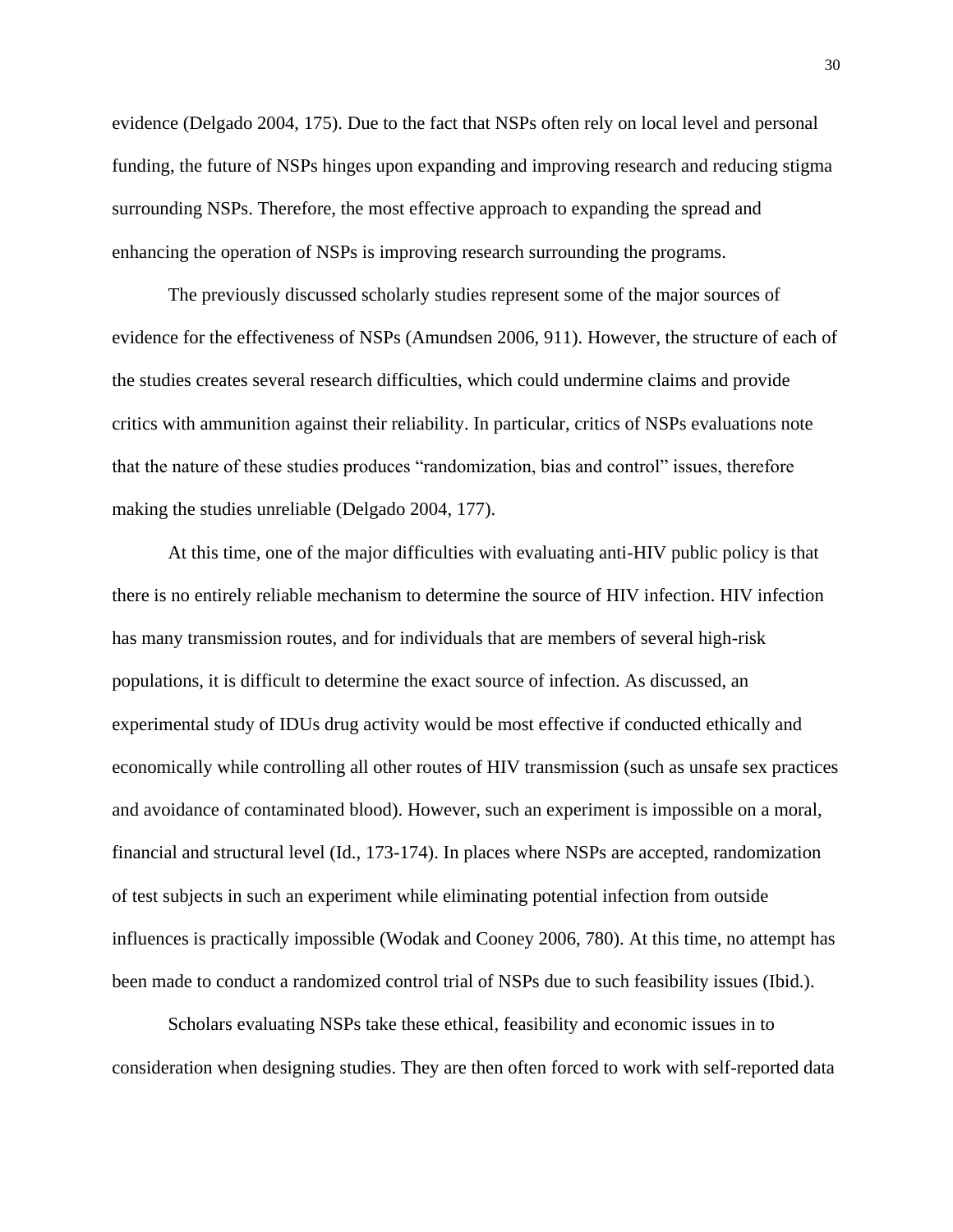from the NSP clinics or individual drug users themselves, introducing potential bias. Due to the nature of drug use, it becomes virtually impossible to determine "perfect dissemination" of HIV infection due to the altered rational capacity of many drug users - making it difficult to account for all risky behaviors that could have led to HIV infection (Salbu 1996, 106). Furthermore, the IDU population is marginalized, likely incapacitated and often unwilling to disclose their information for fear of criminal action (Ibid.). Therefore, data collected on this population is often (and albeit), easily subject to criticisms of reliability (Ibid.). Researchers studying NSP policy may also examine quantitative data regarding HIV rates in the IDU community and NSP participation vs. non-participation. However, this research structure also faces difficulties: again, it is impossible to determine and control outside influences on HIV transmission such as unsafe sex, interaction with contaminated blood, and mother-to-child transmission.

Despite these inherent flaws in studying NSP policy, the previous three studies all show a strong *association* with the implementation of NSPs and reduction in HIV rates, though not entirely perfect. The study by Don C. Des Jarlais, PhD et al. suggests that over time in a limited geographic area (New York City), HIV rates declined in the IDU community with the introduction of NSPs. Kaplan et al. further demonstrated that in New Haven, Connecticut, the number of HIV infected needles decreased significantly in correlation with NSP operation, allowing researchers to predict reduced rates of HIV among the IDU community. Finally, Hurley and Jolley (1997) show that worldwide, cities with NSPs have lower HIV percentage rates in the IDU community compared with cities without NSPs. Furthermore, cities with NSPs showed decreases in HIV percentage rates in its IDU community each year, while cities without NSPs had increased percentage rates of HIV in its IDU community each year.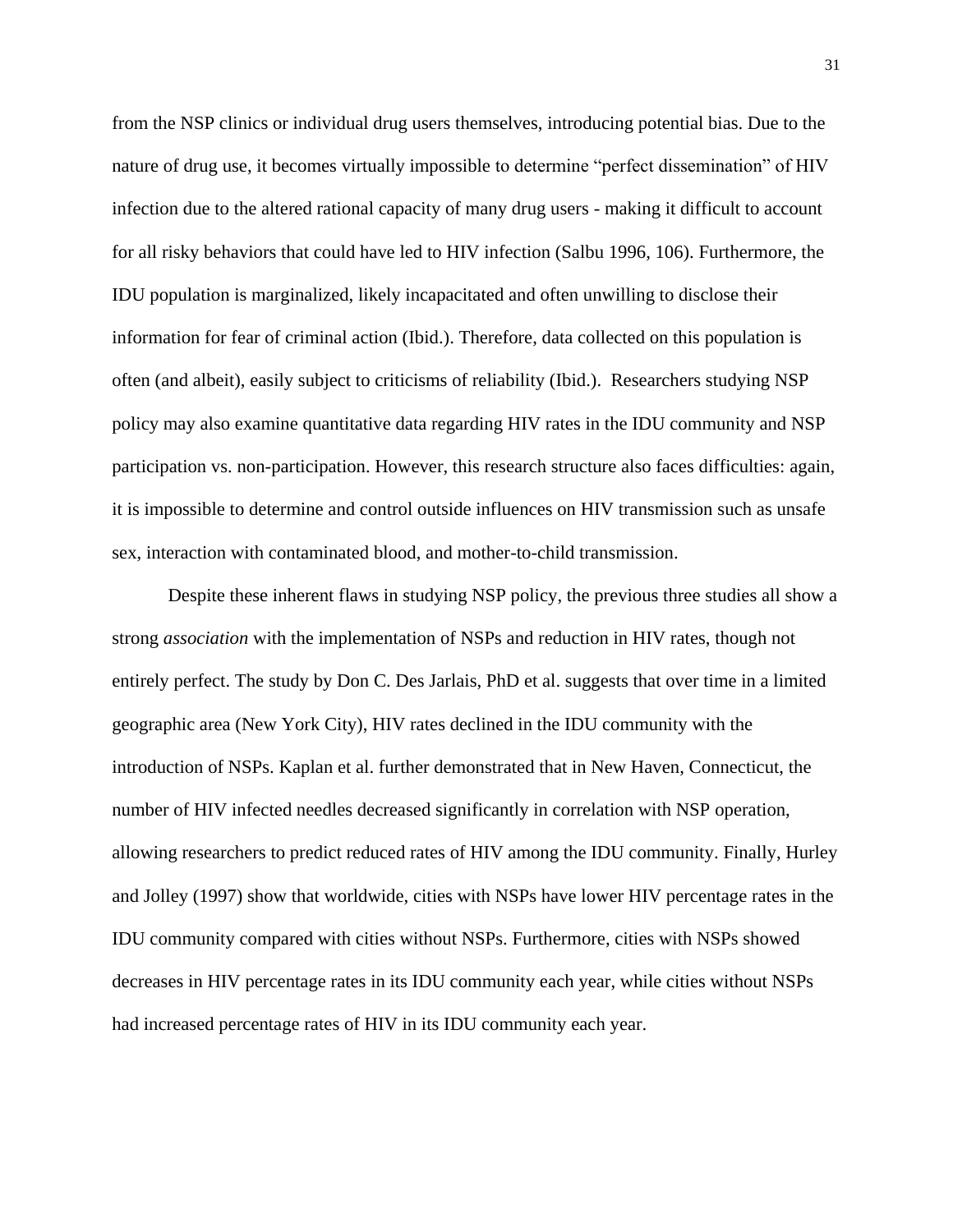While the current studies do not perfectly account for all risk behaviors that lead to HIV infection, any criticisms against these studies "cannot be interpreted in favour of a lack of effect of NSPs" as they do in fact provide strong quantitative evidence for the effectiveness of NSPs (Amundsen 2006, 911; Wodak and Cooney 2006, 779; Delgado 2004 171-178). Furthermore, the pool of international literature surrounding NSPs reveals a strong association of NSPs and reduced HIV rates in the IDU community (Wodak and Cooney 2006; 777). But in terms of improving NSP research and eliminating criticism, what must be further examined is what exact mechanisms provided through NSPs reduce HIV seroprevalance in the IDU community – for example, is it in fact the clean needles or HIV counseling offered at the NSPs that reduces HIV infection? What role does access to HIV testing at NSPs play in HIV risk reduction in the IDU community? Does the fact that most NSPs offer condoms and other safe-sex methods and counseling play a role in reduced HIV rates in IDUs? While it is not clear if one unique feature of NSPs (such as sterile needles) is contributing to reduced HIV rates in the IDU community, the evidence fully shows an association between NSPs and reduced HIV rates in the IDU community.

To enhance effectiveness of NSPs overall and diminish criticisms of NSP research, the "problem of identification of the working mechanism(s) in NSPs…should be acknowledged more fully" to determine exactly how the programs affect HIV infection rates (Amundsen 2006, 911). A valuable study could compare the specific mechanisms of NSPs that can be statistically accounted for (such as sterile needles, bleach access, HIV counseling, HIV testing, condom distribution, etc), as variables to determine which areas of NSPs play a role in reducing HIV rates in the IDU community. For example, a study could compare the rates of HIV in NSPs that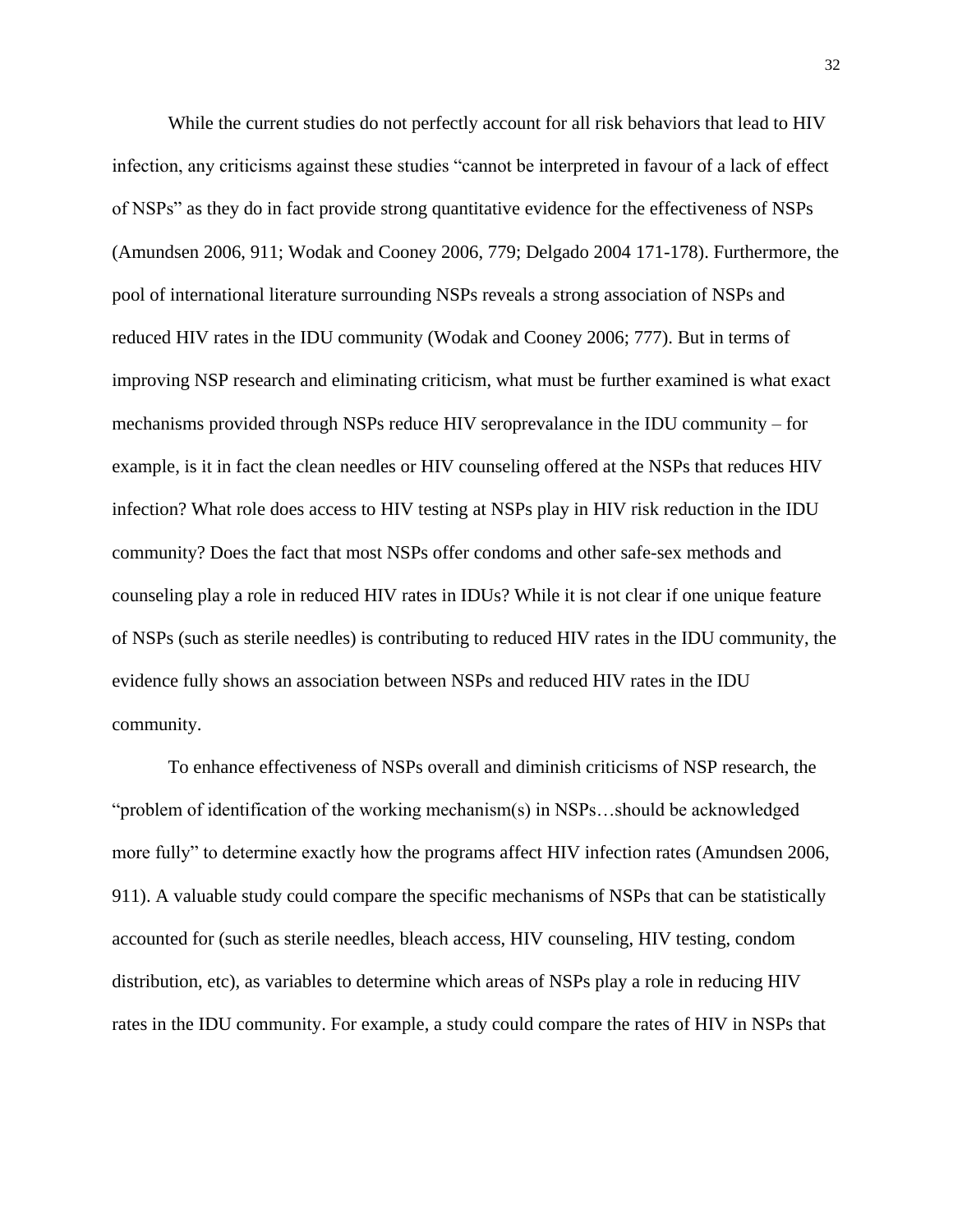provide condoms with NSPs that do not provide condoms to demonstrate a correlation (if any) between these specific NSP services and HIV rates.

It is noted that the attacks on the effectiveness of NSP research from critics is likely seeded in a "zero tolerance approach to drugs" and moral discomfort with the nature of the programs (Wodak and Cooney 2006, 780). However, these claims can be addressed by improving research to rally support behind NSPs. Approaching NSP research in a more extensive manner is vital for lawmakers, funding sources and politicians to examine the effects of NSPs without "political rhetoric, hyperbole, and overwrought predictions" (Salbu 1996, 131). A major argument against NSPs is that research is overgeneralized and faces "limitations of external validity" – thus, a methodological approach examining each mechanism of NSPs as variables would most effectively provide the necessary data to convince policymakers of the effectiveness of NSPs (Salbu 1996, 132). With more convincing evidence, decision makers may be more inclined to provide funding for NSPs. With funding increased, more NSPs can open across the country and already operating NSPs will be able to provide increased and more effective services (Delgado 2004, 173).

#### Redefining NSPs

As stated, one of the major issues with NSPs is the public and governmental backlash against the programs, making expansion difficult. Although the studies included in this paper strongly suggest that NSPs reduce HIV infection rates among the IDU community, for many policymakers effectiveness alone does not trump the objections to NSPs on moral grounds. Opponents of NSPs on moral grounds often argue that NSPs promote corrupt behavior, "undermine authority" and "send out the wrong message" of government condoned drug use (Gent 2000, 128).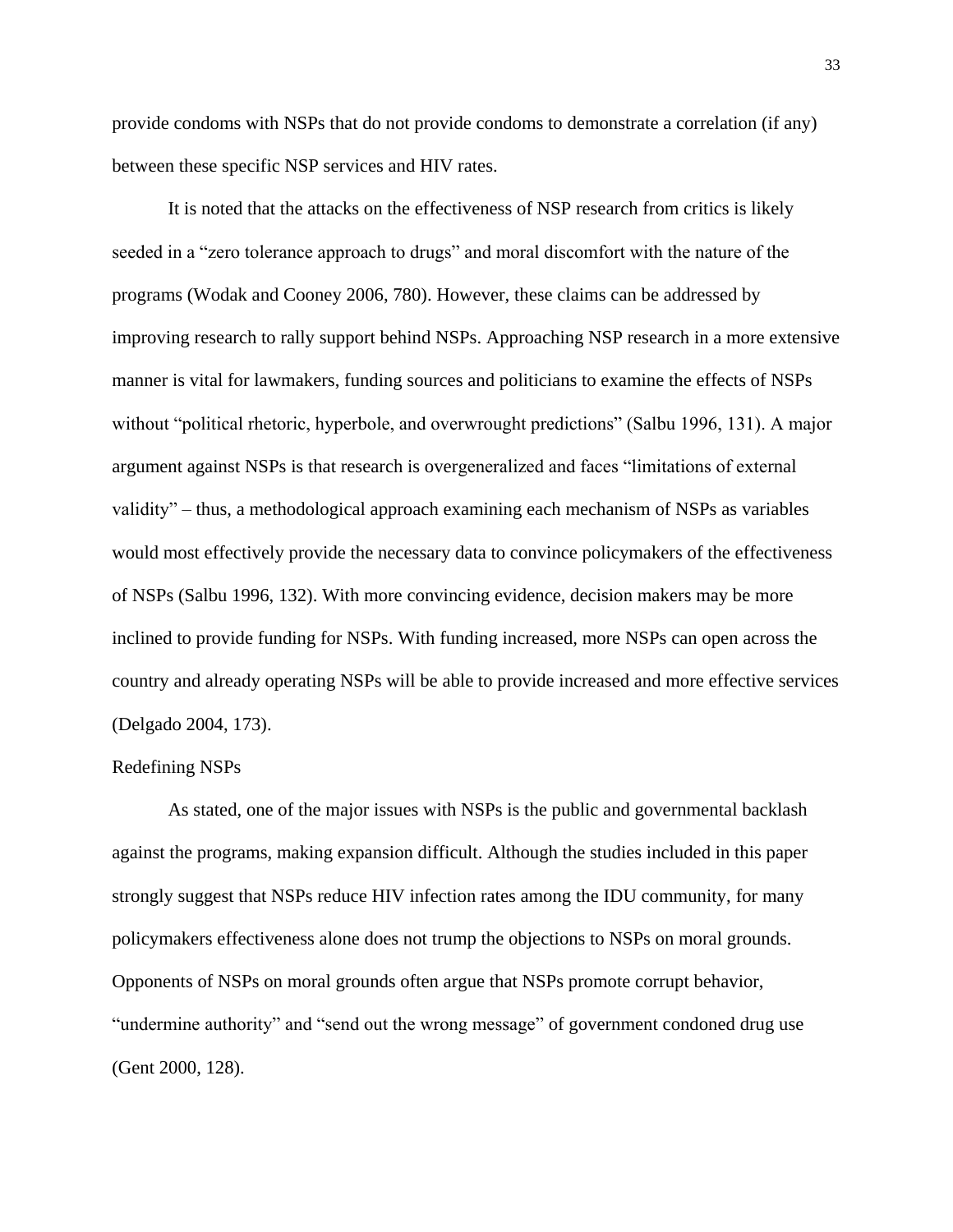Political climate and religious traditionalism has shown to play a role in whether a city will adopt and support an NSP (Id., 146). However, political and religious conservatives opposing NSPs often focus on the moral or ideological considerations as opposed to the necessities of the programs in a cost-effective and public health light (Ibid.). Thus, to increase the operation of NSPs across the country in conservative areas, the call for expanded NSP policy must be framed to focus on the cost-saving effects and public health need for the programs.

Currently, there are dozens of studies examining the cost-effectiveness of NSPs. For example, a study by Gold et al. examined the costs of operating an NSP compared with the lifetime healthcare costs for treating an HIV seropositive individual in Canada. The researchers determined that one NSP in Canada would prevent 24 cases of HIV transmission out of 275 participants, providing a health care cost savings of over \$1,200,000 (converted to American dollars) (1997). Another study conducted by Jacobs et al. found that every averted case of HIV transmission was worth \$9,500 per case per year (1999). Finally, research has shown that on average, the lifetime treatment of an HIV seropositive individual is close to \$260,000, while the lifetime cost per IDU participating in a NSP is only \$12,000 (Gent 2000, 128).

Among many other studies, there is overwhelming evidence to suggest the costeffectiveness of NSPs, producing a viable advocating outlet for rallying support for the programs. If advocates of NSPs could prompt policymakers to focus on the cost-effectiveness, it would likely detract their attention from the moral concerns surrounding NSP and focus it on the economic necessities of these programs. According to economist Cass R. Sunstein from the Environmental Law Institute, for many policymakers, cost-benefit analysis is the most important tool for making policy decisions, as it "helps to clarify what's at stake" in the muddy pool of policy considerations (Sunstein 2004, 49). Furthermore, he argues that there is "nothing immoral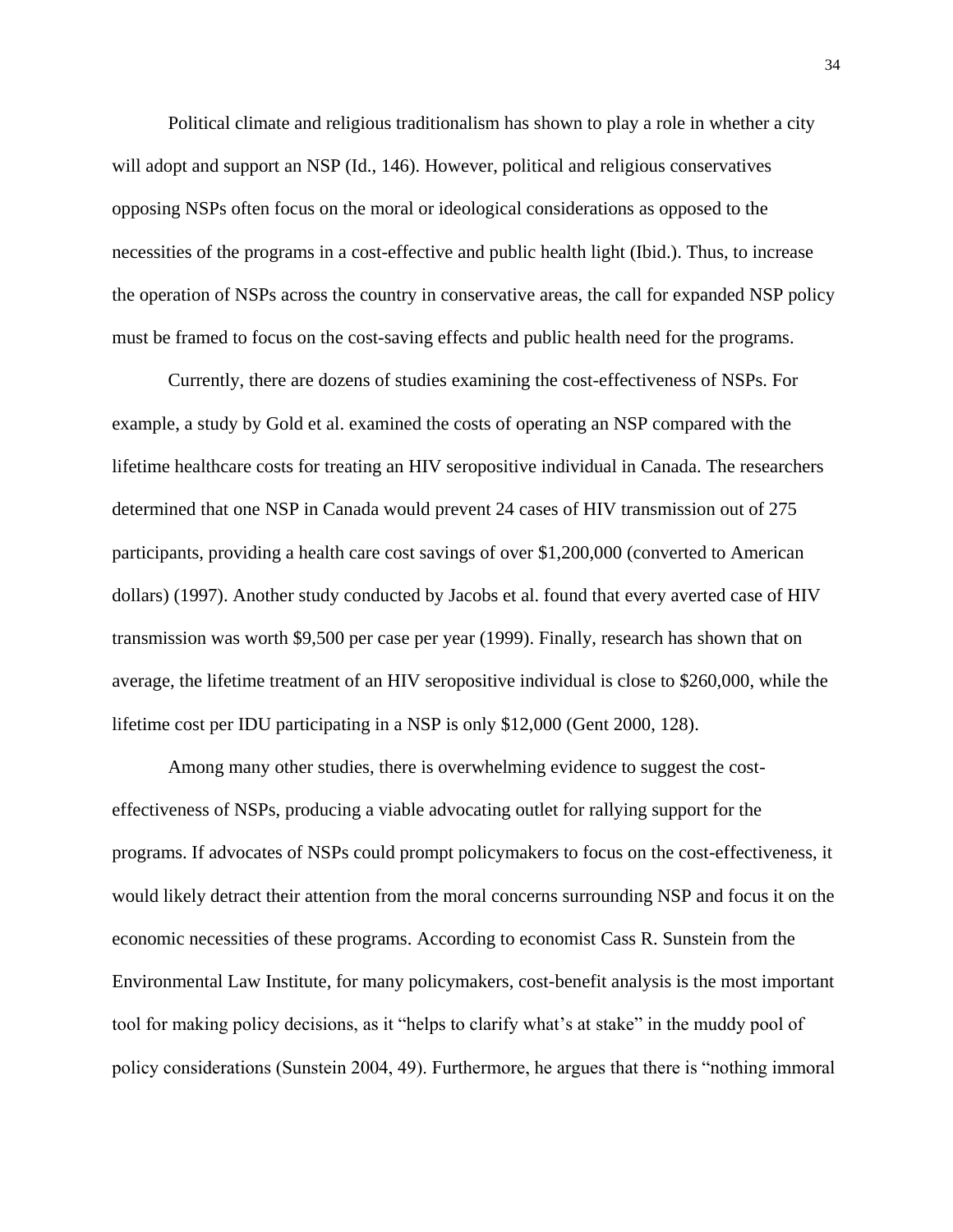about assigning dollar values to statistical risks" and cost-benefit analysis is most effective for making decisions because it is a pragmatic way of dealing with public policy issues, especially provocative proposals like NSP (2004, 50).

Furthermore, a redefinition of the problem of HIV transmission in the IDU community is necessary. Currently, many policymakers view HIV in the IDU community as an issue threatening only the IDU community, which many view as population undeserving of public health care attention. However, the reality is that IDUs are the main transmitter of all HIV infections. This is due to the fact IDUs can transmit HIV infection not only through sharing contaminated needles (targeting other IDUs), but also to non-IDUs through unprotected sex, mother-to-child transmission from an intravenous drug using mother or father, or non-IDU accidental contact with an infected needle (Strathdee 2004, 374).

The multiple transmission routes from an IDU to other individuals, particularly non-IDUs, makes it very easy for policymaker and the public to place blame on the IDU community for spreading HIV (Nelkin 1991, 299). However, it is vital that policymakers disregard the culpability of the IDU community and focus on the universally detrimental health aspect of HIV in the IDU community: it is *public* health issue that affects *all* American citizens – on a public health as well as a cost level. Too often do policymakers, (and even advocates for NSPs), focus on the moral implications of providing anti-HIV assistance for the IDU community. However, advocates for NSPs must emphasize the reality of HIV in the IDU community; that is, NSPs are currently the only effective response in reducing HIV rates in a hard-to-reach population. Advocates must shift focus away from the moral implications of NSPs and instead focus on the pragmatic considerations of the programs: they reduce HIV in the IDU community, which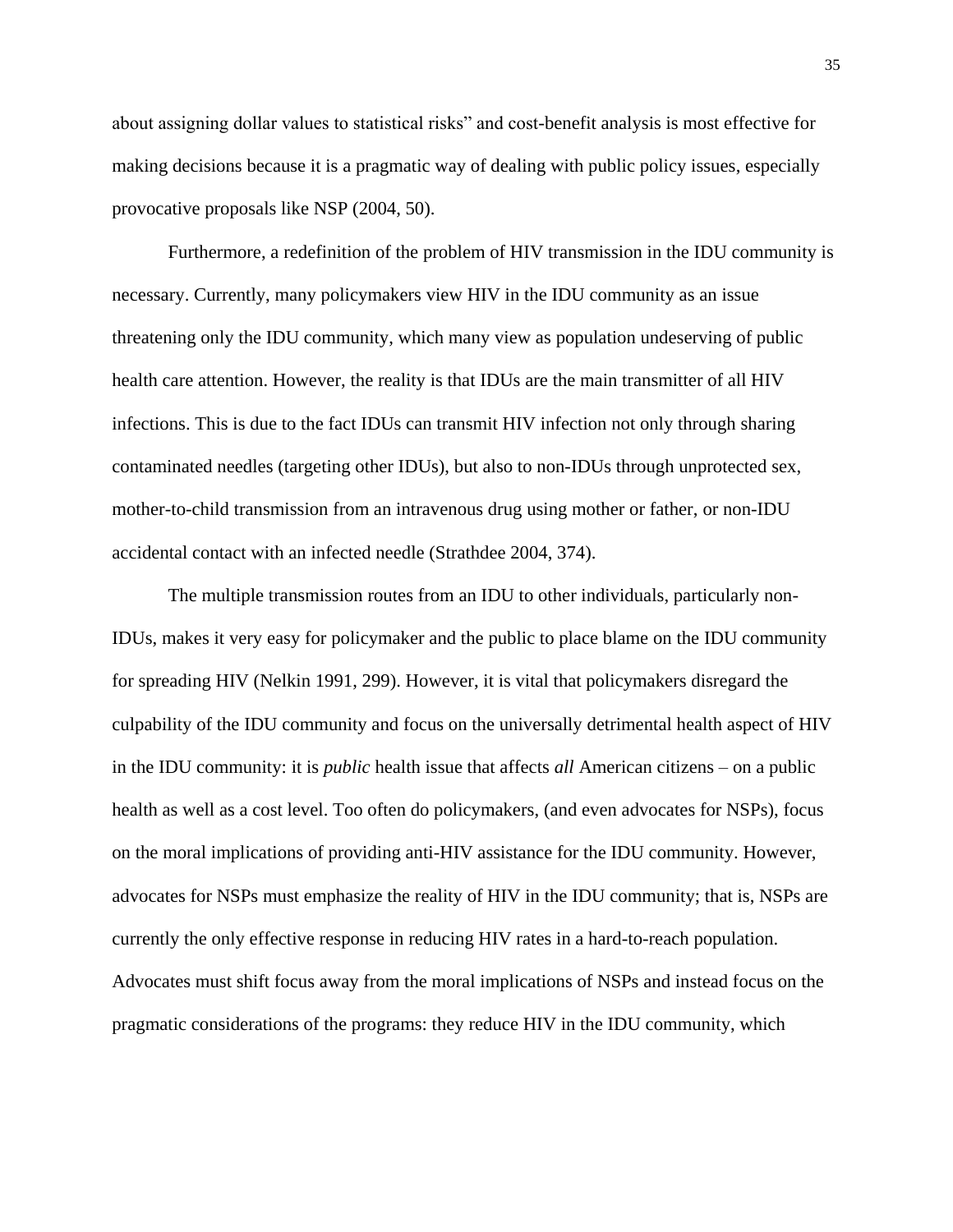reduces health care costs and protects the health of all American citizens – IDUs and "innocents" alike.

## Concluding Remarks

According to the Interagency Coalition on Aids and Development, HIV in IDUs "pose a significant challenge to sustainable human development in several regions", making it "difficult for individuals and communities to reduce poverty and improve living standards" (Interagency 2001, 1). HIV is a public threat, with multiple transmission routes that are impossible to eliminate entirely (Salbu 1996, 105). While certain dangerous choices increase exposure risks to HIV, it is a virus that does not discriminate. What is understood is that particular behaviors make specific populations more susceptible to HIV infection. Unfortunately these populations, particularly the IDU community, are often difficult to control, alter and study, and ultimately negatively affect the public health and economic situation of this country as a whole.

Policymakers have taken this consideration in to account and developed programs to attempt to modify behaviors to reduce the risk of infection. NSPs are an example of an attempt to modify behavior in a considerably unstable population that is publicly and socially marginalized. While NSPs are criticized as morally corrupt programs that aid an undeserving, immoral and worthless population, they are at the very least realistic about the reality of HIV and the IDU community – injection drug use will not cease. Therefore, NSPs represent one of the most effective measures focusing on slowing the spread of HIV by making risky IDU behaviors safer (Id., 107). In terms of slowing the spread of HIV, the evidence repeatedly suggests a correlation between NSPs and reduced HIV rates in the IDU community.

Like the reality of intravenous drug use, the elimination of HIV entirely is unlikely (Ibid). Though research shows that NSPs slow the spread of HIV in the IDU community, they are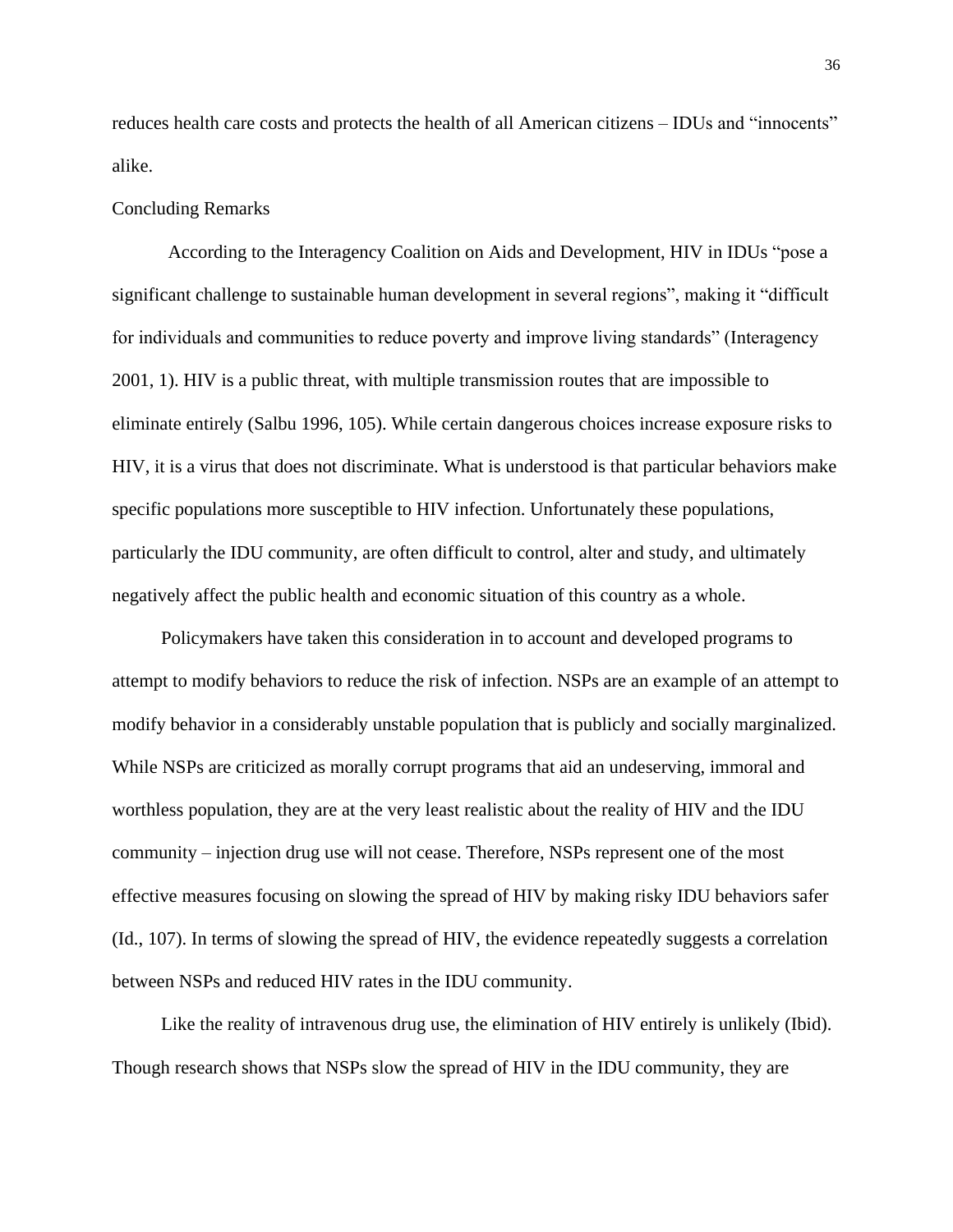policies that must be further researched to gain public support. While they may not prevent HIV infection in every American citizen, they have undoubtedly saved lives and reduced the rates of HIV in a high-risk and hard to reach community, resulting in significant cost-savings and more stable public health. The most important measure necessary to improve these programs is expanding the number available and eliminating the surrounding stigma – and to do so, greater support is necessary. As policymakers build "public policy on rational discourse rather than political expediency", research on NSPs and a redefinition of NSPs in a public health and costeffective light must be employed to enhance the effectiveness and expand the use of NSPs in the United States (Salbu 1996, 105).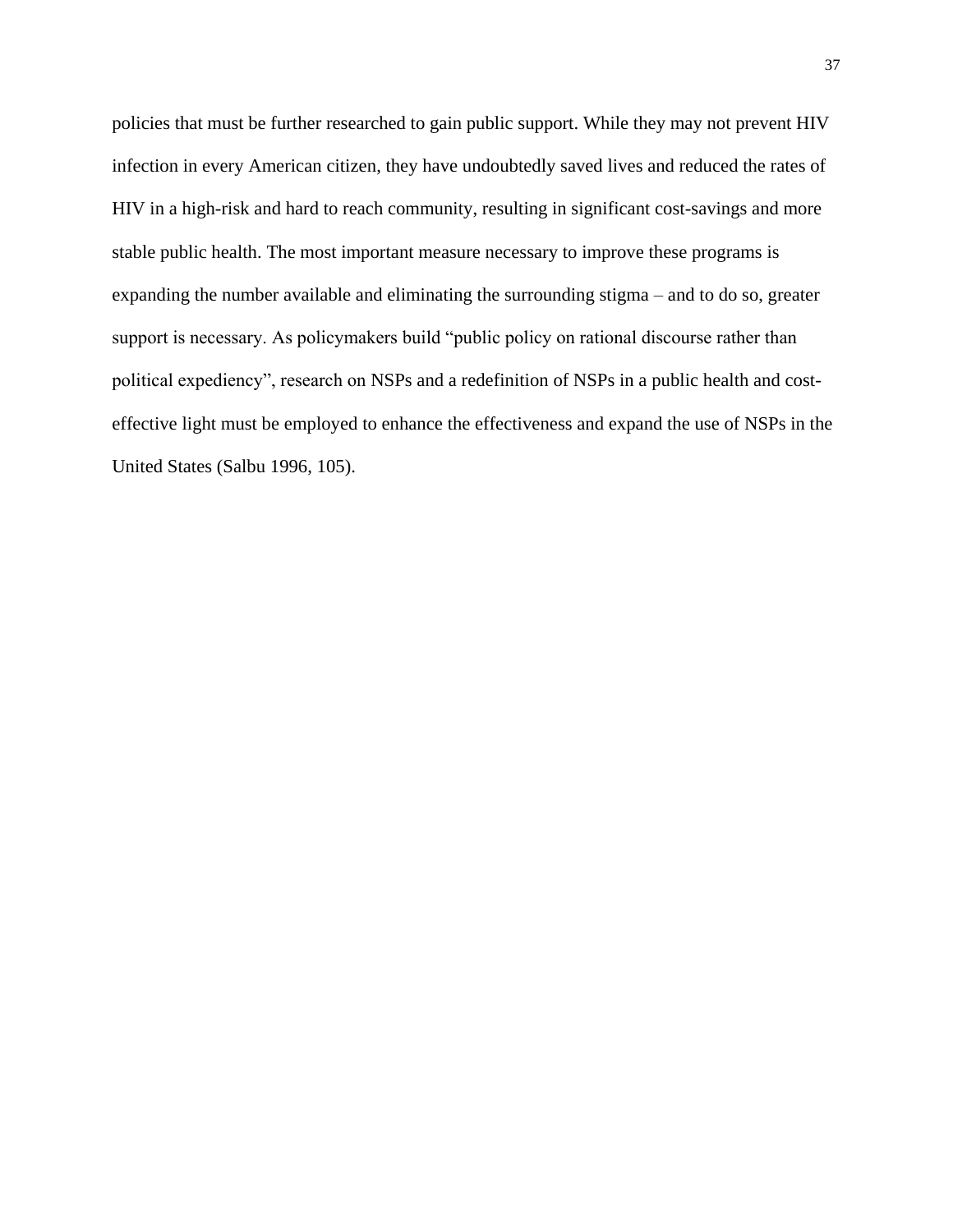## Appendix

## Table 1. HIV Prevalence Among Injection Drug Users (IDUs) Before (Pre-Exchange) and After (Post-Exchange) Implementation of

|                          | <b>HIV Prevalence</b><br>Among Pre-Exchange<br>IDUs, No./Total (%) | <b>HIV Prevalence</b><br>Among Post-Exchange<br>IDUs, No./Total (%) | Prevalence Difference,<br>% (as % of Pre-Exchange<br>Prevalence) <sup>®</sup> | Post-Exchange vs<br>Pre-Exchange IDUs,<br>or (95% CI) | Post-Exchange vs<br>Pre-Exchange IDUs,<br>AOR (95% CI) <sup>b</sup> |
|--------------------------|--------------------------------------------------------------------|---------------------------------------------------------------------|-------------------------------------------------------------------------------|-------------------------------------------------------|---------------------------------------------------------------------|
| Total                    | 595/1203 (49)                                                      | 64/1109 (6)                                                         | 43 (88)                                                                       | 0.06(0.05, 0.08)                                      | $0.08$ $(0.06, 0.10)$                                               |
| Whites                   | 62/226 (27)                                                        | 9/333(3)                                                            | 24 (89)                                                                       | 0.07 (0.04, 0.15)                                     | $0.09$ $(0.35, 0.15)$                                               |
| Male MSM IDUs            | 4/15 (27)                                                          | 1/10(10)                                                            | 17 (63)                                                                       | 0.31 (0.03, 3.24)                                     | 0.51 (0.04, 6.48)                                                   |
| Female IDUs              | 17/48 (35)                                                         | 7/103(7)                                                            | 28 (81)                                                                       | 0.13(0.05, 0.35)                                      | $0.14$ $(0.05, 0.37)$                                               |
| Non-MSM male IDUs        | 41/163 (25)                                                        | 1/220(0.5)                                                          | 25 (98)                                                                       | $0.01$ (0.002, 0.10)                                  | $0.02$ $(0.002, 0.11)$                                              |
| <b>African Americans</b> | 225/396 (57)                                                       | 20/137 (15)                                                         | 42 (74)                                                                       | 0.13(0.08, 0.22)                                      | $0.12$ $(0.07, 0.21)$                                               |
| <b>MSM IDUs</b>          | 17/27 (63)                                                         | 6/15(40)                                                            | 23 (37)                                                                       | 0.39(0.11, 1.43)                                      | 0.37 (0.10, 1.42)                                                   |
| Female IDUs              | 39/69 (57)                                                         | 7/42(17)                                                            | 40 (70)                                                                       | 0.15(0.06, 0.39)                                      | $0.15$ $(0.06, 0.40)$                                               |
| Non-MSM male IDUs        | 169/300 (56)                                                       | 7/80(9)                                                             | 47 (84)                                                                       | 0.07 (0.03, 0.17)                                     | $0.08$ $(0.03, 0.17)$                                               |
| <b>Hispanic</b>          | 308/581 (53)                                                       | 35/639(5)                                                           | 48 (91)                                                                       | 0.05 (0.04, 0.08)                                     | 0.05 (0.04, 0.08)                                                   |
| <b>MSM IDUs</b>          | 23/32 (72)                                                         | 3/30(10)                                                            | 62 (86)                                                                       | 0.04(0.01, 0.18)                                      | $0.05$ $(0.01, 0.20)$                                               |
| Female IDUs              | 54/104 (52)                                                        | 11/125(9)                                                           | 43 (83)                                                                       | 0.09(0.04, 0.18)                                      | $0.08$ $(0.04, 0.18)$                                               |
| Non-MSM male IDUs        | 231/445 (52)                                                       | 21/484 (4)                                                          | 48 (92)                                                                       | 0.04 (0.03, 0.07)                                     | 0.05 (0.03, 0.08)                                                   |

Large-Scale Syringe Exchange Programs: New York City, 1990-2008

Note. MSM-men who have sex with men; OR-odds ratio; AOR-adjusted odds ratio; CI-confidence interval.

<sup>a</sup>The first number represents the absolute percentage difference in HIV prevalence between post-exchange IDUs and pre-exchange IDUs. The second number expresses that difference as a percentage of HIV prevalence among pre-exchange IDUs.

<sup>b</sup>Adjusted for gender, MSM behavior (i.e., whether or not male participants had sex with other men), and age within race/ethnic groups and for age within gender and MSM behavior subgroups.

Source: Des Jarlais, Don, et al. 2009, 447.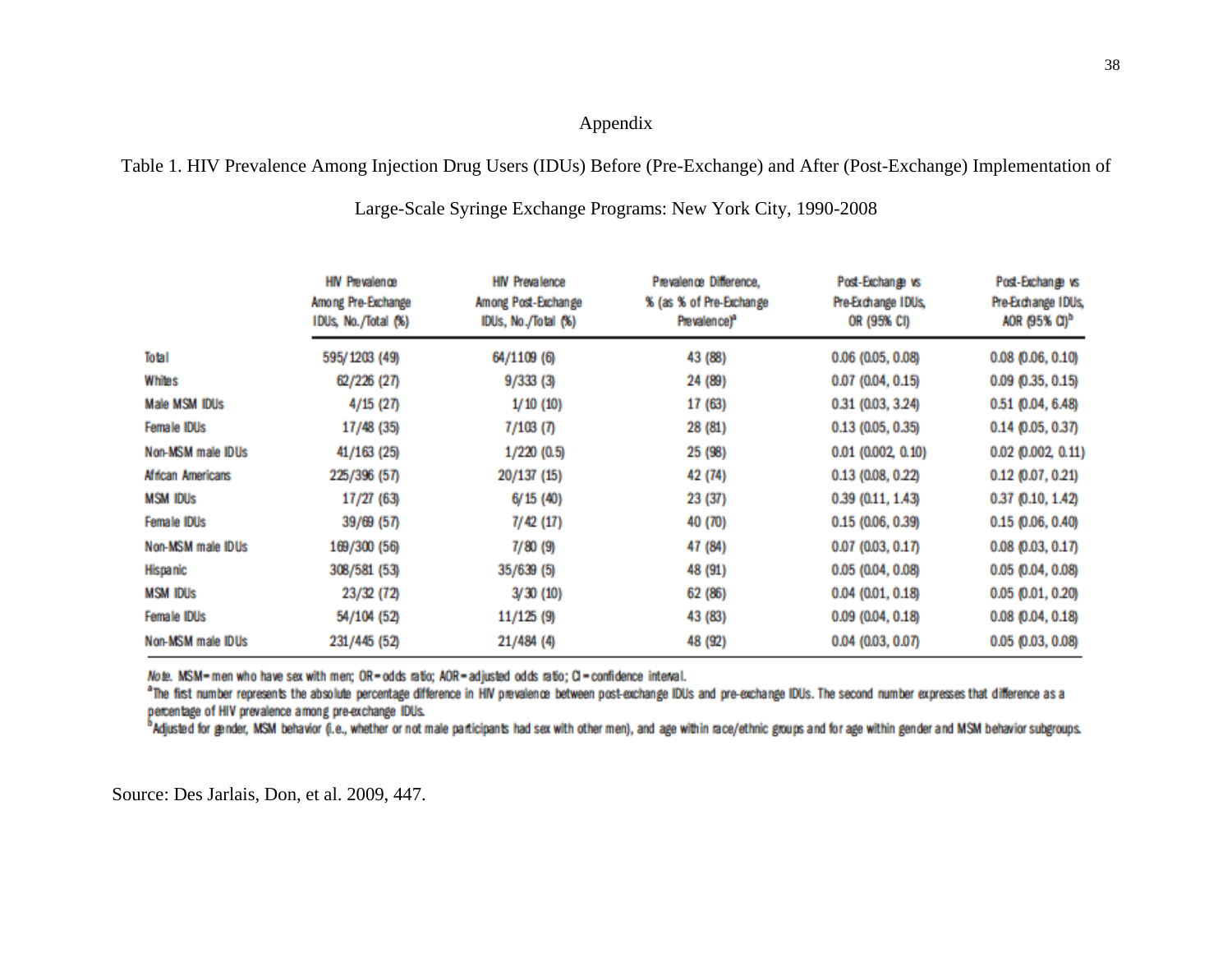Table 2. HIV Prevalence Among Injection Drug Users (IDUs) Before (Pre-Exchange) and After (Post-Exchange) Implementation of

|                   | <b>HIV Prevalence</b><br>Among Pre-Exchange<br>IDUs, No./Total (%) | Pre-Exchange IDUs, <sup>a</sup><br>OR (95% CI) | Pre-Exchange IDUs, <sup>b</sup><br>AOR (95% CI) | <b>HIV Prevalence</b><br>Among Post-Exchange<br>IDUs, No./Total (%) | Post-Exchange IDUs,"<br>OR (95% CI) | Post-Exchange IDUs, <sup>b</sup><br>AOR (95% CI) |
|-------------------|--------------------------------------------------------------------|------------------------------------------------|-------------------------------------------------|---------------------------------------------------------------------|-------------------------------------|--------------------------------------------------|
| Total sample      | 595/1203 (49)                                                      |                                                |                                                 | 64/1109 (6)                                                         |                                     |                                                  |
| African American  | 225/396 (57)                                                       | 3.48 (2.44, 4.96)                              | 3.46 (2.41, 4.96)                               | 20/137(15)                                                          | 6.15 (2.72, 13.90)                  | 4.02 (1.67, 9.69)                                |
| <b>Hispanics</b>  | 308/581 (53)                                                       | 298 (2.14, 4.17)                               | 1.76 (1.49, 2.09)                               | 35/639(5)                                                           | 2.09 (0.99, 4.39)                   | 1.49 (1.02, 2.17)                                |
| Whites (Ref)      | 62/226 (27)                                                        | 1.00                                           | 1.00                                            | 9/333(3)                                                            | 1.00                                | 1.00                                             |
| MSM IDUs          |                                                                    |                                                |                                                 |                                                                     |                                     |                                                  |
| African American  | 17/27 (63)                                                         | 4.68 (1.17, 18.69)                             | 4.78 (1.18, 19.35)                              | 6/15(40)                                                            | 6.00 (0.60, 60.44)                  | 6.91 (0.61, 78.01)                               |
| Hispanic          | 23/32 (72)                                                         | 265 (1.33, 5.28)                               | 2.87 (1.36, 6.05)                               | 3/30(10)                                                            | 1.00(0.30, 3.30)                    | n/a                                              |
| White (Ref)       | 4/15(27)                                                           | 1.00                                           | 1.00                                            | 1/10(10)                                                            | 1.00                                | 1.00                                             |
| Female IDUs       |                                                                    |                                                |                                                 |                                                                     |                                     |                                                  |
| African American  | 39/69 (57)                                                         | 237 (1.11, 5.07)                               | 2.70 (1.23, 5.96)                               | 7/42(17)                                                            | 2.74 (0.90, 8.38)                   | 1.32 (0.36, 4.87)                                |
| Hispanic          | 54/104 (52)                                                        | 1.40 (0.99, 2.00)                              | 1.42 (0.99, 2.02)                               | 11/125(9)                                                           | 1.15 (0.70, 1.88)                   | 1.10 (0.66, 1.82)                                |
| White (Ref)       | 17/48 (35)                                                         | 1.00                                           | 1.00                                            | 7/103(7)                                                            | 1.00                                | 1.00                                             |
| Non-MSM male IDUs |                                                                    |                                                |                                                 |                                                                     |                                     |                                                  |
| African American  | 169/300 (56)                                                       | 3.84 (2.52, 5.85)                              | 3.63 (2.36, 5.59)                               | 7/80 (9)                                                            | 21.00 (2.54, 173.55)                | 14.27 (1.55, 131.60)                             |
| Hispanic          | 231/445 (52)                                                       | 1.79 (1.47, 2.19)                              | 1.80 (1.47, 2.20)                               | 21/484 (4)                                                          | 3.15 (1.15, 8.62)                   | 3.16 (1.16, 8.65)                                |
| White (Ref)       | 41/163 (25)                                                        | 1.00                                           | 1.00                                            | 1/220(1)                                                            | 1.00                                | 1.00                                             |

Large-Scale Syringe Exchange Programs, by Subgroup: New York City, 1990-2008

Note. MSM-men who have sex with men; OR-odds ratio; AOR-adjusted odds ratio; CI-confidence interval.

<sup>a</sup>ORs are for HIV prevalence for each racial/ethnic group relative to the corresponding White group.

<sup>b</sup> AORs are adjusted for age.

Source: Des Jarlais, Don, et al. 2009, 447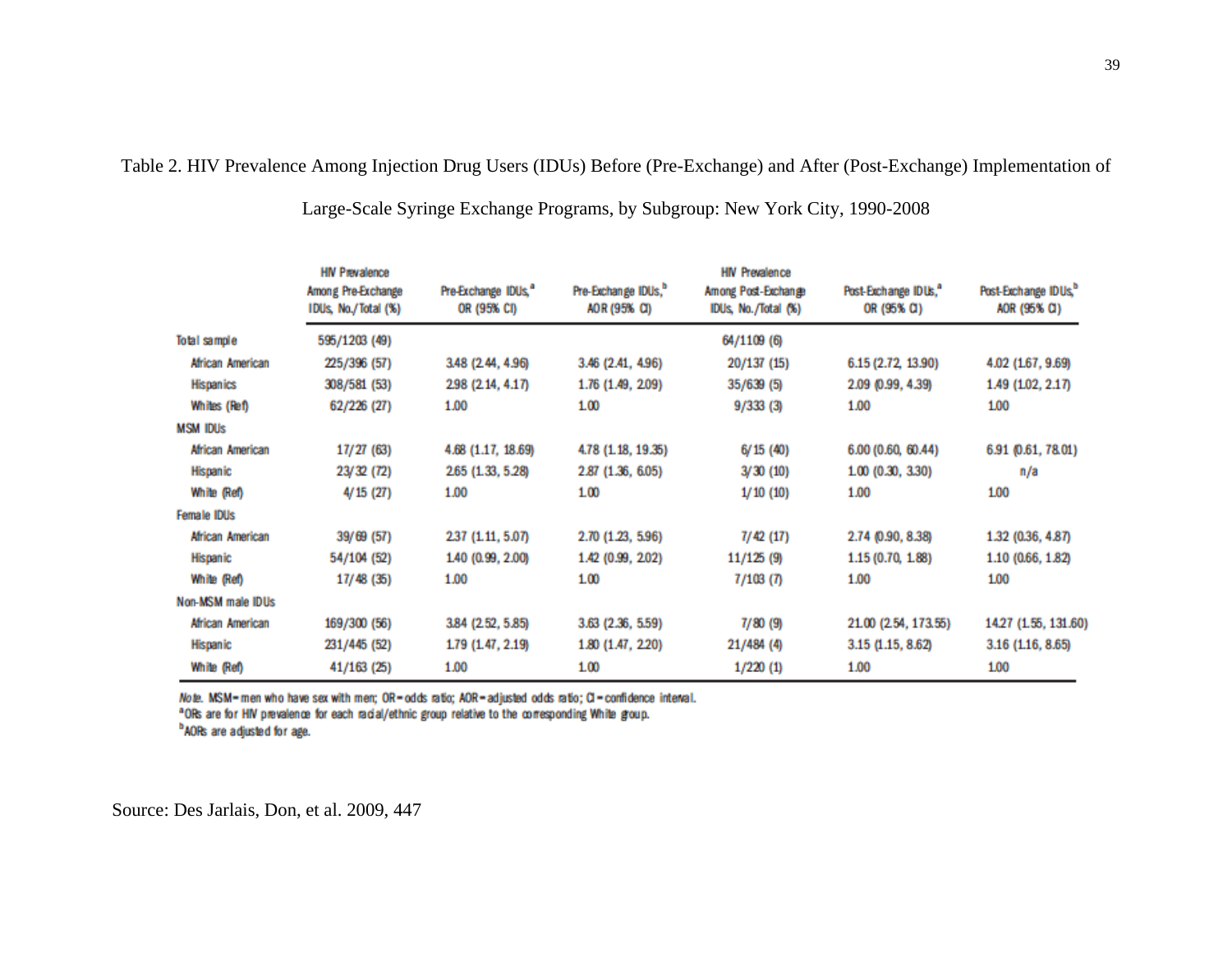

Note. Syringes were tested for the presence of HIV-1 proviral DNA by PCR (") or for the presence of antibodies to HIV-1 by EIA (O). At the start of the program, 160 of the first 650 returned syringes were tested by PCR; the 67.5% that were positive appear as the first point on the graph. In November 1990, the first half-month of program operations, 52 syringes distributed by and returned to the program were tested. Thereafter, at least 90 syringes distributed by and returned to the program were tested per month by PCR. The curve is a smoothing of the HIV prevalence data with the 4253H, twice algorithm.<sup>17</sup> The reliability of the PCR data was supported by EIA testing of at least 135 syringes distributed by and returned to the program in each of 3 months (November 1991, March 1992, and June 1992), which produced data entirely consistent with that found by using PCR. PCR = polymerase chain reaction; EIA = enzyme immunoassay.

Figure 1. Testing Syringes for Use By Drug Injectors Infected with HIV, 1990-1992

Source: Kaplan et al. 1994, 1991.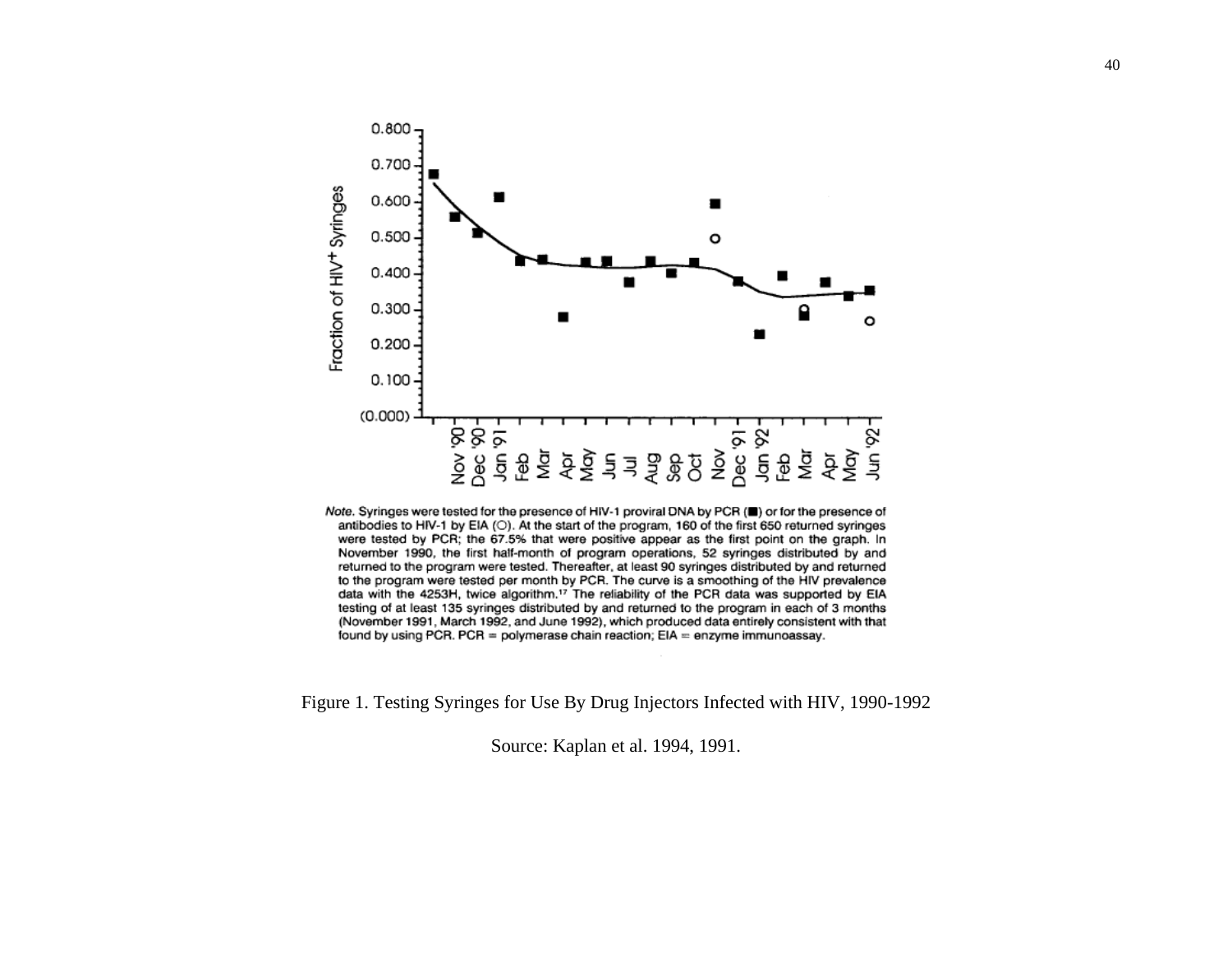

Figure 2: HIV seroprevalance in injecting users per year of survey for cities with operating NSPs, 1985-1991 Source: Hurley, Susan F., and Damien J. Jolley. 1997, 1993.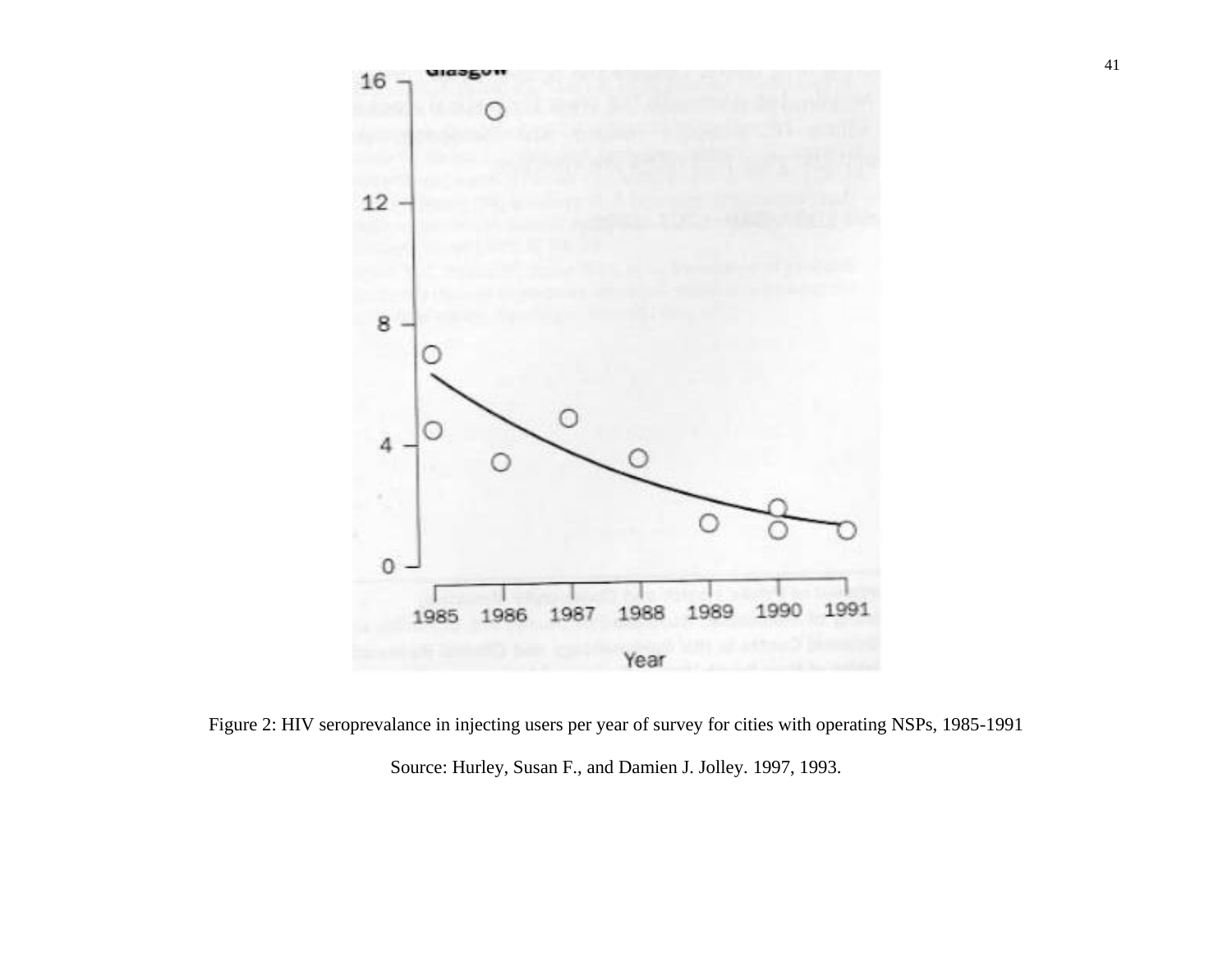

Figure 3: HIV seroprevalance in injecting users per year of survey for cities without operating NSPs, 1981-1985 Source: Hurley, Susan F., and Damien J. Jolley. 1997, 1993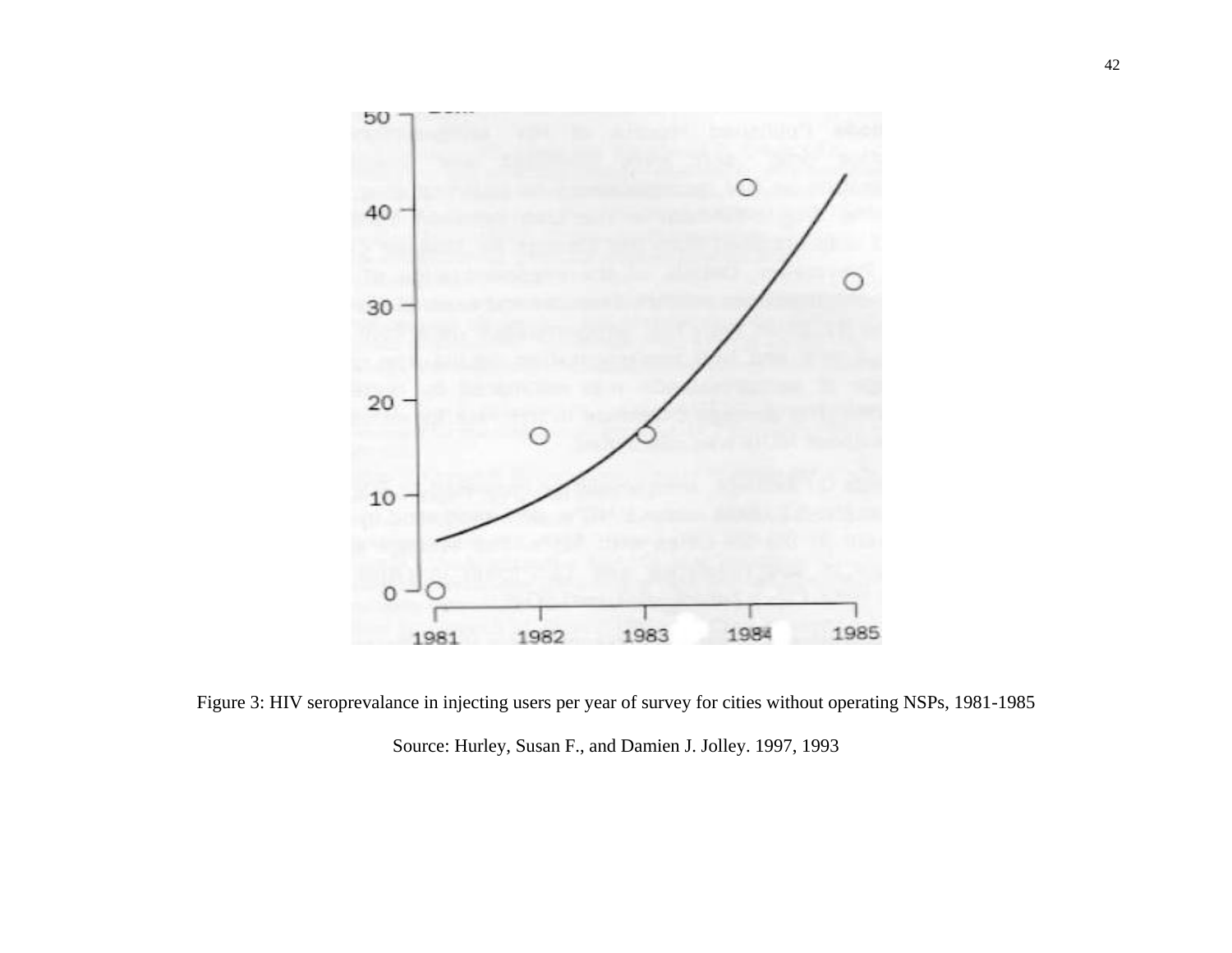#### Works Cited

- Akukwe, Chinua. 2001. "The Need for an Urban HIV/AIDS Policy in the United States." *Journal of Health and Social Policy*. 12 (3): 1-15.
- Alcabes, Philip and Gerald Friedland. 1995. "Injection Drug Use and Human Immunodeficiency Virus." *Clinical Infectious Diseases* 20(6): 1267-1479.
- Amundsen, Ellen J. 2006. "Measuring Effectiveness of Needle and Syringe Exchange Program For Prevention of HIV Among Injecting Drug Users." *Addiction* 7 (July): 911-913.
- American Foundation for AIDS Research. 2012. "Syringe Exchange Program Coverage." *amfAR,* 29 March.
- Barrow, Karen. 2004. "Speaking Out for a Group Once Unheard-of: Aging with AIDS." *New York Times*, 11 November.
- Bowen, Elizabeth A. 2012. "Clean Needles and Bad Blood: Needle Exchange as Morality Policy." *Journal of Sociology & Welfare* 39 (2): 121-141.
- Brink, P.J. and M.J. Woods. 1998. *Advanced Design in Nursing Research*. Thousand Oaks: Sage.
- Cambridge Dictionary of Human Biology and Evolution. 2005. *Definition of Seropositive*. www.credoreference.com.fintel.roanoke.edu/entry/cuphbe/seropositive
- Celentano, David D et al. 1991. "Risk Factors for Shooting Galley Use and Cessation Among Intravenous Drug Users." *American Journal of Public Health* 81 (10): 1291-1295.
- Centers for Disease Control and Prevention. 2005. "Syringe Exchange Programs." *A Comprehensive Approach: Preventing Blood-Borne Infections Among Injection Drug Users* (Dec.): 1-4.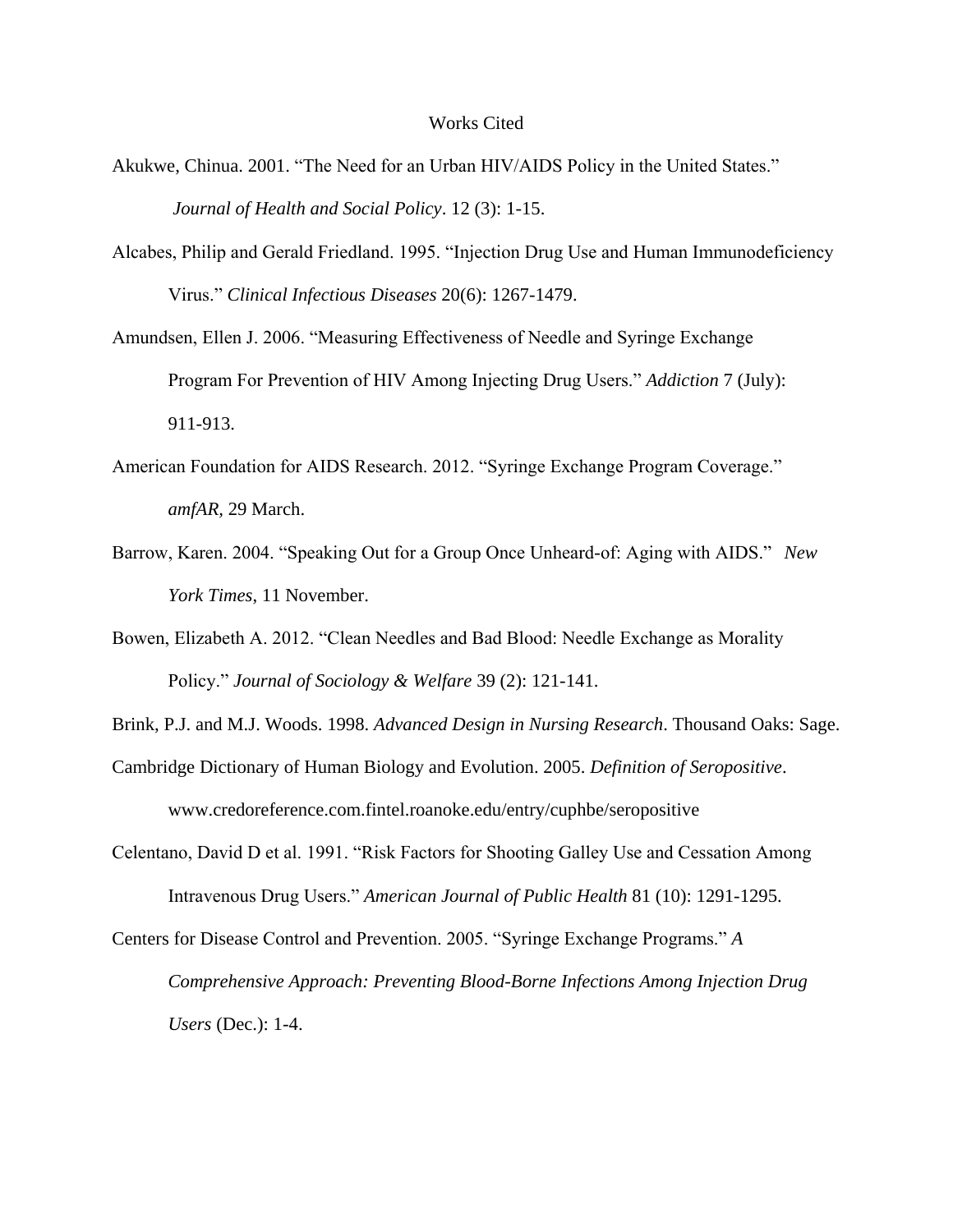- Delgado, Cheryl. 2004. "Evaluation of Needle Exchange Programs." *Public Health Nursing* 2 (March): 171-178.
- Des Jarlais, Don, et al. 2009. "Persistence and Change in Disparities in HIV Infection Among Injection Drug Users in New York City After Large-Scale Syringe Exchange Programs." *American Journal of Public Health* 99 (2): 445-451.
- Feinberg, JE. 2007. "Pneumocystosis pneumonia." *United States National Library of Medicine*. http://www.ncbi.nlm.nih.gov/pubmedhealth/PMH0001692/ (February 20, 2012)
- Firshein, Janet. 1998. "PBS Online Real Life Stories: Reclaiming Himself from Drugs." *PBS Online*. http://www.thirteen.org/closetohome/home.html (February 20, 2012).
- Gallo, Robert C. and Luc Montagnier. 2002. "Prospects for the Future*." Science* 298 (5599): 1730-1731.
- Gent, Chariti E. 2000. "Needle Exchange Policy Adoption in American Cities: Why Not?" *Policy Sciences* 33 (2): 125-153.
- Gold et al. 1997. "Needle Exchange Programs: An Economic Evaluation of a Local Experience*." CMAJ* 157: 255-262.
- Hurley, Susan F., and Damien J. Jolley. 1997. "Effectiveness of Needle-Exchange Programmes for Prevention of HIV Infection." *Lancet* 9068 (June): 1797-1801. Interagency Coalition on AIDS and Development. 2001. "HIV/AIDS, Injection Drug Use, Harm Reduction and Development." *Interagency Coalition*. http://www.icadcisd.com/index.php?lang=en (February 24, 2012).
- Jacobs, Andrew. 1997. "H.I.V. Tests Are Easy, but Too Hard for Many." *New York Times*, 10 August.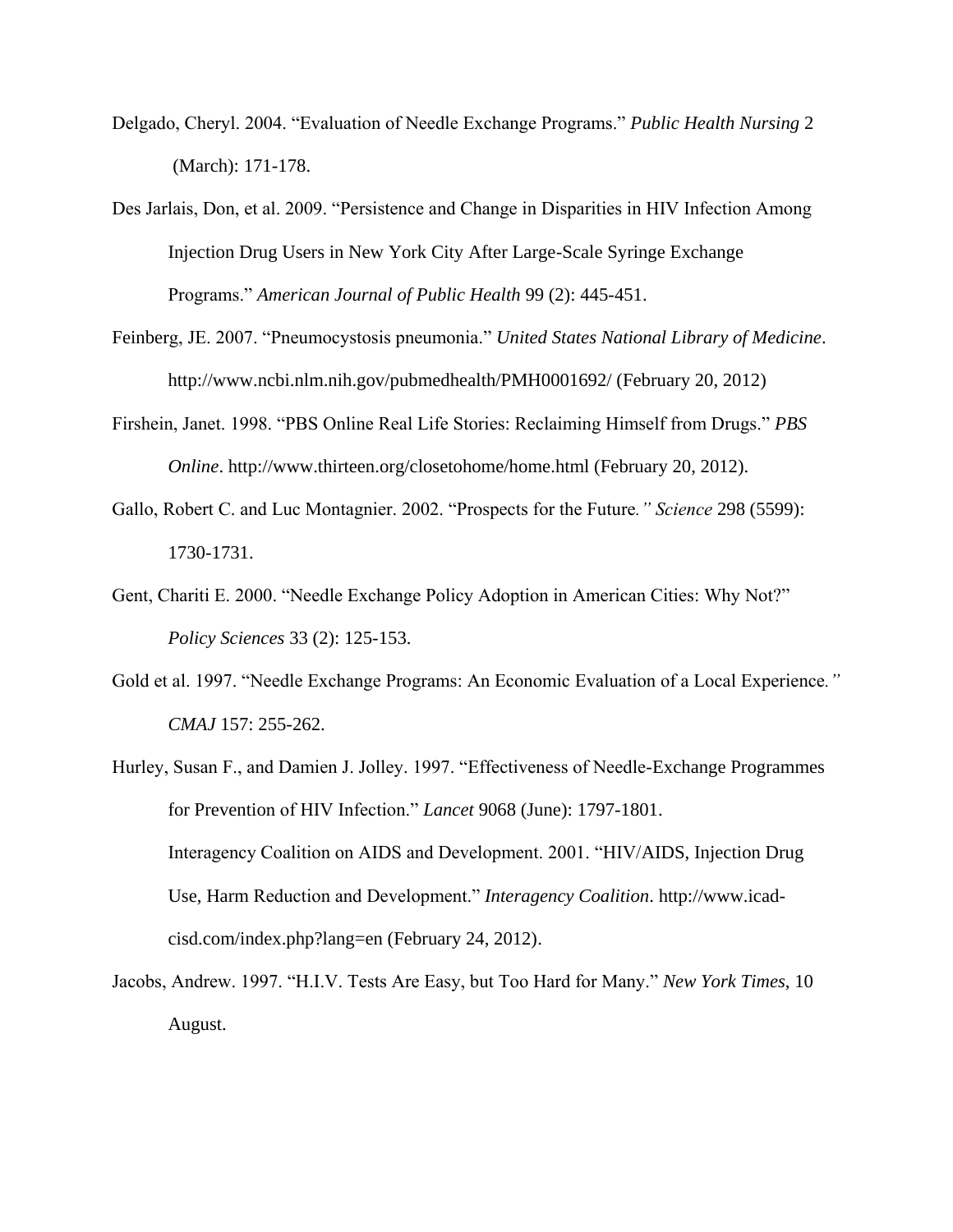- Kaplan, E., Kaveh Khoshnood, and Robert Heimer. 2004. "A Decline in HIV Infected Needles Returned to New Haven's Needle Exchange Program: Client Shift of Needle Exchange?" *American Journal of Public Health* 12 (Dec): 1991-1994.
- Khan, Azmat. 2012. "Despite Show of Support, Federal Funding Ban on Needle Exchange Unlikely to Be Lifted Anytime Soon." *Frontline,* 7 August.
- Kocieniewski, David. 1999. "Hard Line on Needle Exchanges: Whitman Says AIDS Program Encourages Drug Use." *New York Times*, 2 February.
- Leibowitz, Arleen A. and Neeraj Sood. 2007. "Market Power and State Costs of HIV/AIDS Drugs." *International Journal of Health Care Finance and Economics* 7 (1): 59-71.
- Li, Huizhen et al. 2009. "Multilevel Analysis of HIV Related Risk Behaviors Among Heroin Users in a Low Prevalence Community." *BMC Public Health* 9 (137): 1-7.
- MacQueen, Kathleen M. 1994. "The Epidemiology of HIV Transmission: Trends, Structure and Dynamics." *Annual Review of Anthropology* 23: 509-526)
- Mateo, M.A. and K.T. Kirchoff. 1999. *Using and Conducting Nursing Research in the Clinical Setting*. Philadelphia: Saunders.
- Maulitz, Russel C., and Jacalyn Duffin. 1990. *The History of AIDS*. Princeton: Princeton University Press.
- McGraw-Hill. 2012. "Southern Blotting." *McGraw-Hill Companies, Inc.*  http://highered.mcgrawhill.com/olcweb/cgi/pluginpop.cgi?it=swf::535::535::/sites/dl/free /0072437316/120078/bio\_g.swf::Southern%20Blot
- McNeil, Donald G. 2004. "Facing Middle Ages and AIDS: Growing Older With AIDS." *New York Times*, 17 August.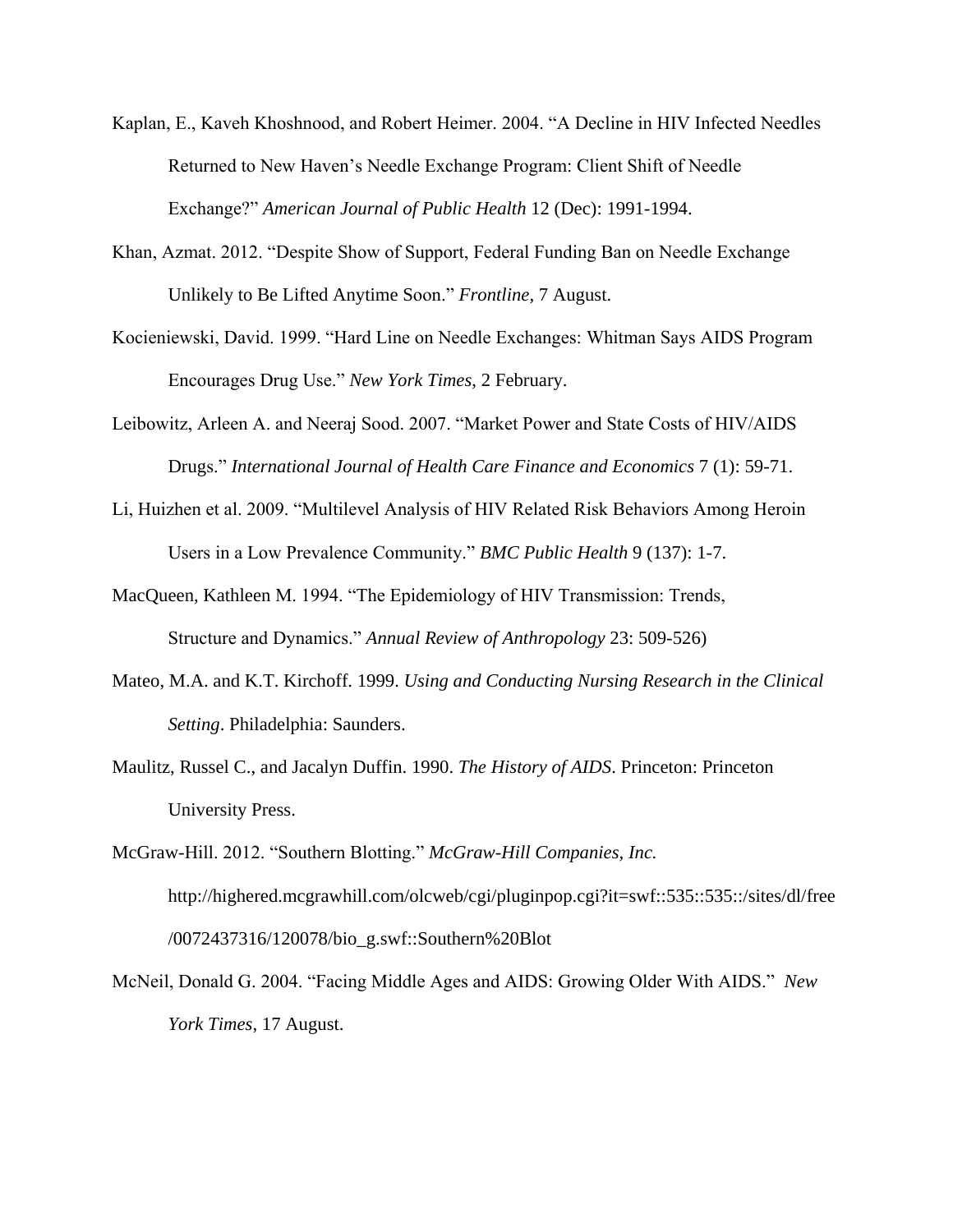- Mosby's Dictionary of Medicine, Nursing and Health. 2009. *Definition of Western Blot Test*. www.credoreference.com.fintel.roanoke.edu/entry/ehsmosbymed/western\_blot\_test
- National Academy of Sciences. 1986. *Confronting AIDS: Directions for Public Health, Health Care and Research*. Washington, D.C.: National Academy Press.

Nelkin, Dorothy. 1991. "AIDS and the News Media." *The Milbank Quarterly* 69 (2): 293-307.

- Osborn, June E. 1989. "Public Health and the Politics of AIDS Prevention." *Daedalus* 118 (3): 123-144.
- Parlays, Don, et al. 2009. "Persistence and Change in Disparities in HIV Infection Among Injection Drug Users in New York City After Large-Scale Syringe Exchange Programs." *American Journal of Public Health* 99 (2): 445-451.
- PEPFAR. 2011. "About PEPFAR" *PEPFAR Watch Organization*. http://www.pepfarwatch.org/about\_pepfar/ (February 24, 2012)
- Pisani, Elizabeth. 2008. *The Wisdom of Whores: Bureaucrats, Brothels, and the Business of AIDS.* New York: Norton & Company.
- Robles et al. 1998. "Risk Behaviors, HIV Seropositivity and Tuberculosis Infection in Injecting Drug Users Who Operate Shooting Galleries in Puerto Rico." *National Institute of Health Public Medicine Journal* 17(5): 477-83.
- Salbu, Steven R. 1996. "Needle Exchange, HIV Transmission, and Illegal Drug Use: Informing Law and Public Policy with Science and Rational Discourse*." Harvard Journal on Legislation* 33 (Jan): 105.
- Satcher, David. 2000. "Evidence-based Findings on the Efficacy of Syringe Exchange Programs: an Analysis of the Scientific Research Completed Since April 1998." *US Department of Health and Human Services:* 1-22.